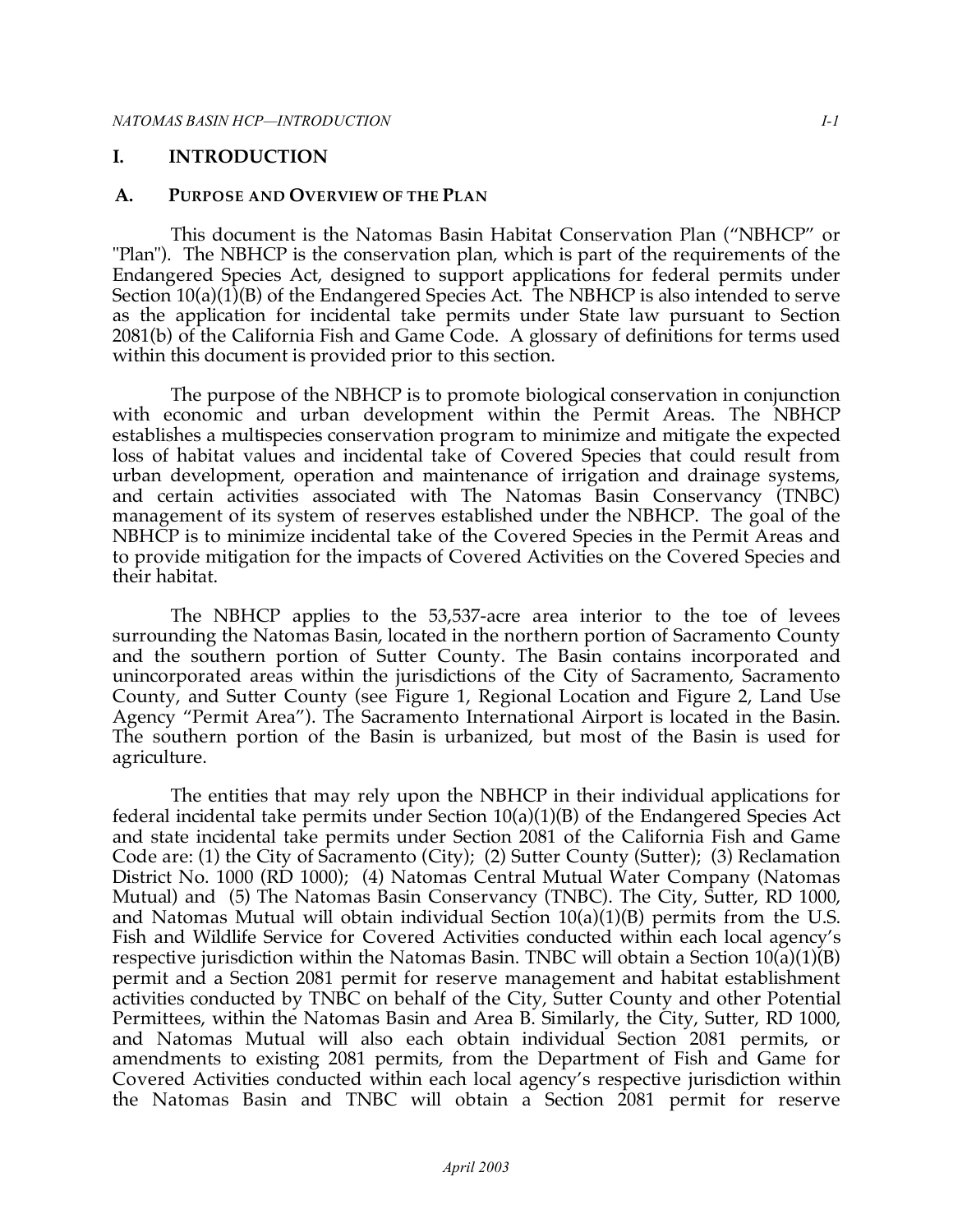management and habitat establishment activities it conducts on behalf of the City, Sutter County and other Potential Permittees, within the entire Natomas Basin and Area B. The City, Sutter County, RD 1000, Natomas Mutual and other potential Permittees will each be required to mitigate the impacts of their Covered Activities independently. Thus, if any one of the permits, other than the Permits issued to TNBC, is revoked, the other permits would remain in effect. This is in keeping with the design of the NBHCP as a mitigation tool which can be used by the various Permittees to obtain the necessary incidental take permits needed to conduct otherwise lawful activities within each entity's respective jurisdictional boundaries. Although the mitigation strategy provided for under the NBHCP would mitigate for effects resulting from the Land Use Agencies' Covered Activities, because the percentage of uplands to wetlands differs between their respective Permit Areas, the NBHCP allows for the mitigation strategy provided for under the NBHCP to be reevaluated in the event either the City's or Sutter County's permits are terminated or revoked, or a Permittee (other than TNBC) chooses not to participate in the NBHCP. The mitigation strategy would be reevaluated to ensure that the configuration of TNBC Mitigation Lands provided for under the NBHCP continues to adequately mitigate for the impacts of Authorized Development in the jurisdiction(s) participating in the NBHCP. Because TNBC in carrying out its reserve acquisition and management activities, is acting on behalf of and is controlled by the City, Sutter County and other Potential Permittees noncompliance by TNBC with the terms and conditions of its Permits, the NBHCP or Implementation Agreement, shall be considered a failure of the City and Sutter and other Potential Permittees to comply with their obligations under the NBHCP and may result in suspension and or revocation of their respective Permits.

 The effectiveness of the NBHCP's Operating Conservation Program (OCP) to adequately minimize and mitigate the effects of take of the Covered Species due to Authorized Development depends on the City and Sutter County limiting total development within their respective Permit Areas to a combined total of 15,517 acres. In addition, the OCP and the NBHCP's effects analysis account for a combined total of 17,500 acres of Planned Development occurring in the Natomas Basin (i.e., 15,517 acres within the City and Sutter County's Permit Areas and 1,983 acres of Metro Air Park [MAP] development in Sacramento County). Thus, the City and Sutter acknowledge that in the event this future urban development is proposed by the City or Sutter, prior to approval of any related rezoning or prezoning, such future urban development shall trigger a re-evaluation of the Plan and Permits, a new effects analysis, potential amendments and/or revisions to the Plan and Permits, a separate conservation strategy and issuance of Incidental Take Permits to the permittee for that additional development, and/or possible suspension or revocation of the City's or Sutter's Permits in the event the City or Sutter violate such limitations.

 Because the NBHCP's OCP is based upon the City limiting total development to 8,050 acres within the City's Permit Area, approval by the City of future urban development beyond the 8,050 acres or outside of its Permit Area would constitute a significant departure from the Plan's OCP and would trigger a reevaluation of the Plan, a new effects analysis, potential amendments and/or revisions to the Plan and Permits, a separate conservation strategy and issuance of Incidental Take Permits to the permittee for that additional urban development, and/or possible suspension or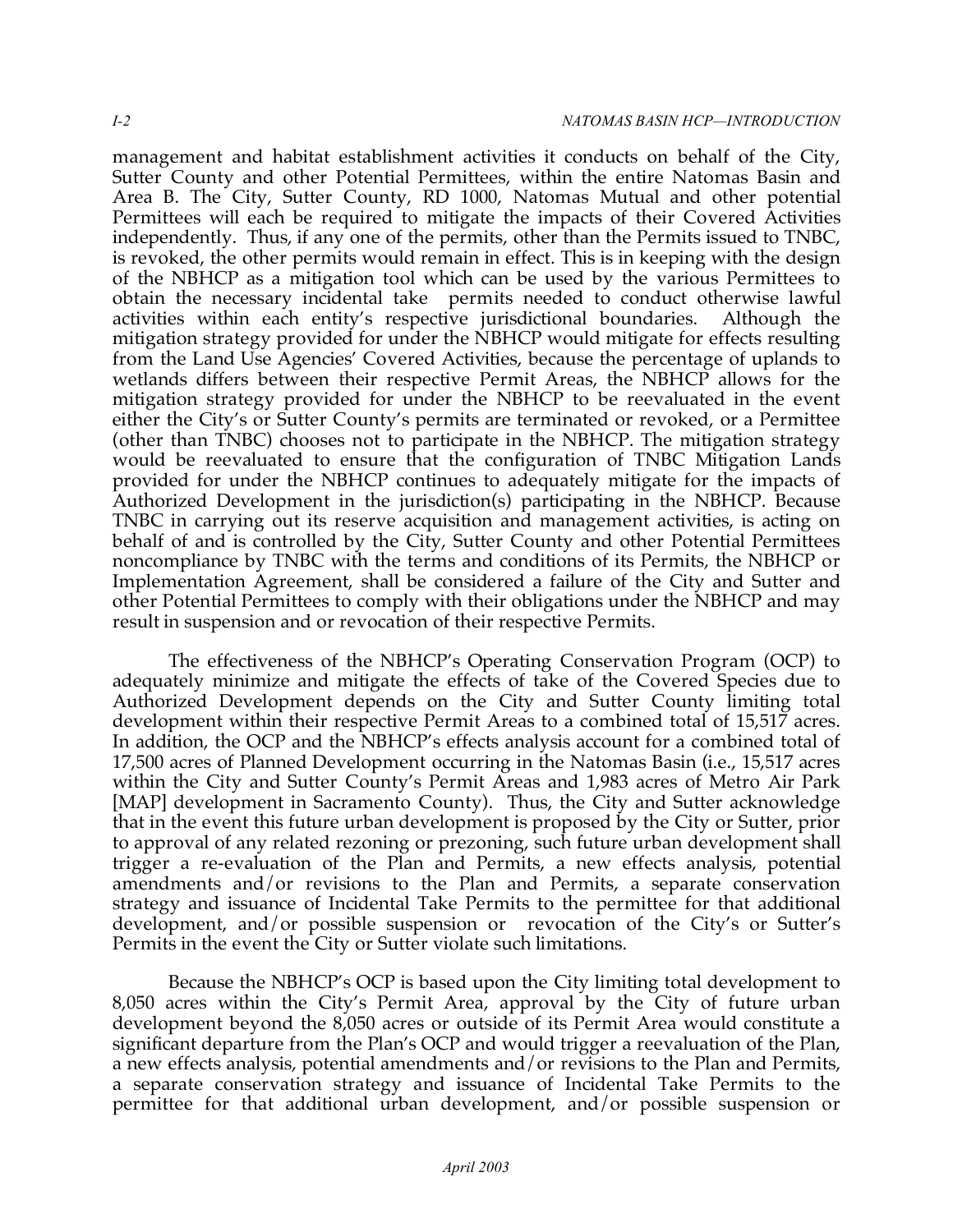revocation of the City's Permits in the event the City were to violate such limitations without having completed the required re-evaluation, amendments or revisions.

 Similarly, approval by Sutter County of development within the Natomas Basin beyond the authorized 7,467 acres or outside of the Sutter County Permit Area would constitute a significant departure from the Plan's OCP and would trigger a reevaluation of the Plan, a new effects analysis, potential amendments and/or revisions to the Plan and Permits, a separate conservation strategy and issuance of Incidental Take Permits to the permittee for that additional urban development, and/or possible suspension or revocation of the County's Permits in the event the County were to violate such limitations without having completed the required reevaluation, amendments or revisions.

 Any additional urban development within the Natomas Basin that occurs outside of the City's and Sutter's Permit Areas, with the exception of the MAP development, including any development with Sacramento County or within the jurisdiction of another Potential Permittee, also would constitute a significant departure from the Plan's OCP and would trigger a new effects analysis, a new conservation strategy, and issuance of Incidental Take Permits to the Potential Permittee for that additional urban development. Notwithstanding the foregoing, so long as the City and Sutter County limit urban development to their respective Permit Areas and the City and Sutter County continue to meet their obligations under this NBHCP, the OCP and associated Permits remain valid for each Permittee's Covered Activities.

 This NBHCP is based upon the 1997 NBHCP that was the basis for issuance of permits to the City of Sacramento. The 1997 NBHCP has been updated and modified as a result of litigation involving a challenge to issuance of take permits to the City of Sacramento. This NBHCP has also been modified to include participation by the Permittees of the City, Sutter, TNBC, Natomas Mutual and RD 1000.

## **B. PLAN PARTICIPANTS**

 Implementation of the NBHCP will involve a variety of agencies and entities. Described below are the primary three categories of NBHCP participants:

- (1) The Wildlife Agencies (USFWS and CDFG), which have incidental take permitting authority over federally and state listed species under the ESA and CESA, are the *Permittors*;
- (2) City of Sacramento, Sutter County, the Natomas Basin Conservancy (TNBC), RD 1000 and Natomas Mutual are the *Permittees*;
- (3) The Natomas Basin Conservancy (TNBC), which will carry out the mitigation requirements of the NBHCP on behalf of the other Permittees, is the *Plan Operator*. TNBC Board will be composed of representatives from, among other interested groups, the City of Sacramento, Sutter County, RD 1000 and Natomas Mutual.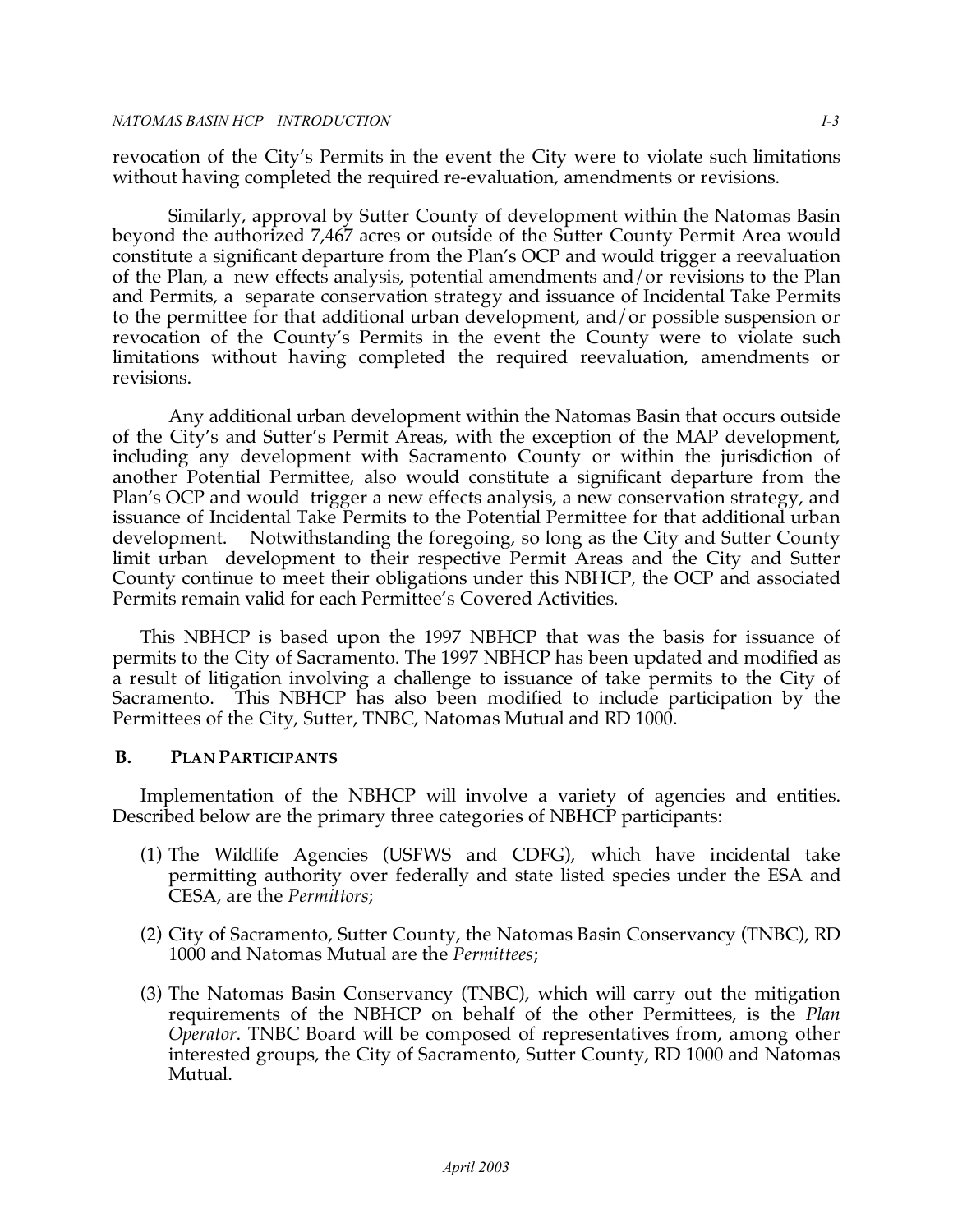In addition to the Plan Participants identified above, there is the potential for other parties to seek coverage under the NBHCP or a similar habitat conservation program. These entities and individuals are considered *Potential Permittees* and are discussed following the Plan Participants below.

# **1. Permittors (Wildlife Agencies)**

## a. U.S. Fish and Wildlife Service (USFWS)

 The USFWS has the authority for issuing Section 10(a)(1)(B) incidental take permits under the ESA and will be responsible for enforcing the provisions of the federal incidental take permits, reviewing annual status reports and responding to requests for acquisition and management of reserve lands and the implementation of avoidance and minimization measures. The USFWS will be an advisor to TNBC and to the Permittees. amendments, and providing technical assistance with regard to the

## b. California Department of Fish and Game (CDFG)

 The CDFG is authorized pursuant to California Fish and Game Code Section 2081, subdivision (b), to issue incidental take permits under CESA. In that capacity as it relates to the NBHCP, the CDFG will be responsible for enforcing the provisions of the NBHCP implementation agreement, reviewing annual status reports, responding to requests by the Permittees for amendments, and providing technical assistance for acquisition and management of reserve lands. The CDFG will be an advisor to TNBC and the other Permittees in implementing the NBHCP. The CDFG will also assist, as appropriate, in reserve establishment and management and may serve as a successor to TNBC (see Section 3.4.7 of the Implementation Agreement).

## **2. Permittees**

 Each of the Permittees is expected to apply for and obtain separate Section 10(a)(1)(B) and Section 2081 permits for activities occurring under each Permittees' respective authorities. The Permittees shall utilize a single NBHCP and Implementation Agreement(s) will be executed as each participant becomes signatory to the HCP. Entities undertaking urban development or other Covered Activities under the direct control of the Permittees and in compliance with the NBHCP will be covered under the Permittee's Incidental Take Permits. Specific Covered Activities for each of the Permittees are identified under Section I.N. of this chapter.

 As a Permittee, each of the Land Use Agencies will require all new development in the Natomas Basin to participate in the NBHCP and to provide for the establishment of a system of reserves in order to mitigate the individual and cumulative impacts of Authorized Development on Covered Species and their habitats. Urban Development must be in compliance with the NBHCP and state and federal law. Compliance with the Conservation Plan will typically be accomplished through payment of a mitigation fee, (or in lieu dedication of mitigation land as well as payment of the non-land acquisition portion of the fee), and compliance with all applicable avoidance, minimization, and mitigation measures required under the Plan. The Land Use Agencies will keep track of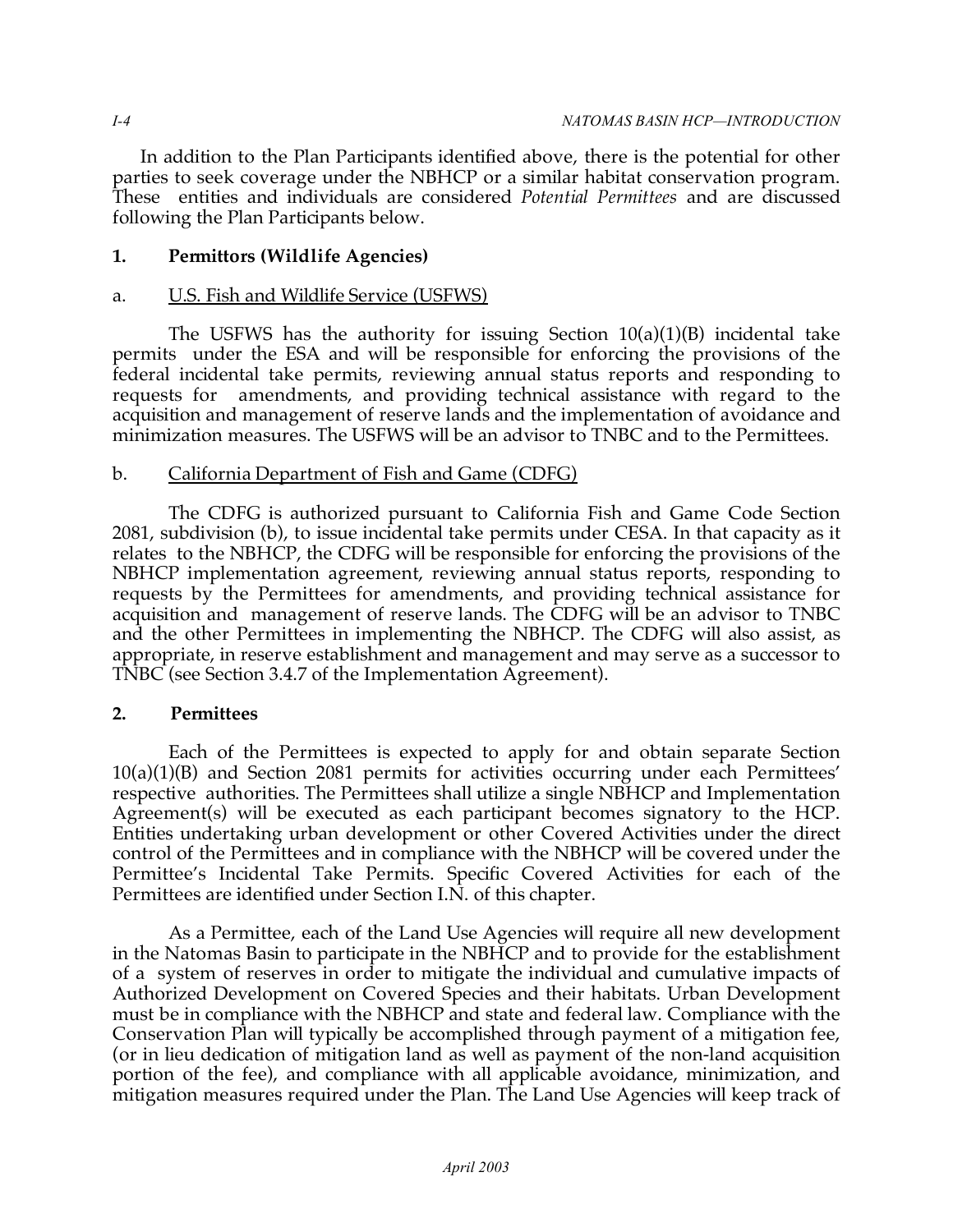all Authorized Development to ensure that mitigation fees have been paid and required take avoidance, minimization and mitigation measures have been met. For Authorized Development consisting of construction of public works or other public facilities, each of the Land Use Agencies, as a Permittee, shall ensure compliance with the NBHCP similar to private projects.

 In addition to the Land Use Agency Permittees, the Water Agency Permittees will ensure that all Water Agencies' Covered Activities are conducted in accordance with the practices described in Chapter V.C.1. The Water Agencies shall annually report on their Covered Activities and document their compliance with the provisions of the NBHCP and the associated permits. These reports, along with those of the Land Use Agencies, shall be compiled annually by TNBC to form a Basin-wide record of Permittees' activities.

 Finally, the TNBC as a Permittee, will comply with the habitat reserve acquisition and management measures included in Chapter IV as well as specific species conservation measures included in Chapter V.

## a. City of Sacramento

 The City of Sacramento will require the proponents of all new development in the Natomas Basin within the City's Permit Area to demonstrate suitable mitigation for project impacts in accordance with the NBHCP and in compliance with state and federal law. Such compliance shall include the requirements for land and/or fee dedication as described within this document as well as the application of all measures listed in Chapter V of this document to avoid, minimize and mitigate the take of Covered Species. This requirement will apply to all new development described in the North Natomas Community Plan and South Natomas Community Plan (see the associated Natomas Basin HCP Environmental Impact Statement/Environmental Impact Report which includes all adopted mitigation measures). All proponents of new development in the City shall comply with the applicable mitigation measures identified in the Mitigation Monitoring Plans approved with each community plan, as well as the measures of this NBHCP. The City of Sacramento is seeking coverage for a total of 8,050 acres of Authorized Development under the NBHCP.

 In addition to review and approval of private urban development proposals, the City of Sacramento will construct public projects and infrastructure that shall also be covered by the NBHCP. The Public projects are included in the 8,050 acres of Authorized Development allocated to the City of Sacramento.

 The effectiveness of the NBHCP's Operating Conservation Program (OCP) to adequately minimize and mitigate the effects of take of the Covered Species due to Authorized Development depends on the City and Sutter County limiting total development within their respective Permit Areas to a combined total of 15,517 acres. In addition, the OCP and the NBHCP's effects analysis account for a combined total of 17,500 acres of Planned Development occurring in the Natomas Basin (i.e., 15,517 acres within the City and Sutter County's Permit Areas and 1,983 acres of MAP development in Sacramento County). Because the NBHCP's OCP is based upon the City limiting total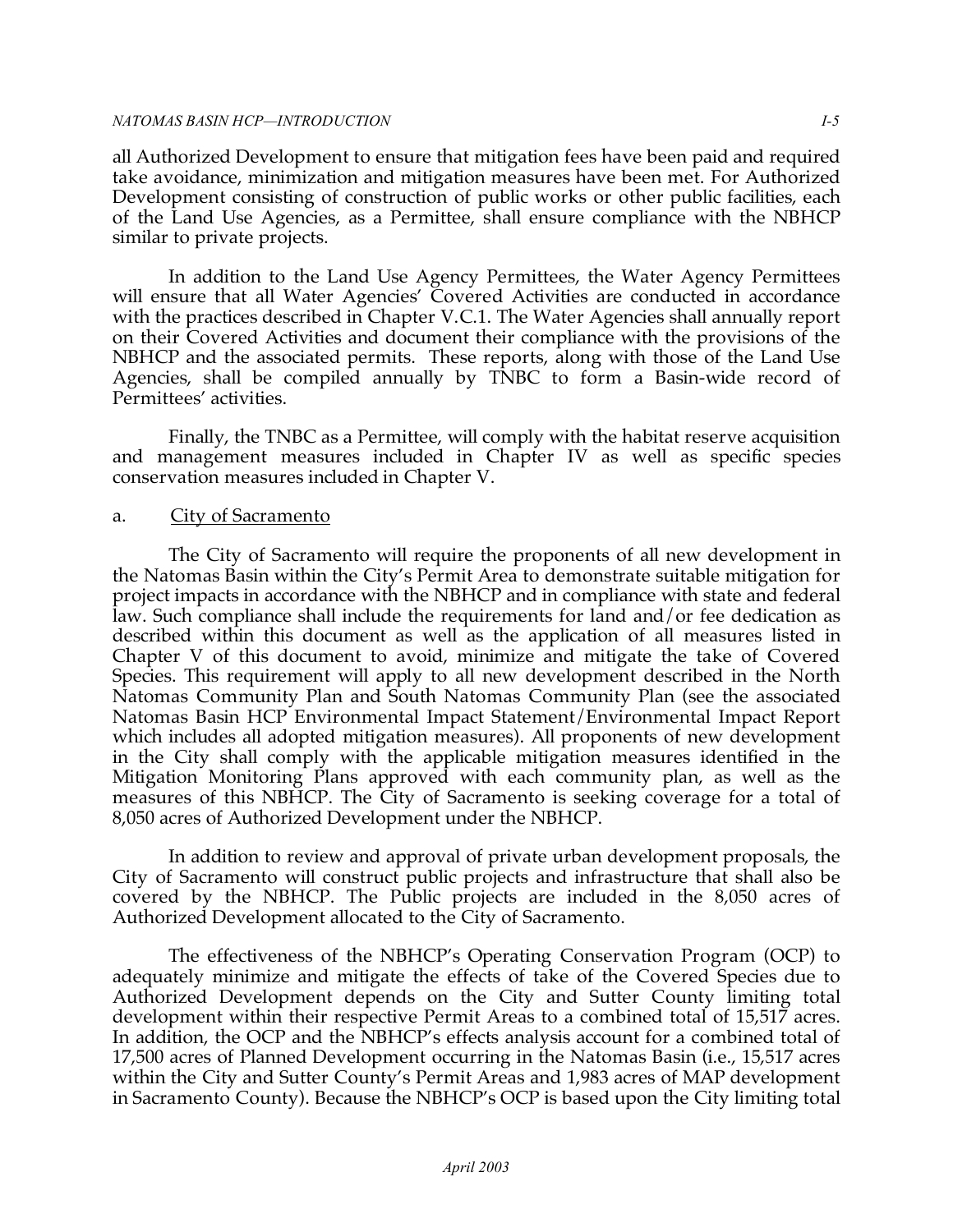development to 8,050 acres within the City's identified Permit Area, approval by the City of future urban development beyond the 8,050 acres or outside of its Permit Area would constitute a significant departure from the Plan's OCP and would trigger a reevaluation of the Plan, a new effects analysis, potential amendments and/or revisions to the Plan and Permits, a separate conservation strategy and issuance of Incidental Take Permits to the permittee for that additional urban development, and/or possible suspension or revocation of the City's Permits in the event the City were to violate such limitations without completing such reevaluation, amendment or revision. Any additional urban development within the Natomas Basin that occurs outside of the City's and Sutter's Permit Areas, with the exception of the MAP development, including any development with Sacramento County or within the jurisdiction of another Potential Permittee, also would constitute a significant departure from the Plan's OCP and would trigger a reevaluation of the Plan, a new effects analysis, potential amendments and/or revisions to the Plan and Permits, a separate conservation strategy, and issuance of Incidental Take Permits to the Potential Permittee for that additional urban development and/or possible suspension or revocation of the City's Permits in the event the City were to violate such limitations. Notwithstanding the foregoing, so long as the City and Sutter County limit urban development to their respective Permit Areas and the City and Sutter County continue to meet their obligations under this NBHCP, the OCP and associated Permits remain valid for each Permittee's Covered Activities.

 If the City of Sacramento annexes additional lands into the City (with the exception of the panhandle annexation area - see Section III.C) within the Plan Area but outside the City's Permit Area as shown on Figure 2, the City would be required to comply with state and federal law, to address the impacts of take resulting from future development of the annexed lands. As noted in Section VI.L of this NBHCP, inclusion of additional lands under the NBHCP for purposes of seeking incidental take coverage would require either an amendment of the Plan and the City's Incidental Take Permits or preparation of a new HCP for that additional area. Such an amendment would require the City to address various impacts, including impacts to the NBHCP Covered Species and the effects of urban development on lands proposed for annexation on the biological viability of such species and would be subject to all applicable state and federal statutes and regulations, including the provisions of the CESA, ESA, CEQA and NEPA.

 For purposes of the NBHCP, although the West Lakeside Annexation area is proposed by the landowners to be annexed to the City of Sacramento, this area currently is located within Sacramento County and is not outside of the County's Urban Services Boundary and the City's Sphere of Influence, and it is not included in the 8,050 acres of Authorized Development or within the City's Permit Area. Thus, this annexation would trigger a reevaluation of the Plan, a new effects analysis, potential amendments and/or revisions to the Plan and Permits, a separate conservation strategy and issuance of Incidental Take Permits to the City for that additional urban development and possible suspension or revocation of the City's Permits in the event the City were to violate such limitations without completing such reevaluation, amendment or revision.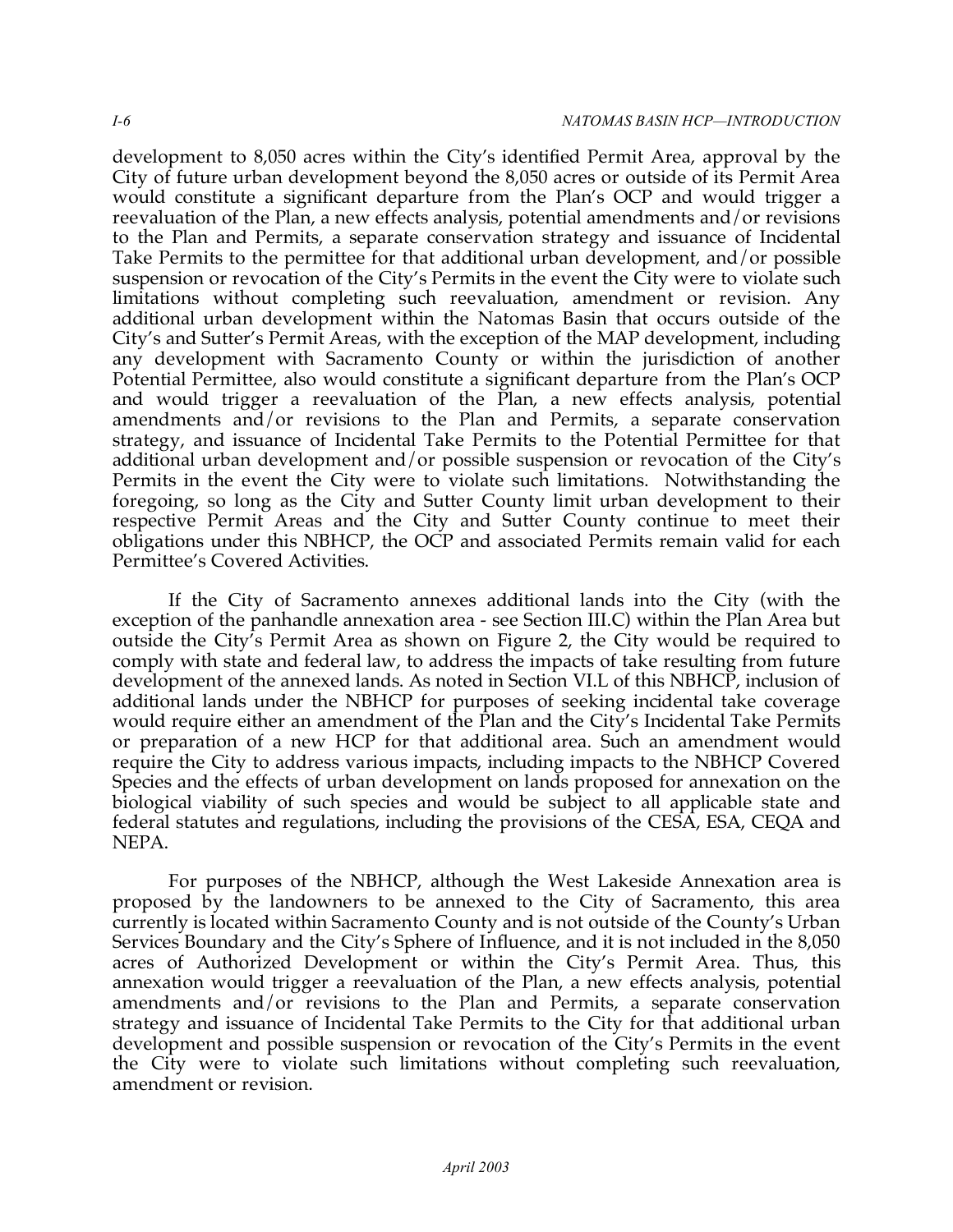#### *NATOMAS BASIN HCP—INTRODUCTION I-7*

 Any amendments proposed but not yet processed and approved will not affect the validity of this HCP.

#### b. Sutter County

 Sutter County will require the proponents of all new development in the Sutter County portion of the Natomas Basin to demonstrate suitable mitigation for project impacts in accordance with the NBHCP and in compliance with state and federal law. This includes compliance with appropriate mitigation measures which might be identified and adopted pursuant to the California Environmental Quality Act (CEQA). HCP compliance shall include the requirements for land and/or fee dedication as described within this document as well as the application of all measures listed in Chapter V of this document to avoid, minimize and mitigate the take of Covered Species. Sutter County development under the NBHCP will include up to 7,467 acres of land located within the County's Industrial/Commercial Reserve area located in the southeast portion of Sutter County within the Natomas Basin.

 Although the SYSCO project was approved prior to adoption of the NBHCP and issuance of Incidental Take Permits, the SYSCO project is located within the Sutter County Industrial/Commercial Reserve and was required to comply with the provisions of the NBHCP. Sutter County collected funds from SYSCO in the amount of the NBHCP fee in place at the time of project approval. These funds will be utilized to purchase 25 acres of TNBC reserve land. The 50 acre SYSCO project, located within the Sutter County Permit Area, is considered part of Sutter County's 7,467 acres of Authorized Development. In addition to review and approval of private urban development proposals, Sutter County will construct public projects and infrastructure that shall also be covered by the NBHCP. These Public projects are included in the 7,467 acres of Authorized Development allocated to Sutter County.

 At this time, there is one proposed Sutter County public facility project, drainage channel improvements to support the South Sutter County Specific Plan area, located on land in Sacramento County outside the Sutter County Industrial/Commercial Reserve. This project involves expanding two existing RD 1000 drainage channels to accommodate additional storm water flows. These channels, referred to as the East Drainage Canal and the Montna Drain, are located within Sacramento County immediately south of the Sutter-Sacramento County boundary. To the extent that these channels and their associated levees and access roads are expanded beyond the footprint of the existing facilities, Sutter County will consider the expansion of these facilities as urban development subject to the provisions of the NBHCP. Such increases in the footprint of the drainage channels are considered part of Sutter County's 7,467 acres of Authorized Development.

 The effectiveness of the NBHCP's Operating Conservation Program (OCP) to adequately minimize and mitigate the effects of take of the Covered Species due to Authorized Development depends on the City and Sutter County limiting total development within their respective Permit Areas to a combined total of 15,517 acres. In addition, the OCP and the NBHCP's effects analysis accounts for a combined total of 17,500 acres of Planned Development occurring in the Natomas Basin (i.e., 15,517 acres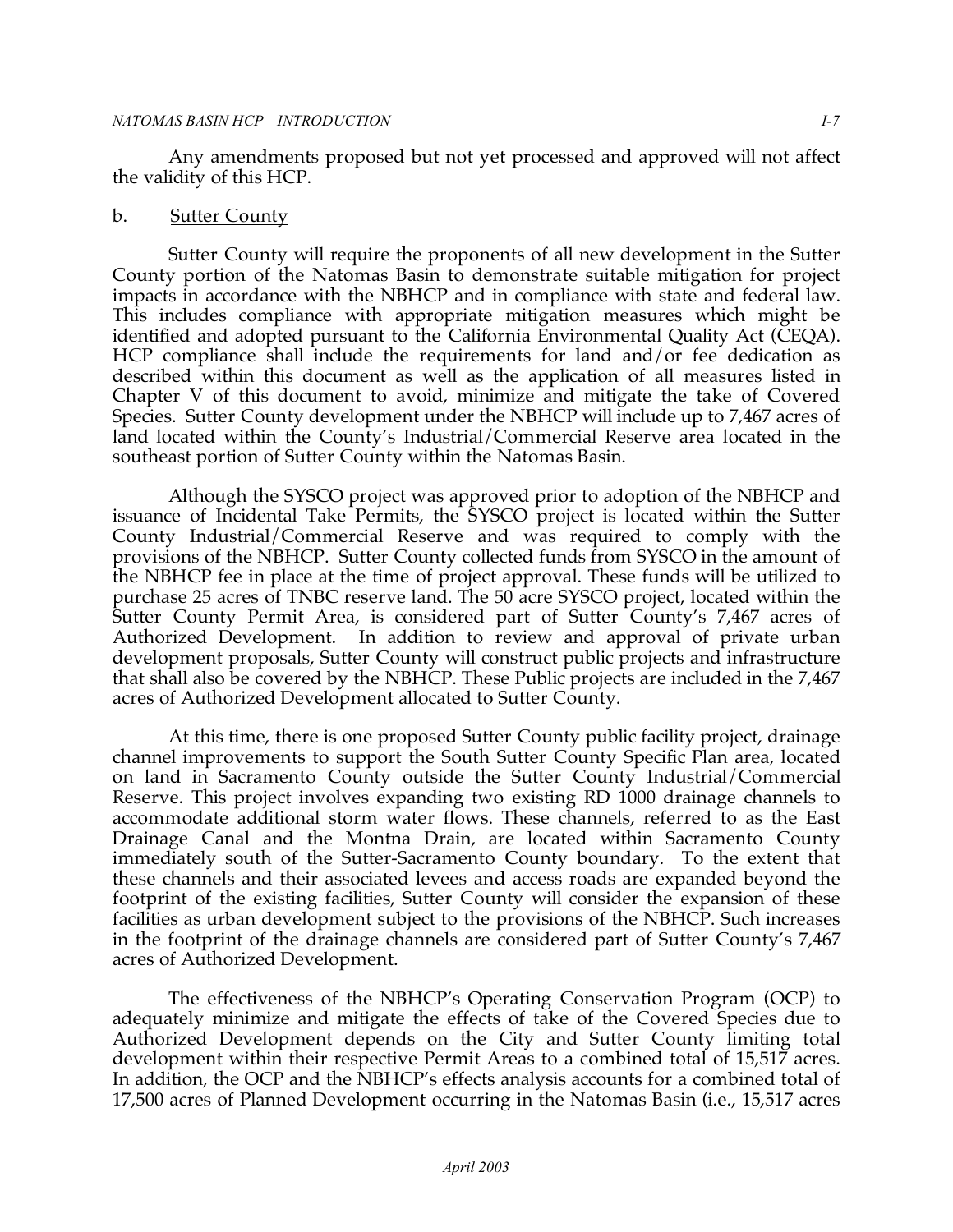within the City and Sutter County's Permit Areas and 1,983 acres of MAP development in Sacramento County). Because the NBHCP's OCP is based upon Sutter County limiting total development to 7,467 acres within Sutter County's identified Permit Area, approval by Sutter County of future urban development beyond the 7,467 acres or outside of its Permit Area would constitute a significant departure from the Plan's OCP and would trigger a reevaluation of the Plan, a new effects analysis, potential amendments and/or revisions to the Plan and Permits, a separate conservation strategy and issuance of Incidental Take Permits to the permittee for that additional urban development, and/or possible suspension or revocation of Sutter County's Permits in the event Sutter County were to violate such limitations without completing such reevaluation, amendment or revision. Any additional urban development within the Natomas Basin that occurs outside of the City's and Sutter's Permit Areas, with the exception of the MAP development, including any development with Sacramento County or within the jurisdiction of another Potential Permittee, also would constitute a significant departure from the Plan's OCP and would trigger a reevaluation of the Plan, a new effects analysis, potential amendments and/or revisions to the Plan and Permits, a separate conservation strategy, and issuance of Incidental Take Permits to the Potential Permittee for that additional urban development, and/or possible suspension or revocation of the County's Permits in the event Sutter County were to violate such limitations. limit urban development to their respective Permit Areas and the City and Sutter County continue to meet their obligations under the NBHCP, the OCP and associated Permits remain valid for each Permittee's Covered Activities. Notwithstanding the foregoing, so long as the City and Sutter County

 For purposes of obtaining coverage under the NBHCP, expansion of the County's Permit Area or an increase in the County's Authorized Development could only be accomplished through approval of a major amendment of the NBHCP and the associated permits. Such an amendment of the NBHCP and associated permits would be subject to all applicable state and federal statutes and regulations, including the provisions of the CESA, ESA, CEQA and NEPA.

## c. Reclamation District Number 1000 (RD 1000)

 RD 1000 was created April 8, 1911, by a Special Act of the California State Legislature to provide agricultural drainage, flood control and levee maintenance. The entire Natomas Basin is included within its jurisdiction. RD 1000 has participated in the development of the NBHCP. However, RD 1000 has elected not to apply for an Incidental Take Permit at the time of publication of this draft NBHCP. RD 1000 may elect at a future date to apply for an Incidental Take Permit and would be required at that time to execute an Implementation Agreement with USFWS evidencing implementation and compliance with this HCP.

 During the HCP preparation process, both RD 1000 and Natomas Mutual Water District expressed interest in pursuing take coverage for pesticides and rodenticides. However, such coverage is prohibited or limited by the regional USFWS guidance policy (USFWS, *Inclusion of Pesticide and Herbicide Applications as a Covered Activity in and Endangered Species Act Section 10(a)(1)(B) Permit*, July 1998). Any exceptions to this policy would require a considerable length of time to prepare and process adequate scientific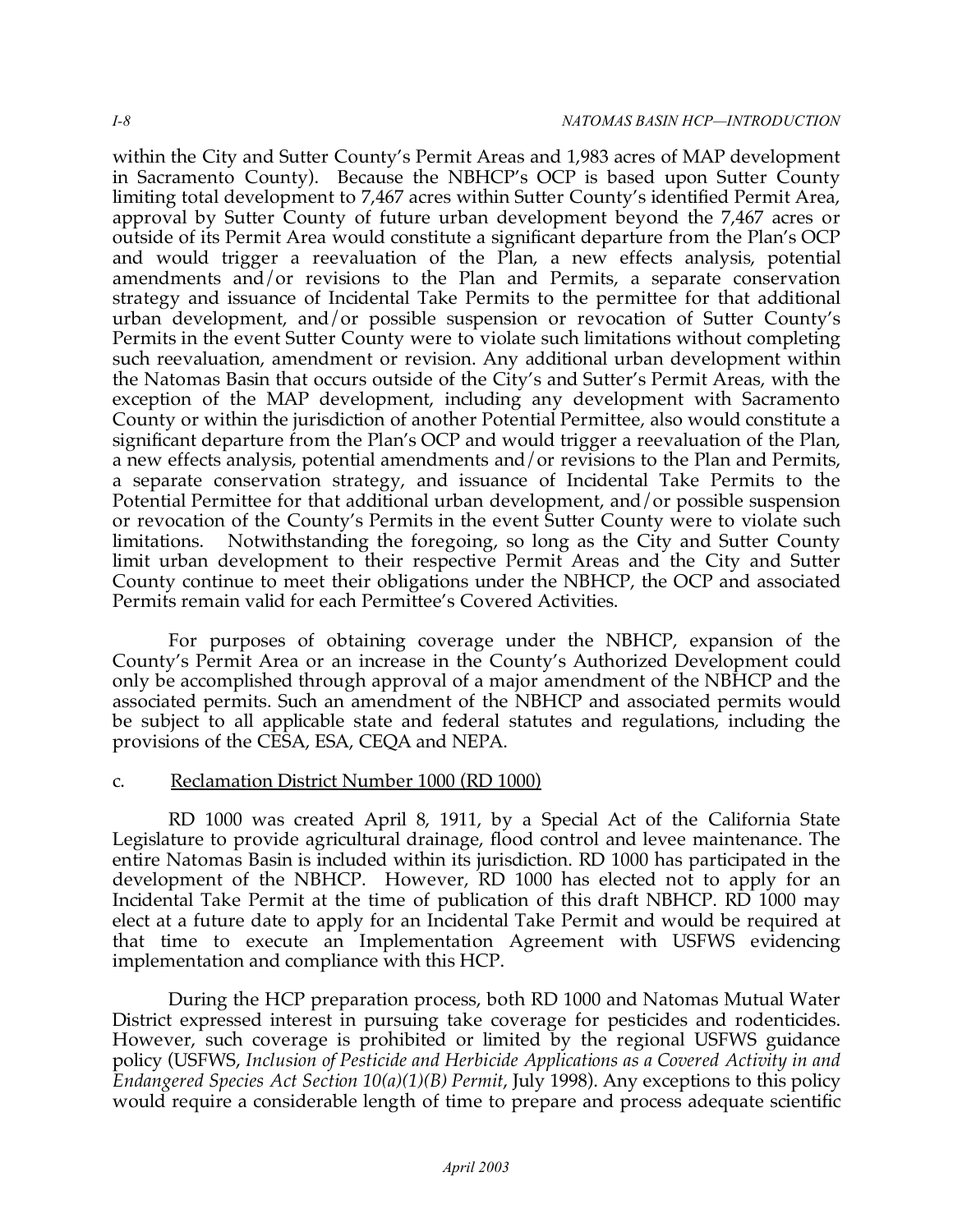#### *NATOMAS BASIN HCP—INTRODUCTION I-9*

 information necessary for the USFWS to analyze the biological effects of each chemical on the Covered Species. Because of the length of time and uncertainty surrounding approval of pesticides and rodenticides, this HCP does not include coverage for pesticides, herbicides or rodenticides. Rather, this HCP limits the Covered Activities for the Water Agencies to mechanical activities such as mowing and non-chemical channel maintenance activities. In March 2002, the Boards of Directors of both Water Agencies elected not to continue participation in the joint HCP because coverage for pesticide use would not be granted by the USFWS. The Water Agencies continue to be represented in the HCP as a Permittee in the event they should choose at a future date to apply for Incidental Take Permits for the activities (excluding pesticides) authorized in the HCP and evaluated in this EIR/EIS.

 RD 1000 is bounded on the west by the Sacramento River, on the north by the Natomas Cross Canal, on the east by the Pleasant Grove Creek Canal and Steelhead Creek (formerly known as Natomas East Main Drainage Canal (NEMDC)) and on the south by the American River. RD 1000 does not maintain Steelhead Creek, but does maintain the approximately 43 miles of levees that surround it. In addition, RD 1000 maintains approximately 10 miles of non-project interceptor levees in the Pleasant Grove area. Generally, levees operated or maintained by RD 1000 are on easements of record, except for the Cross Canal and its south levee and some sections of Steelhead Creek and its west levee, which are on parcels owned in fee by the District.

 When originally designed, the interior canal system brought all agricultural drain water to the pumping plant at Second Bannon and Pritchard Lake for discharge into the Sacramento River. The system today consists of approximately 30 miles of main canals that RD 1000 owns in fee. These parcels are delineated on the subdivision plat maps, including acreage. RD 1000 also operates and maintains approximately 150 miles of drainage ditches, which are on recorded "ditch and roadway" rights-of-way. They drain specific parcels and connect to the main canals (see Figure 3, Water Delivery and Drainage Systems).

 At present RD 1000 operates eight pumping plants that pump agricultural irrigation tailwater and urban storm water into the Sacramento River, Natomas Cross Canal, and Steelhead Creek (formerly NEMDC). These pump stations and the drainage system are shown on Figure 3, Water Delivery and Drainage Systems. RD 1000 drainage channels and Natomas Mutual irrigation channels overlap in some instances, with a combined total of approximately 247 miles of channels occupying an estimated 1,769 acres of the Natomas Basin.

 Giant garter snakes live in the canals and ditches maintained by RD 1000 and canal and ditch operation and maintenance activities may result in take of the Covered Species. RD 1000 is committed to reducing impacts of its operations and maintenance practices on Covered Species, particularly the giant garter snake. This NBHCP includes appropriate measures to avoid, minimize and mitigate the impacts of RD 1000 Covered Activities.

 RD 1000 is not provided take authorization under this NBHCP for projects that would increase the footprint of any RD 1000 facilities within the Natomas Basin. If such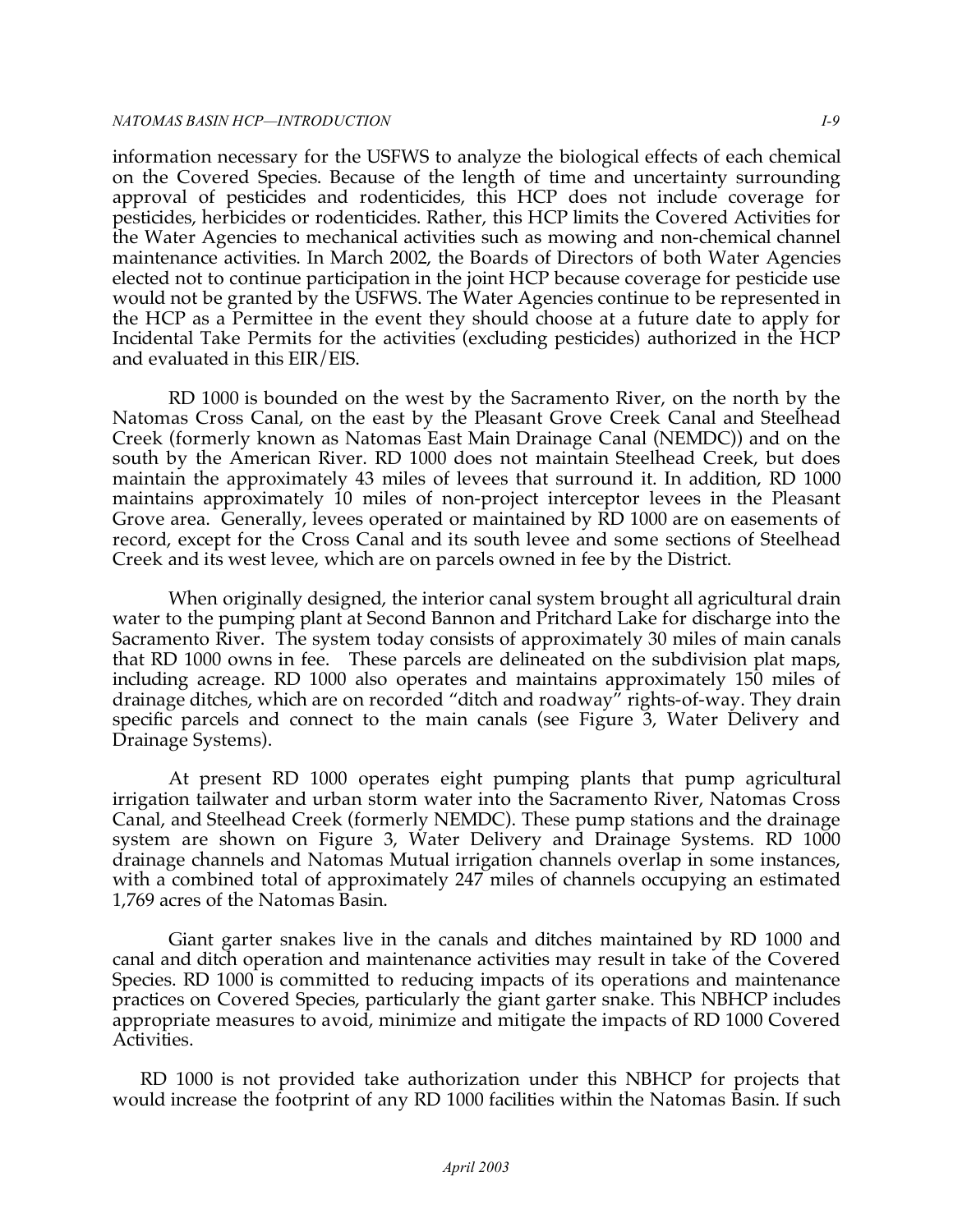projects are proposed, the potential impacts on state and federal listed species would be reviewed subject to the provisions of CESA and ESA and permits, as determined appropriate, would be required. This NBHCP does not provide take authorization or specify mitigation for such projects.

# d. Natomas Central Mutual Water Company ("Natomas Mutual")

 Natomas Mutual was incorporated in 1921. It is a private, non-profit water company with a service area of approximately 47,000 acres within the Natomas Basin. Natomas Mutual is managed for the mutual benefit of its shareholders, who are owners of land within the service area.

 Natomas Mutual has participated in the development of the NBHCP. However, Natomas Mutual has elected not to apply for an Incidental Take Permit at the time of publication of this draft NBHCP. The decision of Natomas Mutual to not participate within this NBHCP was made in response to the lack of coverage for pesticide and herbicide use under this NBHCP. Such coverage has not been included due to the lack of knowledge of impacts associated with pesticides and herbicides typically used by Natomas Mutual and the inability to predict the damage such chemicals might have on Covered Species. Natomas Mutual may elect at a future date to apply for an Incidental Take Permit and would be required at that time to execute an Implementation Agreement with USFWS evidencing implementation and compliance with this HCP. (See also RD 1000 discussion Section C above.)

 About 30,000 acres of land within the Natomas Mutual service area are irrigated each year, with rights to some 130,200 acre feet of water diverted from the Sacramento River. Natomas Mutual maintains a "closed water delivery system," which holds all agricultural water within the service area from April 1st through October 15th of any year. Natomas Mutual maintains an extensive system of water delivery facilities that recapture water from fields and use it over again. Five main pumping stations along the Sacramento River divert water into main canals and then into ditches throughout the service area (see Figure 3, Water Delivery and Drainage Systems).

 Giant garter snakes live in the canals and ditches maintained by Natomas Mutual and canal and ditch operation and maintenance activities may result in take of the Covered Species. Natomas Mutual is committed to reducing impacts of its operations and maintenance practices on Covered Species, particularly the giant garter snake. This NBHCP includes appropriate measures to avoid, minimize and mitigate the impacts of Natomas Mutual Covered Activities.

 As noted in I.N.2, Natomas Mutual is not provided take authorization under this NBHCP for projects such as the construction, maintenance, operation, or closure of river diversion facilities and accompanying fish screens owned or operated by Natomas Mutual in the Natomas Basin. Nor does this NBHCP provide take authorization for projects involving the expansion of existing Natomas Mutual facilities beyond the footprint of the existing facility. If such projects are proposed, the potential impacts on state and federal listed species would be reviewed subject to the provisions of CESA and ESA and permits, as determined appropriate, would be required. This NBHCP does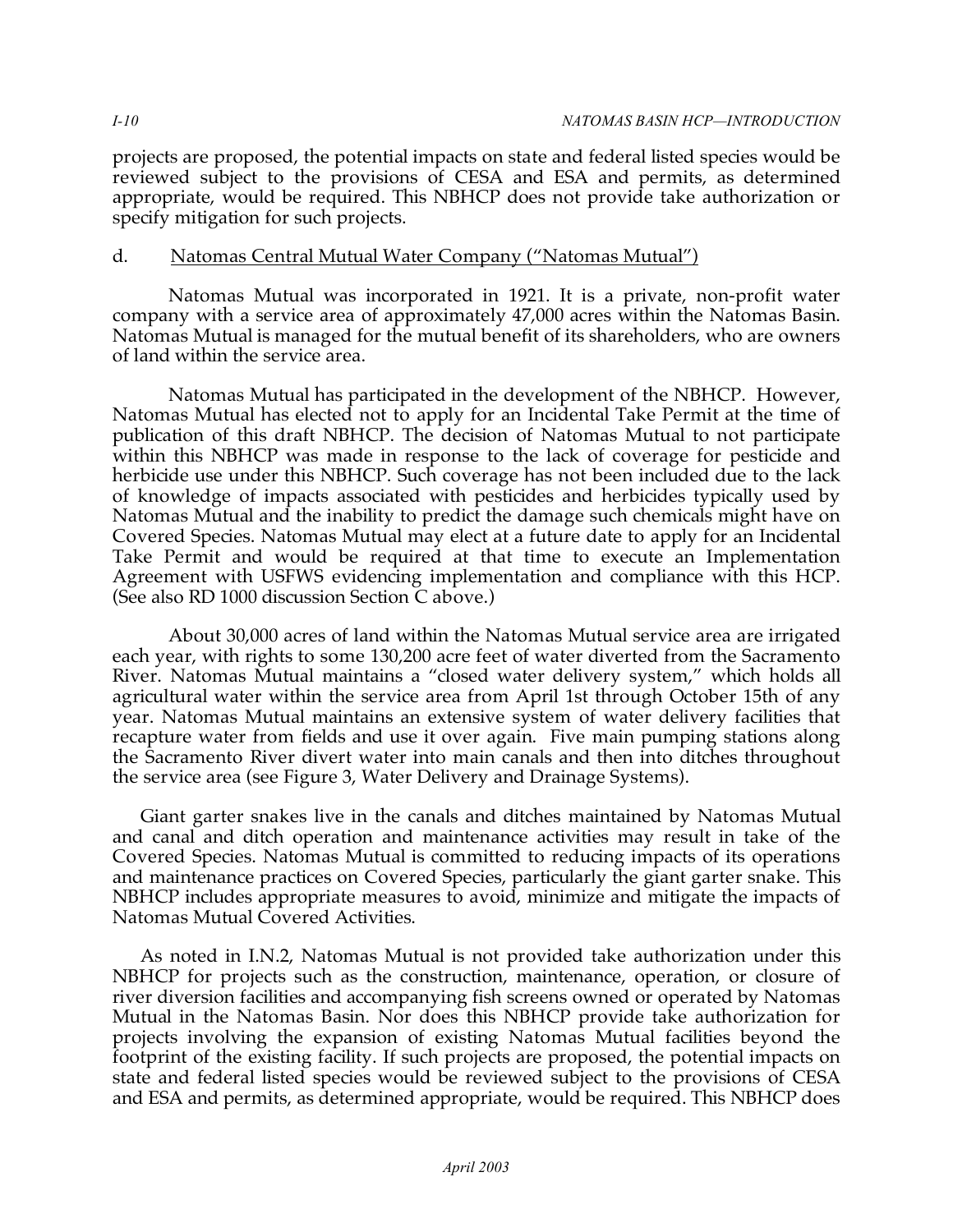not provide take authorization or specify appropriate mitigation for such projects.

# e. The Natomas Basin Conservancy (TNBC) (as a Permittee)

 TNBC serves as the plan operator established by the City and controlled by the City, Sutter County and other potential Permittees to acquire and manage the system of habitat reserves to be created under the NBHCP. TNBC is also a Permittee. TNBC will seek separate Incidental Take Permits to cover activities related to the acquisition, establishment and management of the system of habitat reserves to be created throughout the Natomas Basin and in Area B (see Figure 20). (Note: *During the final NBHCP approval process by the City Council of the City of Sacramento and the Board of Supervisors of Sutter County, authorization to purchase Mitigation Lands to offset the impacts of development was limited to the Natomas Basin and the "outer" ring around the levees of the Natomas Basin. No authorization to purchase lands to mitigate impacts of Authorized Development in Area B (out of Basin area) was granted by the City Council and the Board of Supervisors*.) The NBHCP includes a number of measures to avoid and minimize the impact of TNBC Covered Activities to Covered Species in Chapter IV, and in addition includes measures to enhance the survival of Covered Species through habitat enhancements and adaptive management provisions.

# **3. Plan Operator**

# a. Natomas Basin Conservancy

 The NBHCP's reserve acquisition and management activities will be implemented by The Natomas Basin Conservancy (TNBC), serving as the "Plan Operator", on behalf of the City, Sutter County, the Metro Air Park Property Owners' Association under the Metro Air Park HCP (MAP) and other potential Permittees. TNBC is an independent non-profit corporation. The habitat mitigation fees and mitigation lands will be transferred to TNBC under the Plan. TNBC's efforts are guided by a Board of Directors, with members of the Board appointed by agencies receiving permits under the NBHCP. The Board is assisted in its efforts by the NBHCP Technical Advisory Committee (TAC), a group of experts with members including representatives of the Wildlife Agencies (U.S. Fish and Wildlife Service and California Department of Fish and Game) and the Permittees.

 TNBC, as the Plan Operator, will conduct a variety of actions to acquire, establish and enhance, monitor and manage lands in perpetuity to ensure the continued success within the Natomas Basin of all Covered Species listed within the NBHCP. TNBC will serve, on behalf of the Permittees and the Wildlife Agencies, as the Plan implementation and effectiveness monitor. As development within the Natomas Basin occurs, and as TNBC acquires reserve lands, site specific management plans will be prepared for and adopted by TNBC. Additionally, TNBC may implement adaptive management plans and to the extent provided for under by the NBHCP, management measures proposed in species recovery plans for the Covered Species. Additional responsibilities of TNBC are further detailed in Chapters IV, V and VI.

# **4. Third Parties**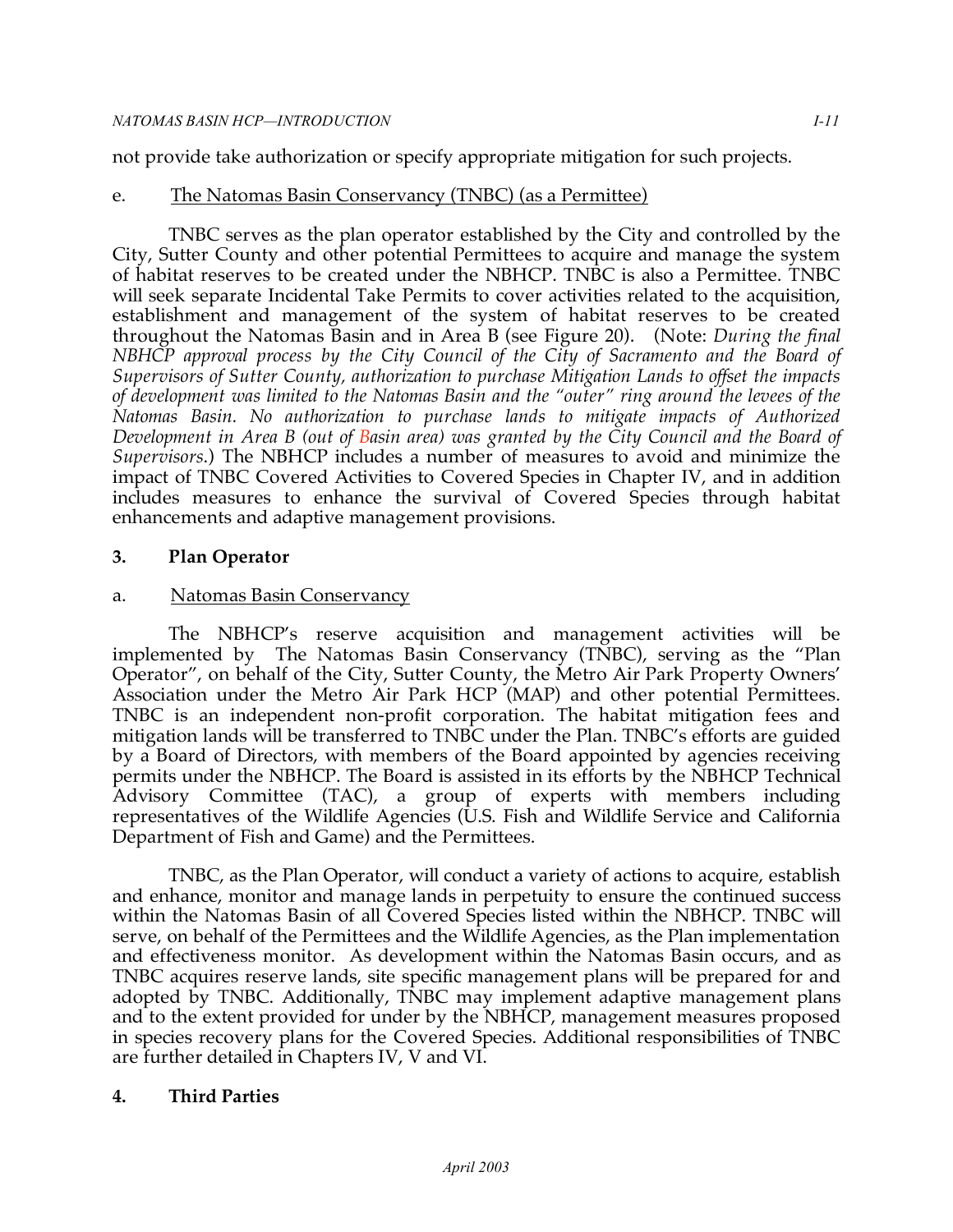"Third Parties" refers to persons receiving incidental take coverage under the incidental take permits held by a Permittee. An example of a "third party" is a private landowner in the Natomas Basin who seeks an urban development permit from the City or Sutter County. (Development proposals on private land within the City's and Sutter's Permit Areas shall comply with the requirements of the NBHCP, including payment of mitigation fees and compliance with applicable avoidance, minimization, and mitigation measures.)

# **5. Potential Permittees**

 In addition to the plan participants described above, there are two additional groups that could obtain coverage under the NBHCP or under a similar habitat conservation plan: the County of Sacramento and Natomas Basin Farmers. Inclusion of either of these Potential Permittees within the NBHCP would require an amendment (see Section VI.L.3.), of the Plan and issuance of separate incidental take permits. If the County of Sacramento considers new projects within the unincorporated area of the Natomas Basin in Sacramento County, the County may seek to address mitigation for biological impacts via amendments to this NBHCP or through a habitat conservation plan similar to the NBHCP. Similarly, farmers within the Natomas Basin may choose to participate in the same or similar habitat conservation plans that would specifically address ongoing agricultural operations.

 In the future, if the County, Natomas Basin farmers or other Potential Permittees within the Natomas Basin seek to become Permittees by participating in the NBHCP, such parties will be required to comply with Federal and State law governing issuance of incidental take permits under ESA and CESA. They may rely on this version of the NBHCP, with modifications appropriate to each additional Permittee, or prepare and process a separate HCP application specific to each new Permittee's activities. Should any additional entity within the Natomas Basin prepare and process a separate HCP that is also intended to serve as an application for incidental take permits under Federal and State law, such plan must be consistent with the biological goals and objectives and the conservation strategy of this NBHCP.

# a. Sacramento County

 The County of Sacramento is not a participant in this NBHCP nor is it proposing to obtain incidental take permits based on this NBHCP. If the County considers new projects within the unincorporated area of the Natomas Basin within Sacramento County, the County would review the biological impacts of these new projects and require these projects to demonstrate that adequate mitigation would compensate for biological impacts in accordance with state and federal law. The County may seek to address mitigation for biological impacts via amendments to this NBHCP or through a habitat conservation plan designed to achieve the biological goals and objectives for the Natomas Basin outlined in the NBHCP in a manner compatible with the conservation strategy of the NBHCP. In particular, such mitigation would be required to address the effect of reduced agricultural lands on the biological viability of the NBHCP.

# b. Farmers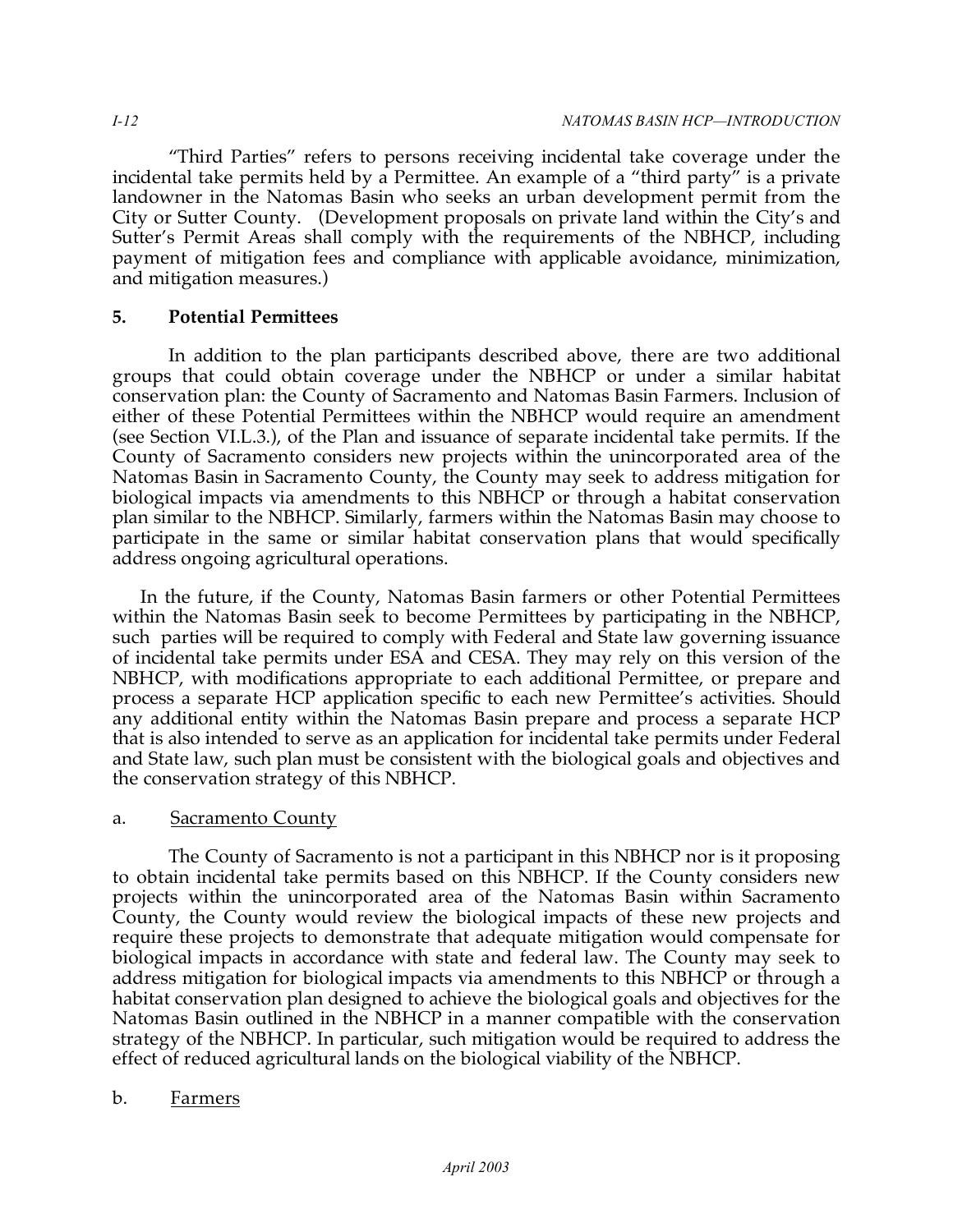#### *NATOMAS BASIN HCP—INTRODUCTION I-13*

 While farming is not provided coverage under the NBHCP Incidental Take Permits, it is recognized that continued agricultural activities within the Basin are beneficial to the long term viability of certain Covered Species in the region. Farmers who own, operate, and maintain land in the Basin may choose to participate in the NBHCP in the future or adopt their own habitat conservation plan with mitigation measures similar to those applied to agricultural lands managed by TNBC under this NBHCP.

# **6. Additional NBHCP Permittee - Metro Air Park**

 The USFWS and CDFG, in February of 2002, issued ITPs for the Metro Air Park (MAP) project to the MAP Property Owners Association (MAP POA). MAP will be an urban development project adjacent to the Sacramento International Airport in Sacramento County. The 2,011 acres of urban development associated with the MAP are part of the total 17,500 acres of future Planned Development considered by the NBHCP in the Natomas Basin. However, a portion of the MAP project, approximately 28 acres, is located within the City of Sacramento's NBHCP Permit Area. These 28 acres are included in the 8,050 acres of disturbance attributed to the City. Therefore, this NBHCP anticipates that the MAP project will result in 1,983 acres of the 17,500 acres of disturbance addressed by this NBHCP. MAP has obtained separate incidental take permits based on an HCP that incorporates the conservation strategy of the 1997 regional NBHCP as modified to address the specific circumstances of Metro Air Park and in response to the District Court's ruling in *NWF v. Babbitt*. As stated above, the Metro Air Park HCP and its IA provide for automatic revision of the MAP HCP to incorporate applicable provisions of the revised NBHCP upon approval of the latter by Wildlife Agencies. Extension of applicable NBHCP provisions to MAP will be treated as a revision of the Plan and will not require a permit amendment.

# **C. BIOLOGICAL GOALS AND OBJECTIVES OF THE NBHCP**

 The NBHCP biological goals are the broad guiding principles for the operating conservation program and provide the rationale behind the minimization and mitigation strategies. The specific biological objectives are the measurable targets for achieving the biological goals. The goals and objectives together provide a framework for developing a monitoring program that measures progress towards meeting those goals and objectives. In addition, the biological goals and objectives must be linked to the adaptive management process in order to ensure that necessary management decisions are based on these guiding principles of the Plan.

 Described in this section are the biological goals and objectives for the overall NBHCP and for specific species known to utilize the Natomas Basin. The primary biological goal of the NBHCP is to create a system of reserves, with both wetland and upland components, that would support viable populations of the giant garter snake, Swainson's hawk and other Covered Species. The NBHCP primarily focuses preservation efforts on the giant garter snake and Swainson's hawk. The habitat needs of the other Covered Species overlap significantly with the giant garter snake and the Swainson's hawk such that specific habitat requirements of the other Covered Species can be incorporated and met within the upland and wetland components of the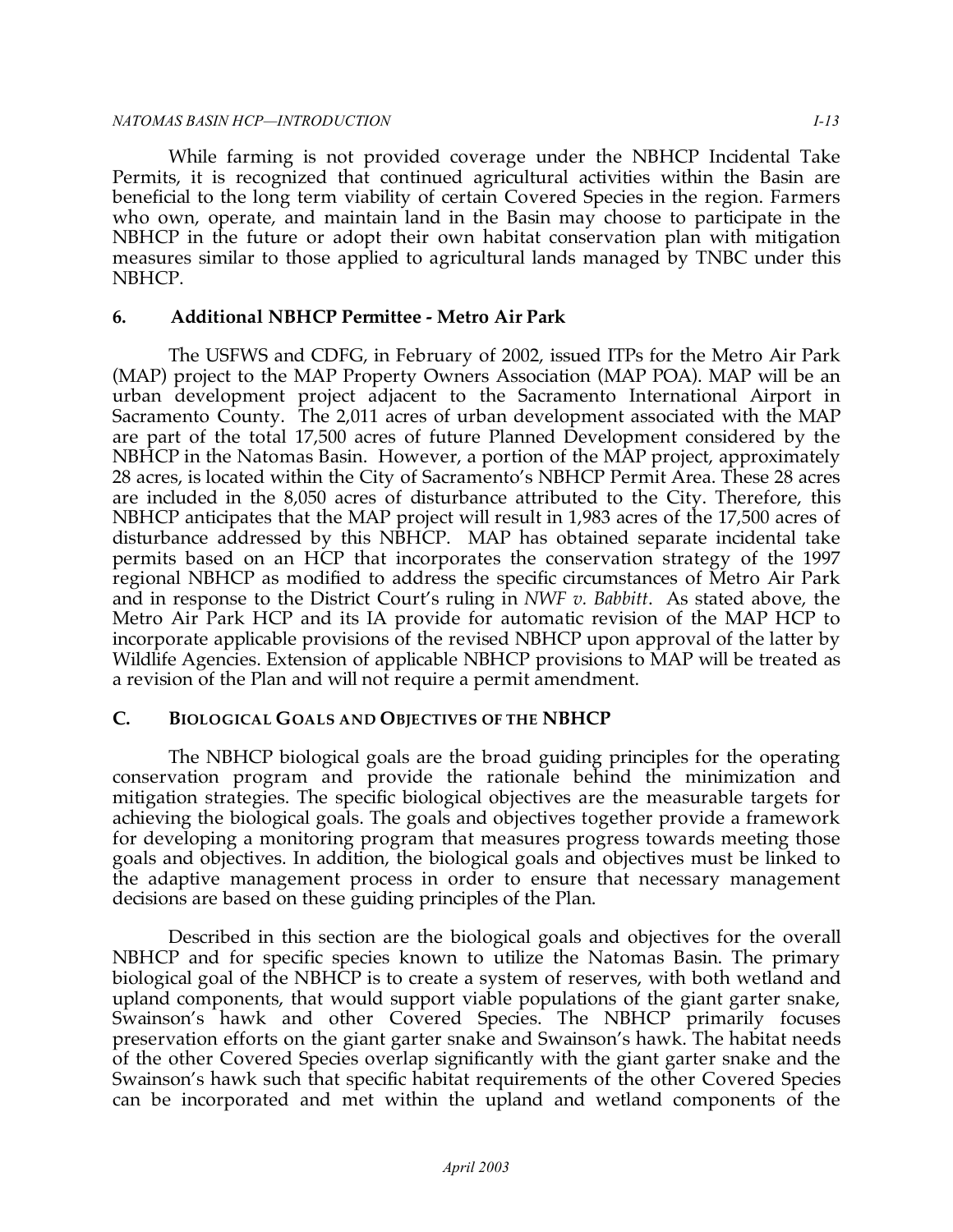reserves focused on providing Swainson's hawk and giant garter snake habitats. Specific consideration of the needs of the other Covered Species must be incorporated into the restoration, enhancement, and management plans as they are developed for each reserve site according to criteria provided in Chapter IV.D Reserves will be planned to provide diverse habitat elements within the broader categories of upland and wetland habitats in order to meet the needs of a broad range of species. Table I-1 below identifies the 22 species covered by the Plan.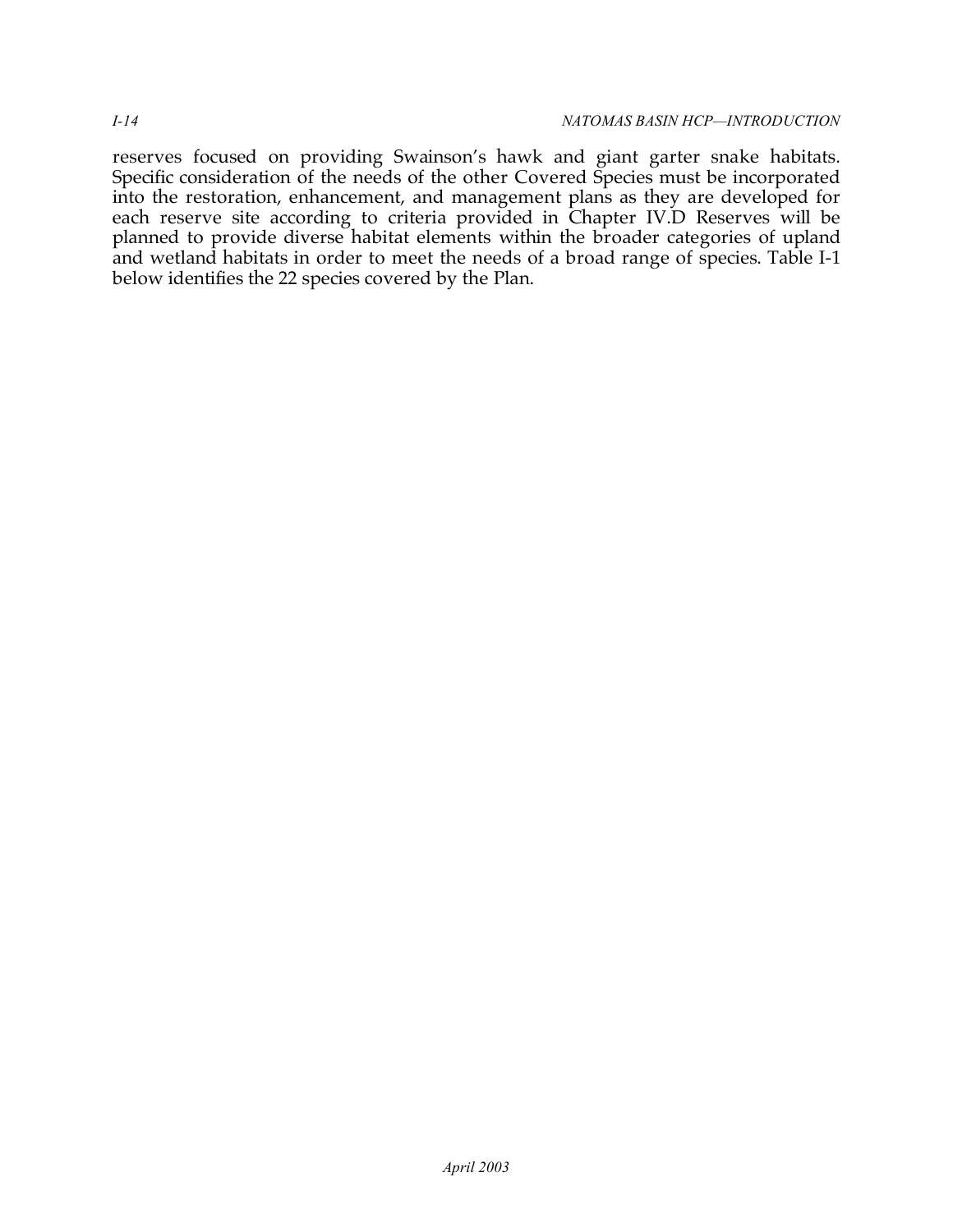## **TABLE I – 1 LISTED, CANDIDATE, AND OTHER SPECIES COVERED IN THE NBHCPAND/OR COVERED BY ITS ASSOCIATED PERMITS**

|                 |                                                                              | Federal       | <b>State</b>  |                                                                                                                                                                                                                                                               |
|-----------------|------------------------------------------------------------------------------|---------------|---------------|---------------------------------------------------------------------------------------------------------------------------------------------------------------------------------------------------------------------------------------------------------------|
| $\#$            | <b>Species</b>                                                               | <b>Status</b> | <b>Status</b> | <b>Habitat Notes</b>                                                                                                                                                                                                                                          |
| 1               | Aleutian Canada goose<br>Branta canadensis leucopareia                       | <b>SC</b>     |               | Grazes in marshes and stubble fields, roosts on the<br>water                                                                                                                                                                                                  |
| $\overline{2}$  | bank swallow<br>Riparia riparia                                              |               | T             | Nests in river banks, forages for insects over open<br>water, croplands, and grasslands                                                                                                                                                                       |
| $\overline{3}$  | burrowing owl<br>Athene cunicularia                                          |               | <b>SSC</b>    | Prefers open, dry grassland and desert habitats                                                                                                                                                                                                               |
| $\overline{4}$  | loggerhead shrike<br>Lanius ludovicianus                                     | <b>SC</b>     | <b>SSC</b>    | Prefers open habitats with scattered shrubs, trees,<br>fences, and posts. Will use cropland.                                                                                                                                                                  |
| 5               | Swainson's hawk<br>Buteo swainsoni                                           |               | $\rm T$       | Breeds in riparian forest; known nesting sites in<br>trees along Sacramento River in Natomas Basin.<br>Forages for small mammals in grasslands and<br>croplands.                                                                                              |
| 6               | tricolored blackbird<br>Agelaius tricolor                                    | <b>SC</b>     | <b>SSC</b>    | Nests in marshes with bulrush, blackberry or<br>cattails; three known occurrences in Natomas Basin.<br>Forages on the ground in grasslands and croplands.                                                                                                     |
| 7               | white-faced ibis<br>Plegadis chihi                                           | <b>SC</b>     | <b>SSC</b>    | Forages in flooded rice fields                                                                                                                                                                                                                                |
| 8               | giant garter snake<br>Thamnophis gigas                                       | T             | $\mathbf T$   | Forages in marshes, low gradient open waterways<br>and flooded rice fields, hibernates in canal berms<br>and other uplands; several known occurrences in<br>Natomas Basin                                                                                     |
| 9               | northwestern pond turtle<br>Clemmys marmorata<br>marmorata                   | SC            | <b>SSC</b>    | Lives in permanent bodies of water; requires<br>floating vegetation, logs, rocks or banks for basking.<br>Hibernates and lays eggs is uplands.                                                                                                                |
| 10 <sup>1</sup> | California tiger salamander<br>Ambystoma californiense                       | PT            | <b>SSC</b>    | Winters in ground squirrel burrows or other holes;<br>breeds in vernal pools, stockponds, and other<br>seasonal wetlands. * The Service proposed to list<br>the Central Valley population of the California tiger<br>salamander as threatened on May 16, 2003 |
| 11              | western spadefoot toad<br>Scaphiopus hammondii                               | <b>SC</b>     | <b>SSC</b>    | Primary habitat is grasslands; breeds in shallow<br>temporary pools                                                                                                                                                                                           |
| 12              | valley elderberry longhorn<br>beetle<br>Desmocerus californicus<br>dimorphus | $\rm T$       |               | Lives and reproduces on elderberry shrubs found<br>along rivers and canals.                                                                                                                                                                                   |

ă.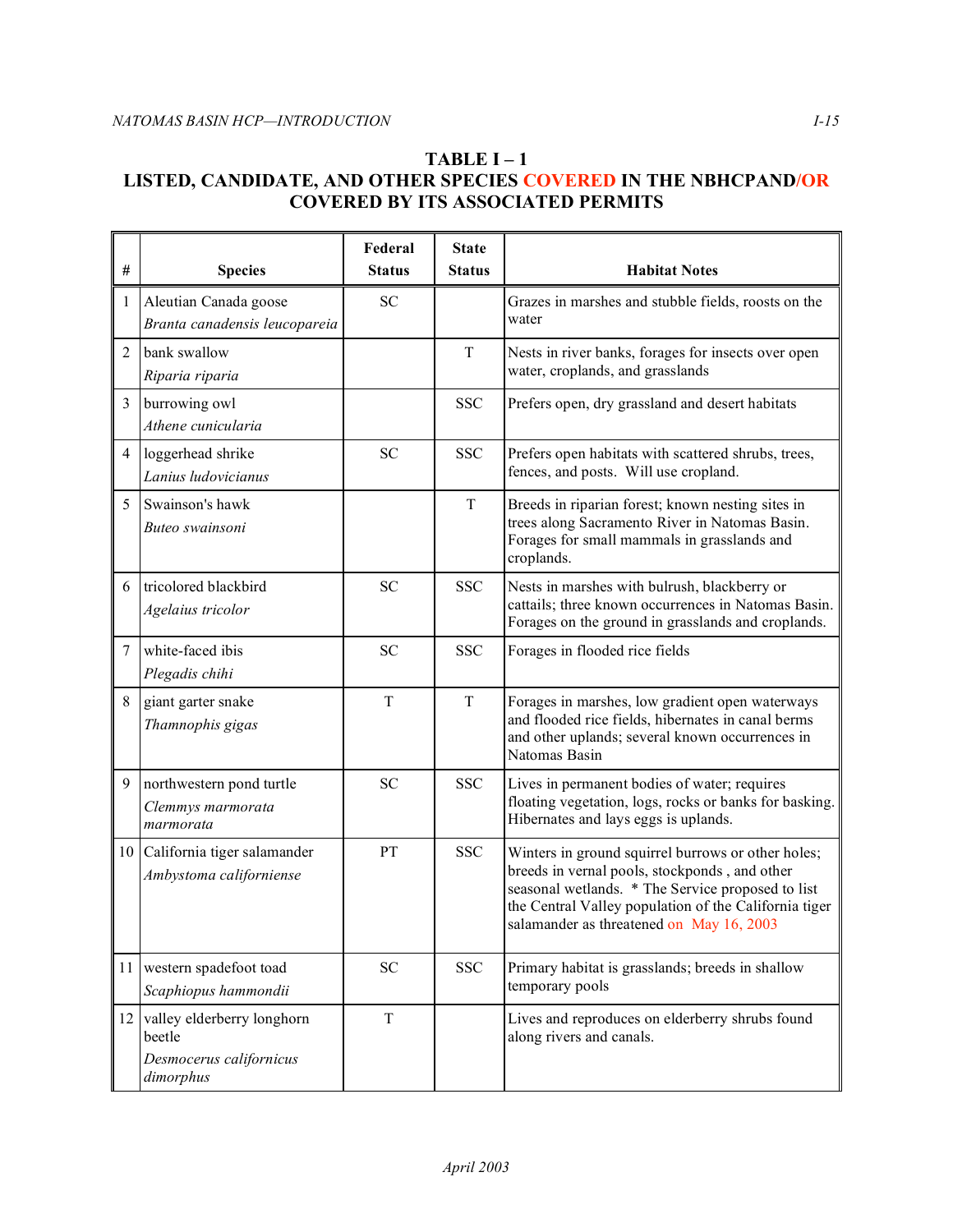#### *I-16 NATOMAS BASIN HCP—INTRODUCTION*

|    |                                                                   | Federal       | <b>State</b>  |                                                                                                               |
|----|-------------------------------------------------------------------|---------------|---------------|---------------------------------------------------------------------------------------------------------------|
| #  | <b>Species</b>                                                    | <b>Status</b> | <b>Status</b> | <b>Habitat Notes</b>                                                                                          |
|    | 13 midvalley fairy shrimp<br>Branchinecta mesovallensis n.<br>sp. |               |               | Vernal pool obligate often found in small pools;<br>likely to occur in Plan Area                              |
|    | 14 vernal pool fairy shrimp<br>Branchinecta lynchi                | T             |               | Vernal pool obligate; widely distributed in<br>Sacramento County                                              |
|    | 15 vernal pool tadpole shrimp<br>Lepidurus packardi               | E             |               | Vernal pool obligate; widely distributed in<br>Sacramento County                                              |
|    | 16 Boggs Lake hedge-hyssop<br>Gratiaola heterosepala              |               | E             | Low-terrace species found in shallow water margins<br>of vernal pools                                         |
|    | 17 Colusa Grass<br>Neostapfia colusana                            | T             |               | Occurs in large deep pools with substrates of adobe<br>mud but also in smaller pools; known in Yolo<br>County |
|    | 18 delta tule pea<br>Lathyrus jepsonii ssp.jepsonii               | <b>SC</b>     |               | Perennial twining vine occurs in both riparian and<br>marsh habitats                                          |
|    | 19 legenere<br>Legenere limosa                                    | <b>SC</b>     |               | Found in wet places or vernal pools below 400 feet<br>in elevation                                            |
|    | 20 Sacramento Orcutt grass<br>Orcuttia viscida                    | E             | E             | Found in relatively large, deep vernal pools in<br>eastern Sacramento County                                  |
| 21 | Sanford's arrowhead<br>Sagittaria sanfordii                       | <b>SC</b>     |               | Tuberose perennial likely to occur in drainage or<br>irrigation ditches                                       |
| 22 | slender Orcutt grass<br>Orcuttia tenuis                           | T             | E             | Found in relatively large, deep vernal pools in<br>eastern Sacramento County                                  |

#### *Key to Abbreviations*

#### **Federal**

| Ε<br>T. | $=$ Listed as endangered<br>$=$ Listed as threatened                                      | $C =$ Candidate for federal listing, data sufficient<br>$SC = Species of Concern-informal category, formerly called candidate 2$ |  |
|---------|-------------------------------------------------------------------------------------------|----------------------------------------------------------------------------------------------------------------------------------|--|
| PT.     | species (data for listing insufficient)<br>= Proposed for listing as a Threatened Species |                                                                                                                                  |  |
|         | <b>State</b> $E =$ Listed as Endangered<br>$T =$ Listed as Threatened                     | $R =$ Listed as Rare<br>$SSC = Species of Special Concern$                                                                       |  |

 The NBHCP covers seven (7) plant species. The Federal ESA (Sections 7(o)(2) and 7(o)(4) which refers to terms, conditions and exceptions of taking of listed fish and wildlife species do not apply to plant species. The above listed plants are included as a Covered Species under the NBHCP in recognition of the conservation measures provided for them under the HCP, and to extend assurances to them under the federal "No Surprises" rule. The NBHCP also covers the seven plant species for CESA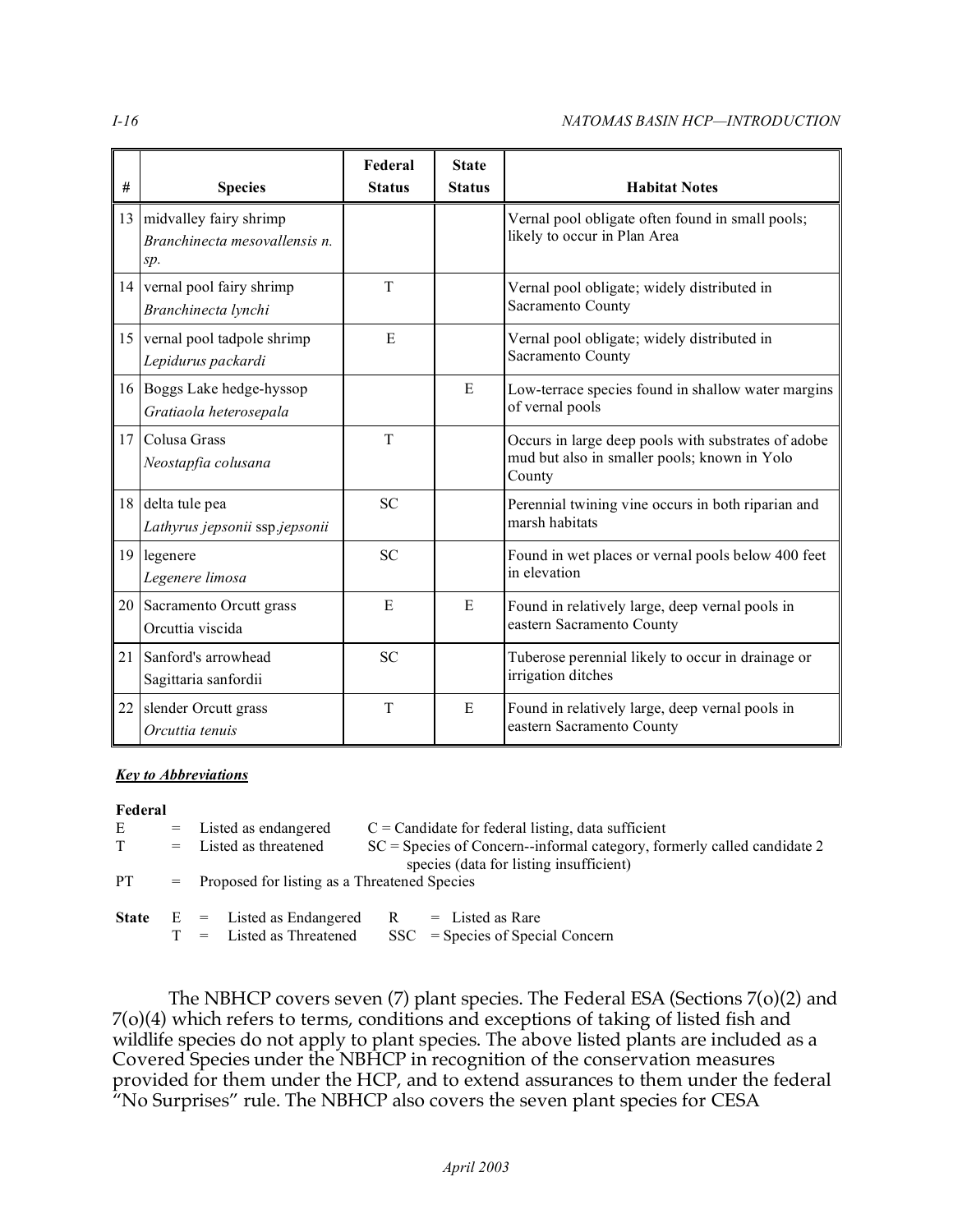#### purposes.

## **1. Overall Goals and Objectives**

 The NBHCP applies a range of conservation strategies intended to mitigate for the impacts arising from Covered Activities in the Permit Areas. The goals and objectives in this plan contain habitat and species information related to the Covered Species.

Overall biological goals and objectives of the NBHCP include:

## *Overall Goals:*

- (1) Establish and manage in perpetuity a biologically sound and interconnected habitat reserve system that mitigates impacts on Covered Species resulting from Covered Activities and provides habitat for existing, and new viable populations of Covered Species.
- (2) Implement an adaptive management program that responds to changing circumstances affecting Covered Species and their habitats.
- (3) Preserve open space and habitat that may also benefit local, non-listed and transitory wildlife species not identified within the NBHCP.
- (4) Ensure that direct impacts of Authorized Development upon Covered Species are avoided or minimized to the maximum extent practicable.

#### *Overall Objectives:*

- (1) Minimize conflicts between wildlife and human activities, including conflicts resulting from airplane traffic, roads and automobile traffic, predation by domestic animals, and harassment by people.
- (2) Maintain and operate flood control, irrigation and drainage facilities in a manner that minimizes take of Covered Species and promotes vegetative cover that enhances habitat values for Covered Species, consistent with the Water Agencies' legal obligations.
- (3) Ensure connectivity between TNBC reserves to minimize habitat fragmentation and species isolation. Connections between reserves will generally take the form of common property boundaries between reserves, waterways (primarily irrigation and drainage channels) passing between reserves and/or an interlinking network of water supply channels or canals.
- (4) Within individual TNBC reserves, provide a mosaic of habitats that support both wetland and upland species, and that are configured to support species that utilize both types of habitat.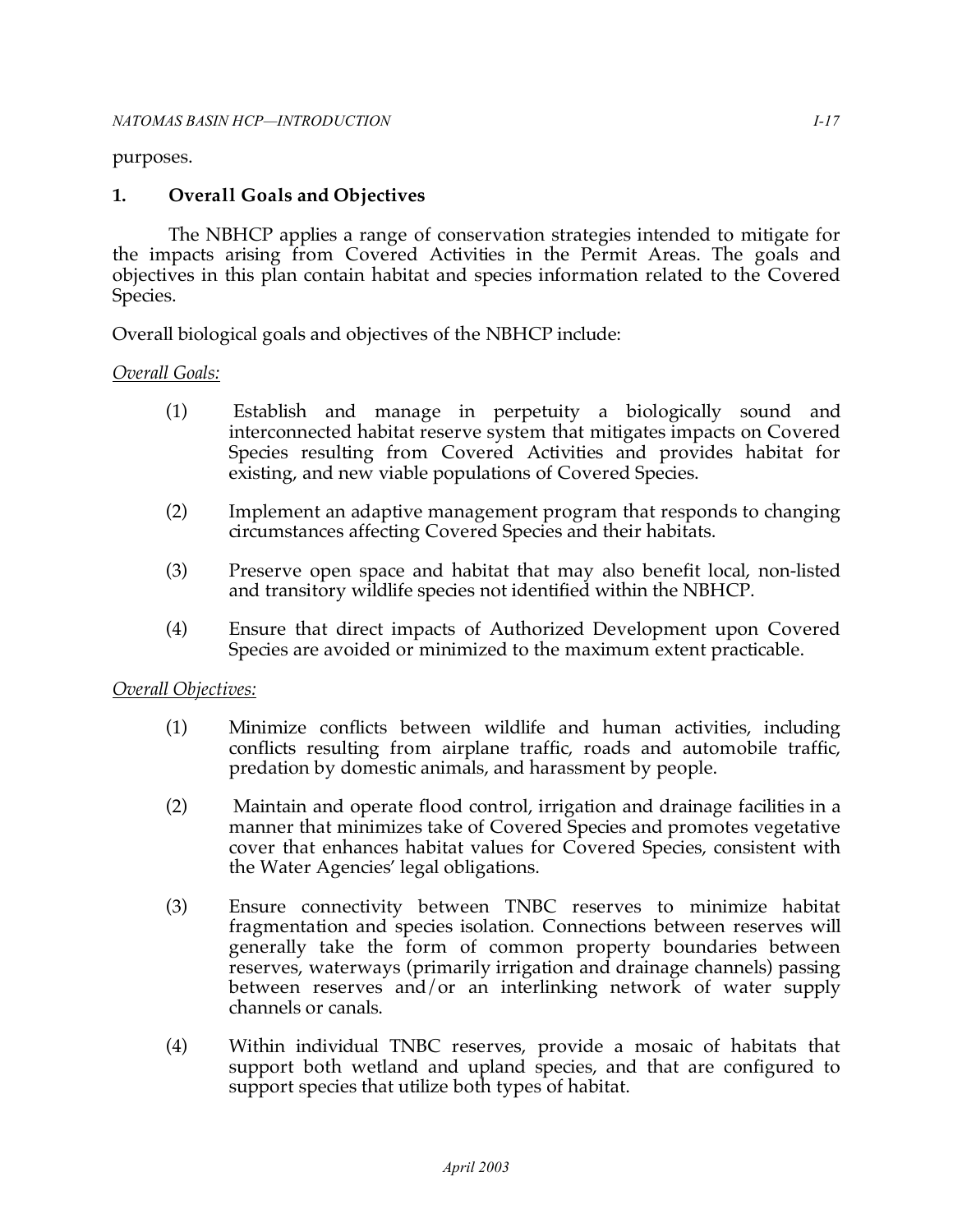- (5) Implement monitoring programs with qualitative and/or quantitative monitoring methods to evaluate management objectives and strategies for the reserve system. TNBC shall develop each monitoring plan and shall submit the plan for review by NBHCP TAC and approval by the Wildlife Agencies prior to implementation.
- (6) Increase the diversity and abundance of Covered Species on reserve lands.
- (7) Revise the reserve design and management based on the most current biological data.

# **2. Wetland Species/Habitat Goals and Objectives**

 The following biological goals and objectives for the wetland habitat established by the NBHCP are specific to the following Covered Species: giant garter snake; tricolored blackbird; Aleutian Canada goose; white-faced ibis; Northwestern pond turtle; California tiger salamander; western spadefoot toad; midvalley fairy shrimp; vernal pool fairy shrimp; vernal pool tadpole shrimp; delta tule pea; Sanford's arrowhead; Bogg's Lake hedge-hyssop; Colusa grass; legenere; Sacramento orcutt grass; slender orcutt grass; and delta tule pea.

- (1) Acquire, enhance and create a mosaic of wetland habitats with adjacent uplands and connecting corridors to provide breeding, wintering, foraging, and cover areas for wetland species in the Plan Area.
- (2) Provide habitat to maintain, attract and sustain viable populations of the Covered Species. The habitat areas should be configured to encompass natural species migration areas, minimize species isolation, and prevent future habitat fragmentation.
- (3) Document population trends of Covered Species through monitoring.

# **3. Upland Species/ Habitat Goals and Objectives**

 The following are biological goals and objectives for the upland habitat established by the NBHCP for the following Covered Species: Swainson's hawk; loggerhead shrike; burrowing owl; tricolored blackbird; bank swallow; California tiger salamander; and valley elderberry longhorn beetle.

- (1) Acquire, enhance and create a mosaic of upland habitat types for breeding, foraging, and cover for species dependent on upland habitats.
- (2) Ensure reserve land connectivity with travel corridors for upland- dependent species. The habitat areas should encompass grasslands, agricultural croplands, riparian habitats, and shelter and nesting habitat areas (fence rows, clusters of shrubs and small trees), as well as wetland areas to provide a year-round source of water for upland species. The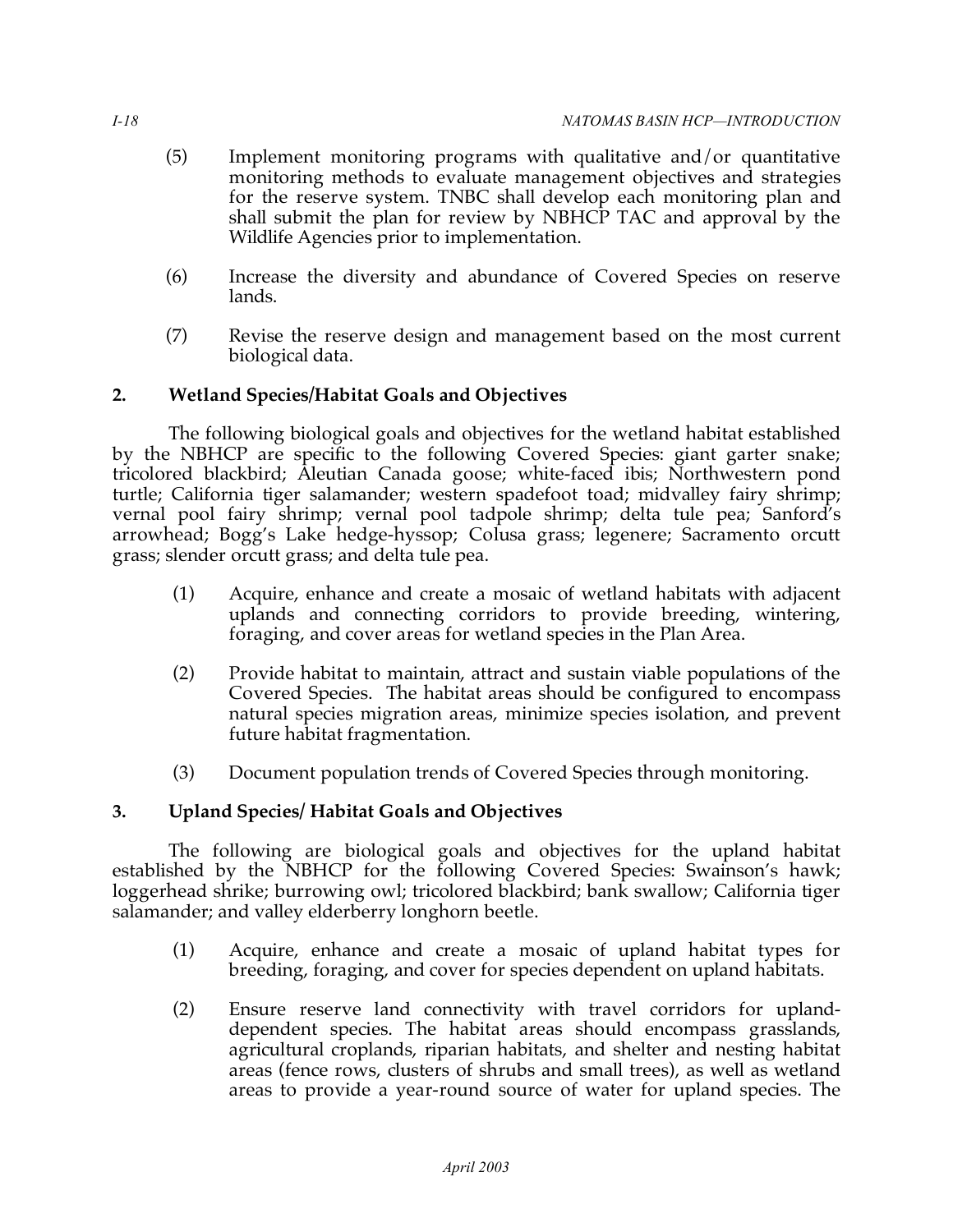upland areas should be configured to enhance natural species migration, minimize species isolation, and prevent future habitat fragmentation.

#### **D. CONSERVATION STRATEGY OF THE NBHCP**

 The NBHCP seeks to ensure the long term conservation and to aid in the recovery of numerous wildlife species that have been granted varying degrees of protection under state and Federal law. The NBHCP Plan Area includes approximately 53,537 acres of land that have historically been utilized for agriculture, with rice being the predominant crop in the Basin. The combination of rice, other agricultural crops, drainage and irrigation channels, and ruderal lands has allowed remnant wildlife populations to persist within the Basin, most notable among these being the giant garter snake and the Swainson's hawk.

 Conservation of Covered Species under this Plan will be achieved through acquisition (conservation easement or fee title), protection, and enhancement of existing habitats in the Natomas Basin, minimizing the impacts of the Covered Activities, including development activities, water facility maintenance, and reserve management activities, and by focusing upon the preservation of the overall habitat values in the Basin. Habitat values are defined as the capability of a land, water, or associated area, where indigenous plants or animals may occur and upon which the Covered Species are dependent, in whole or in part, to provide for some or all of their maintenance, growth and reproduction. Preservation of habitat values within the Natomas Basin will protect and conserve both listed and non-listed species.

 The NBHCP has been established to allow some development to occur within the Natomas Basin, while ensuring that habitat values are maintained and, to the maximum extent practicable, increased within the Natomas Basin. The NBHCP conservation strategy has been prepared to accommodate 17,500 acres of Planned Development. Of this 17,500 acres, 15,517 acres will be developed by the City of Sacramento and Sutter County and is considered the Authorized Development of this NBHCP for the City and Sutter County. An additional 1,983 acres is to be developed by Metro Air Park (MAP). While MAP is not a Permittee under this NBHCP, the impact of MAP development has been considered and MAP development will be required to comply with the conservation strategies of this NBHCP.

 As established in this Plan, developers which request Urban Development Permits of the Land Use Agency Permittees would be required to: (1) provide land and/or fees to establish one-half acre of reserve land for each acre of development (0.5 to 1 ratio); (2) provide funding for the enhancement of habitat on the reserve land during the 50 year term of the permits so as to result in habitat types currently anticipated to be comprised of the following percentages (25% in managed marsh, 50% in rice production, and 25% in upland habitats); (3) contribute to an endowment fund to provide for habitat management and monitoring the Mitigation Land habitat reserves in perpetuity; (4) provide funding for ongoing management of Mitigation Lands, administration of the Plan and TNBC operations over the permit term; and (5) contribute to a supplemental endowment fund to be used to respond to changed circumstances that could arise in the future.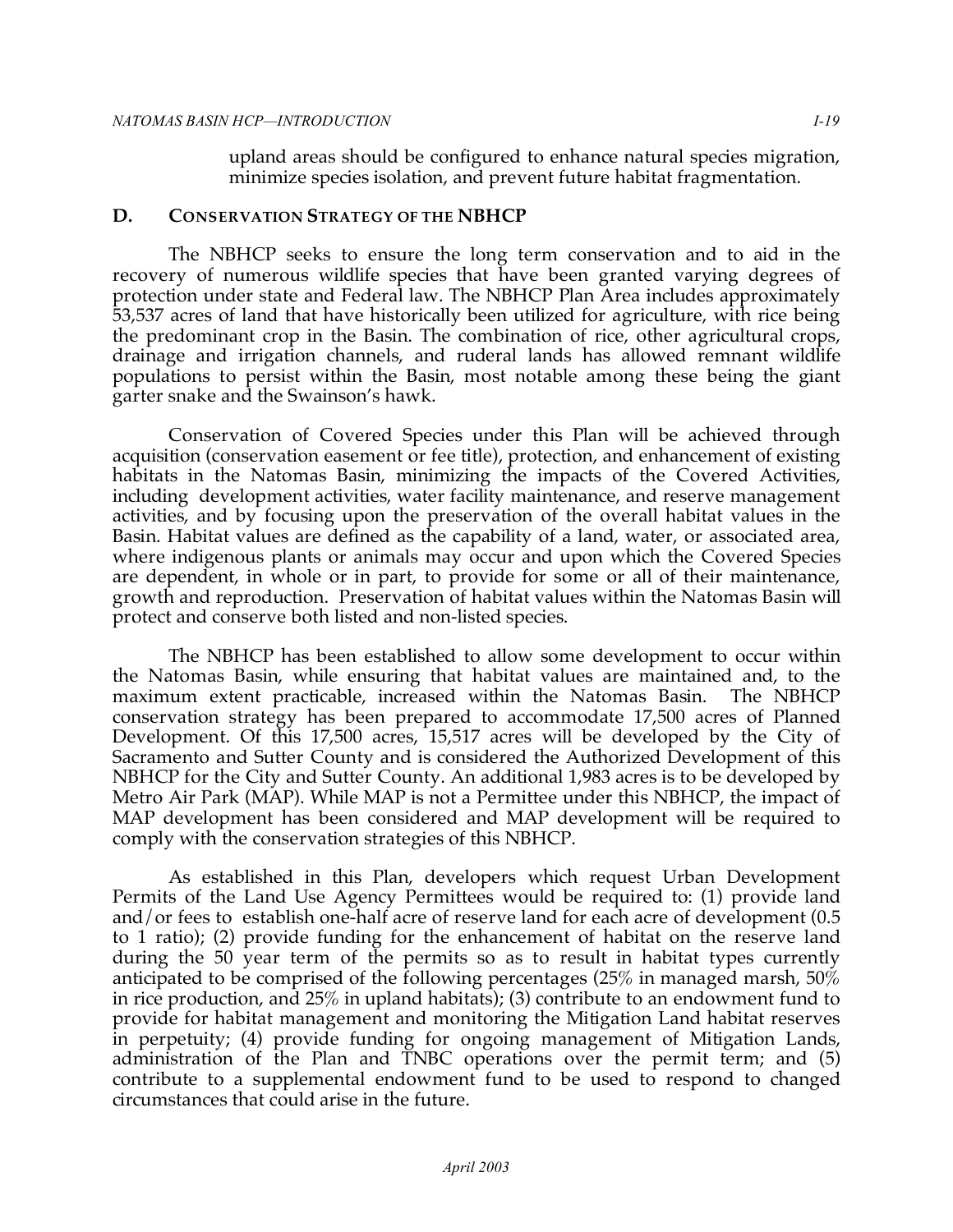In addition to the Mitigation Fee required under the NBHCP, Authorized Development within the Permit Areas will also be required to adhere to guidelines to avoid, minimize and mitigate take of Covered Species during development. These additional guidelines are discussed within Chapter V. These guidelines to avoid, minimize and mitigate take of species have been based upon: (1) adopted land use documents (specific plans and general plans of the City of Sacramento and Sutter County) and associated environmental documents; (2) mitigation measures applied to recent development projects within the City of Sacramento; and (3) USFWS and CDFG adopted guidelines for avoidance, minimization, and mitigation for take of species covered by the NBHCP.

 During the 50 year life of the permits, development activities covered by the NBHCP could result in approximately 23,105 acres of urban development in the Natomas Basin (5,605 acres of existing development and 17,500 acres of additional Planned Development). It is assumed that the remaining land within the Basin will ultimately be a combination of urban and agricultural uses. Of the up to 8,750 acres of Mitigation Lands that the NBHCP contemplates being under TNBC control for mitigation of the Land Use Agencies' Authorized Development, it is anticipated that approximately 50% (4,375 acres) would be in rice production cultivated consistent with the NBHCP Conservation Plan (Chapter IV) that promotes increased habitat values, approximately 25% (2,187 acres) would be enhanced as managed marsh, and approximately 25% (2,187 acres) would function as upland habitat. Should a giant garter snake recovery plan be adopted in the future, or as indicated from the results of monitoring in the Plan Area, or from new scientific information, reserve lands anticipated to be in rice production that are under the control of TNBC, acquired after recovery plan adoption or the availability of such information or monitoring results could be converted to managed marsh in accordance with the provisions of NBHCP Section Chapter V1, Section.H.2.

 The NBHCP contains significant Adaptive Management provisions. Adaptive Management is a process that allows the NBHCP's Operating Conservation Program to be adjusted during the life of the permits to ensure that the most up-to-date peer- reviewed scientific information is being utilized, and that the Plan's biological goals and objectives are being achieved as described in Section VI.F of the NBHCP. Under its Adaptive Management provisions, the NBHCP can be modified if necessary to ensure that the most up-to-date information is being used under the OCP. However, adaptive management to benefit one species will not occur at the biological expense of another listed/Covered Species.

## **E. OVERALL BENEFITS OF THE NBHCP**

 The NBHCP will avoid, minimize and mitigate the impacts of any incidental take authorized by the Permits and is designed to assure that issuance of the Permits will not appreciably reduce the likelihood of the survival and recovery of the Covered Species. Overall, the NBHCP maintains wildlife values within the Natomas Basin and will produce a net positive effect for the Covered Species for the following reasons:

(1) Permanent preservation. The 8,750 acres of land to be acquired over the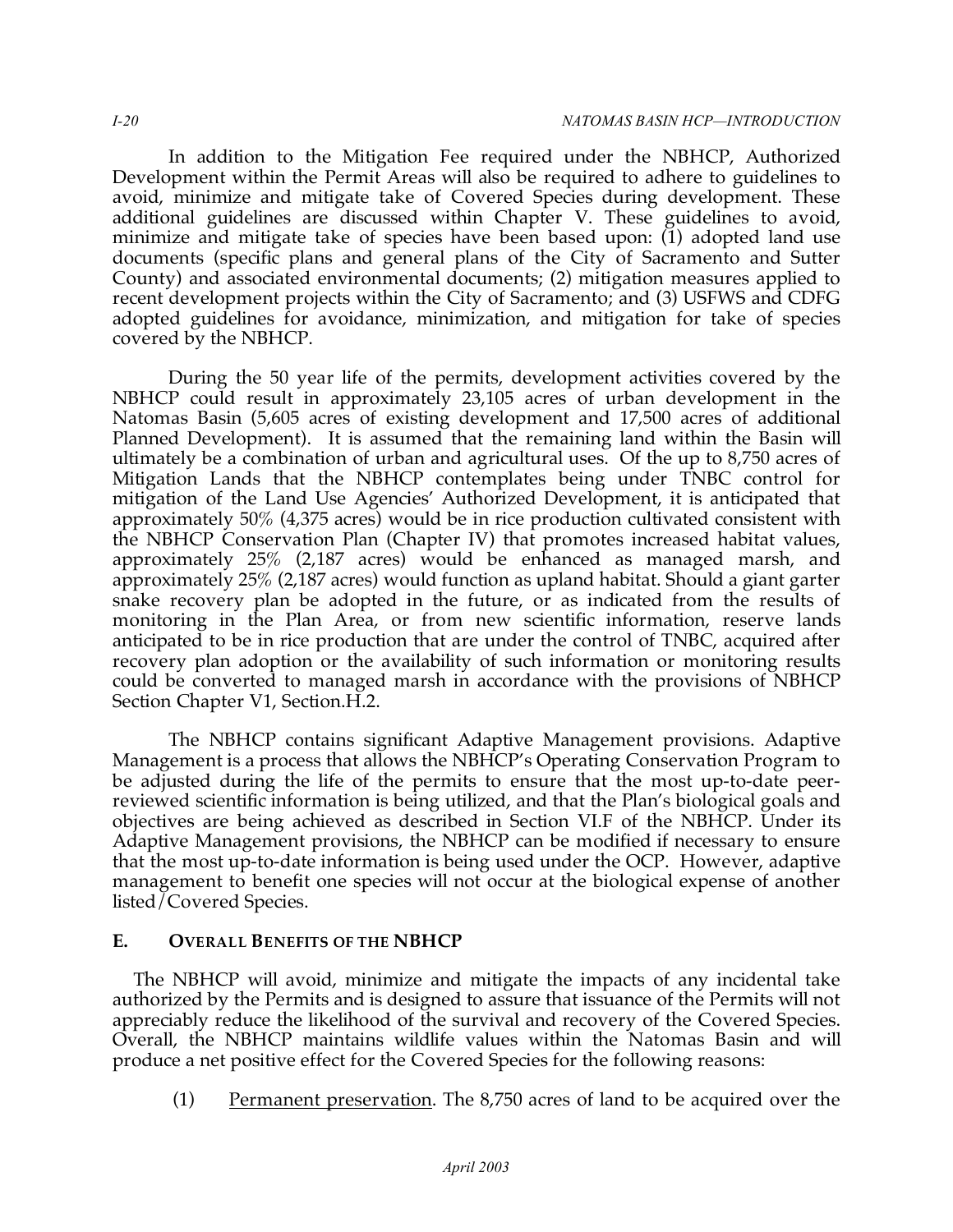50 year life of the permits and maintained as wildlife reserves will enjoy permanent preservation status. The agricultural land within the reserves is guaranteed to be preserved in the future, and, as a result, is inherently more valuable to wildlife than agricultural land that is subject to future development.

- (2) Improved management of rice farming on TNBC's Mitigation Lands. The 4,375 acres of rice land to remain in cultivation under TNBC management as wildlife preserves will be managed to enhance wildlife values and to minimize incidental take of species during farming activities. Land management practices of TNBC will generally increase the habitat values of the agricultural land through modification of practices such as crop selection, minor adjustments to irrigation regimes, fallowing of crop lands and education of farm workers on the avoidance of incidental take of Covered Species.
- (3) 25% Restored Wetland Managed for Wildlife. Under the NBHCP, by the end of 50 years at least 25% of TNBC Mitigation Lands will be improved and restored as marsh habitat. If, however, USFWS provides written notification supported by documented evidence in the form of a written report and technical analysis regarding the adoption of a Giant Garter Snake Recovery Plan, the availability of monitoring results from the Plan Area or new scientific information indicating and adjustment in the enhancement and management activities for managed marsh is warranted, then the proportion of marsh habitat may be increased by the Permittees to as much as 75% of the Mitigation Lands acquired after the date of notification. This land will be managed to promote long term viability of wildlife populations. The enhanced marsh reserves will be of substantially greater habitat value than the current combination of fields and canals that are not managed to promote wildlife or avoid incidental take of species.
- (4) Enhanced Reserve Habitats. Enhanced habitat values and avoidance/ minimization of incidental take allow more giant garter snakes and other Covered Species to inhabit a given amount of reserve land as compared to existing agricultural land.
- $(5)$  and improvement of habitat values on TNBC lands, Authorized Development and Water Agencies' Covered Activities will adhere to guidelines to avoid, minimize and mitigate take. Mitigation measures that have been previously adopted for individual projects within the Basin would be applied more widely through the Basin in a consistent manner, thus maximizing application of take avoidance measures. Take Avoidance and Minimization. In addition to the permanent set aside
- (6) Expansion of Species Range. Reserve lands provide the opportunity to establish habitat for the Covered Species in areas which will improve the viability of the species and in some cases, expand their range.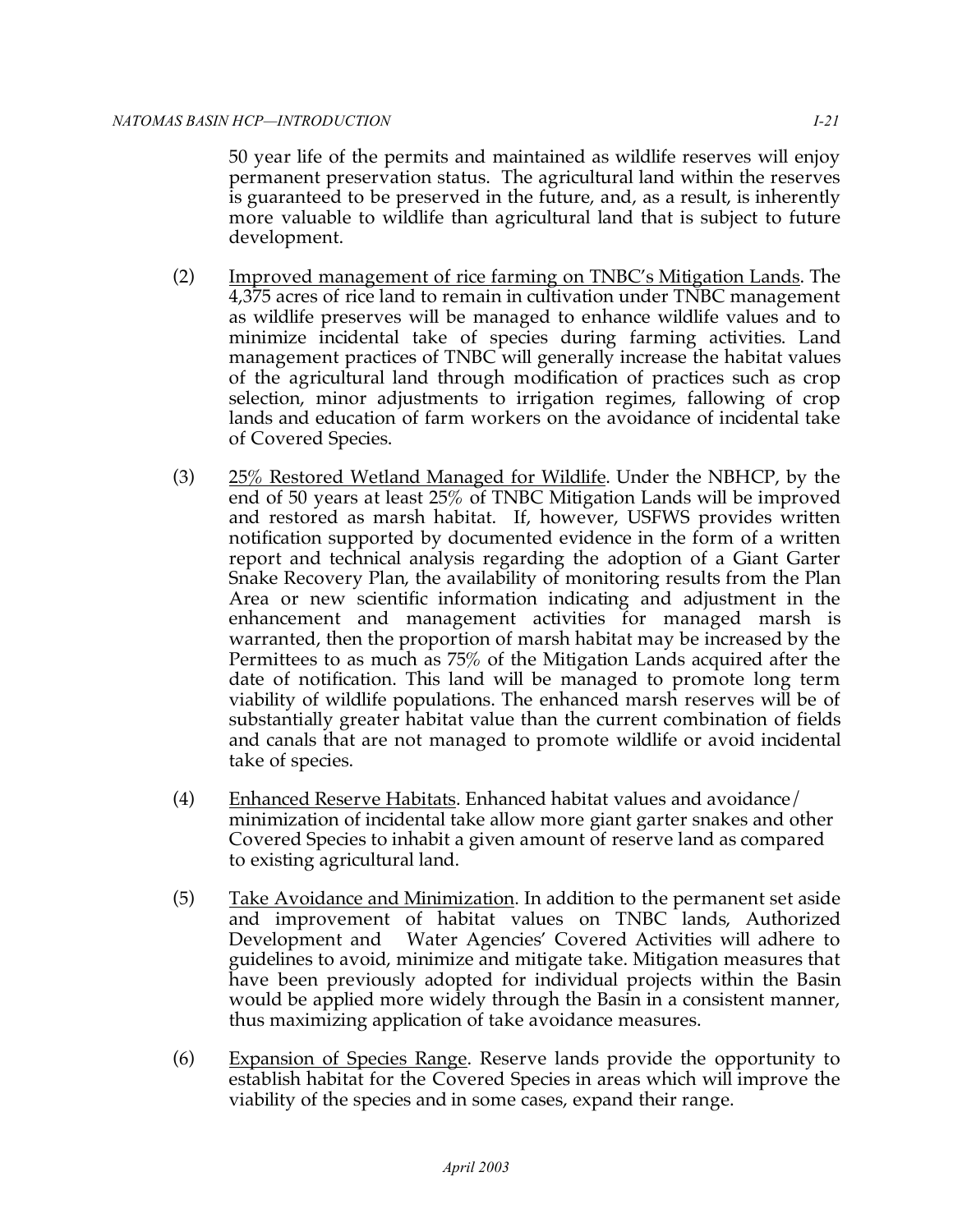#### **F. REGULATORY BACKGROUND**

 The federal Endangered Species Act (ESA) is administered by the U.S. Department of the Interior, Fish and Wildlife Service (USFWS or Service). The California Department of Fish and Game (CDFG), as trustee for the State's fish and wildlife resources, has jurisdiction over the conservation, protection, and management of fish, wildlife, native plants, and habitat for biologically sustainable populations of such species. In that capacity, CDFG administers the California Endangered Species Act (CESA), the Native Plant Protection Act (NPPA), and other provisions of the California Fish and Game Code that afford protection to the State's fish and wildlife trust resources. CDFG also fulfills its charge as a trustee agency through implementation of and adherence to the California Environmental Quality Act (CEQA), a statute designed to facilitate disclosure and mitigation of project-related adverse environmental impacts, as well as informed public decision making.

 Both the federal and state Endangered Species Acts provide protection for listed species. In particular, Section 9 of the federal ESA prohibits "take" of listed animal species. "Take" is defined by the ESA as: "to harass, harm, pursue, hunt, shoot, wound, kill, trap, capture, or collect, or to attempt to engage in any such conduct" with respect to any federally listed endangered animal species. Threatened animal species are protected against take under Federal regulation (50 CFR 17.31). Take not specifically allowed by federal permit under Section 10(a)(1)(B) of the ESA is subject to enforcement through civil or criminal proceedings under Section 11 of the ESA.

 California law prohibits take of plant and animal species protected under CESA and NPPA, as well as take of species designated as "fully protected." The California Fish and Game Code defines take to mean "hunt, pursue, catch, capture, or kill, or attempt to hunt, pursue, catch, capture, or kill." Under case law, the prohibition against take extends to the killing of endangered, threatened or candidate species in the course of otherwise lawful activity. Thus, except as authorized under CESA, NPPA, and the Natural Communities Conservation Planning Act (NCCP), the unlawful take of plant and animal species listed as endangered or threatened under CESA, or the take of species that are candidates for listing under CESA, is prohibited by state law. Unlawful take of species protected by CESA and NPPA, and take of species designated as fully protected, is subject to fine and criminal prosecution under the California Fish and Game Code.

 While take is typically understood in the sense of deliberately capturing or killing individual animals, the ESA also defines take to include "incidental take," which means take that is incidental to, but not the purpose of, the carrying out of an otherwise lawful activity. Under 50 CFR § 17.3, the definition of "harm" in the take definition includes "significant habitat modification or degradation where it actually kills or injures wildlife by significantly impairing essential behavioral patterns, including breeding, feeding, or sheltering." Unlike ESA and its implementing regulations, the definition of take under CESA does not include the terms harm or incidental take. Any action, however, direct or otherwise, that results in the death or capture of a plant or animal species protected under CESA could constitute an unlawful take of such species as defined by state law.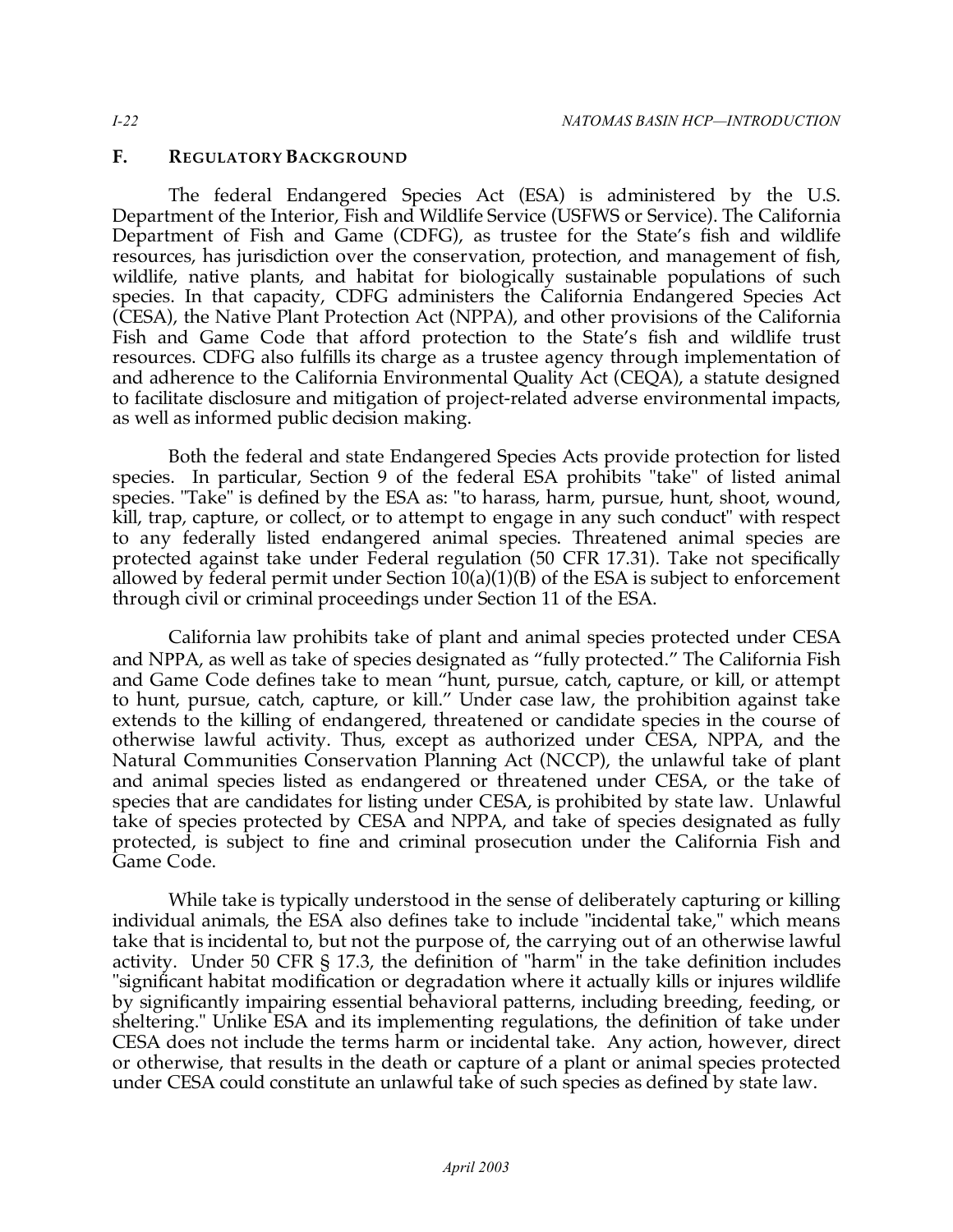#### *NATOMAS BASIN HCP—INTRODUCTION I-23*

 Development of open lands in the Natomas Basin would likely result in take and, in the absence of appropriate permits, would therefore potentially be subject to federal and state enforcement. Operation and maintenance of water supply and drainage facilities and agricultural operations conducted on reserve lands managed by TNBC may also result in take of listed species. Implementation of and compliance with this Plan is intended to satisfy the incidental take permitting provisions of the ESA and CESA.

 Additional Regulations. In addition to the Section 10(a)(1)(b) and Section 2081 Permits the NBHCP Permittees shall also comply with all other applicable local, state and federal regulations, laws or ordinances. This includes, but is not limited to, the following: U.S. Army Corps of Engineers Clean Water Act 404 permits; State Water Quality Control Board discharge notification requirements; CDFG 1600 Streambed Alteration Agreements; State and Federal Departments of Transportation laws and regulations; and USEPA and Department of Pesticide Regulation laws and regulations.

# **G. PLAN FORMULATION PROCESS**

 The formulation of the NBHCP has occurred over fifteen years and has involved many iterations, of which one version, the 1997 NBHCP, provided the basis for the Wildlife Agencies to authorize incidental take by the City of Sacramento within a portion of Natomas Basin. This process has also involved legal challenges and led to various combinations of Permittees seeking incidental take permits within the Natomas Basin. Provided below is a summary of major milestones in the formulation process of the NBHCP.

<u>1986</u> - With record flood flows in the American River Basin and significant flood damage in the Sacramento area, the U.S. Army Corps of Engineers (Corps) undertook a study of flood control proposals.

<u>1991</u> - The Corps produced the American River Watershed Investigation, along with an Environmental Impact Report/Environmental Impact Statement (EIR/EIS), which included the proposed Auburn Dam and flood control features for the Natomas Basin. USFWS recommended mitigation through creation of a wetland/ upland complex. Congress did not act on this flood control project, but did authorize federal reimbursement for a smaller flood control project proposed by Sacramento Area Flood Control Agency (SAFCA).

<u>December 27, 1991</u> - The proposed listing of the giant garter snake was published in the Federal Register and public comment solicited.

 February 1992 - SAFCA prepared a draft Swainson's hawk and giant garter snake HCP.

 July 1992 - SAFCA began issuing for public comment a series of draft EIRs that examined the impacts of the local flood control project.

<u>March 1993</u> - SAFCA applied to the Corps for a permit under 404 of the Clean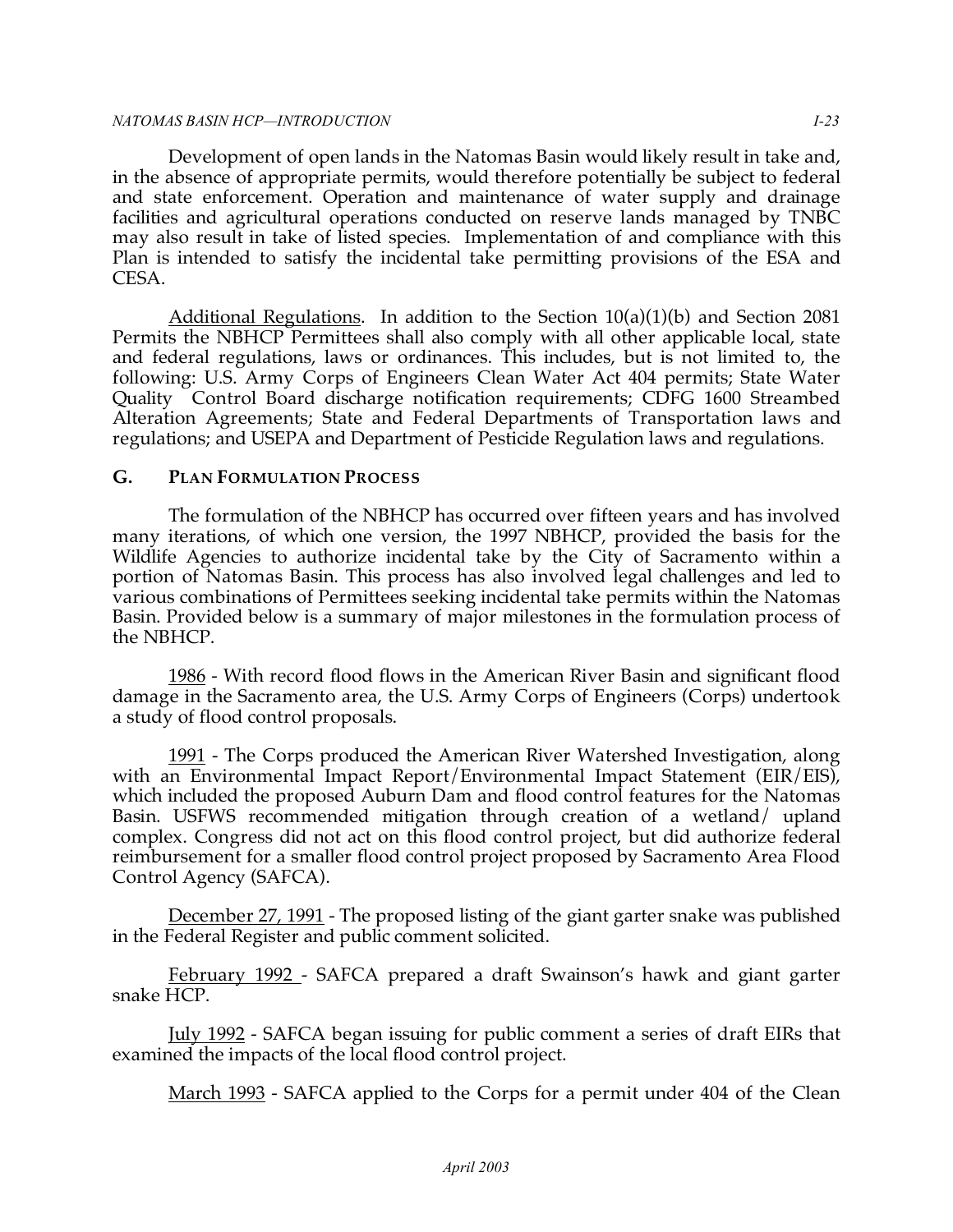Water Act for a local project designed to bring 100-year protection to the Natomas Area.

<u>October 1993</u> - The Service elevated the project under 404 of the Clean Water Act because the Corps would not address the indirect impacts of the flood control project. The Service recommended that a comprehensive basin-wide management plan be prepared to mitigate the loss of wildlife habitat associated with the indirect effects of the project.

<u>October 20, 1993</u> - The Service published in the Federal Register its listing of the giant garter snake as a threatened species under the ESA.

<u>November 1993</u> - The Corps agreed to address indirect effects through development of a habitat mitigation plan to be developed by SAFCA as a condition of their 404 Clean Water Act permit.

<u>January 1994</u> - USFWS and CDFG began participating in the Natomas Basin Habitat Conservation Plan Working Group (the group included SAFCA, the wildlife agencies, Corps of Engineers, local Land Use Agencies, the Water Agencies, and landowners).

 March 1994 - The Service issued a biological opinion that SAFCA's flood control project would not likely jeopardize the continued existence of the giant garter snake, based on the Corps 404 permit condition of completion of a habitat mitigation plan prior to the flood control work. (See also Appendix J.)

<u>March 1994- June 1996</u> - SAFCA was the lead agency in developing the HCP and prepared and circulated for public comment three drafts, but later discontinued its efforts because it had no land use authority. (The three drafts were released March 1995, October 1995, June 1996). During this time period, public workshops were held to address concerns raised by the public. Each Workshop had a focus group including developers, the environmental community, and the rice industry.

<u>November 1996</u> - The City of Sacramento took the lead for the HCP effort and published and submitted to the Service a fourth version, along with an application for an incidental take permit.

<u>January 15, 1997</u> - The November 1996 version of the NBHCP was announced in the Federal Register and released for public comment. A draft Environmental Assessment (EA) was prepared and released with the draft NBHCP.

<u>June 18, 1997</u> - The City's June 1997 draft NBHCP, draft Finding of No Significant Effect (FONSI) and draft IA were noticed in the Federal Register and released for public comment.

 August 1997 - At public hearings, the City Council adopted a negative declaration under CEQA and approved the NBHCP and directed the City Manager to obtain ITPs.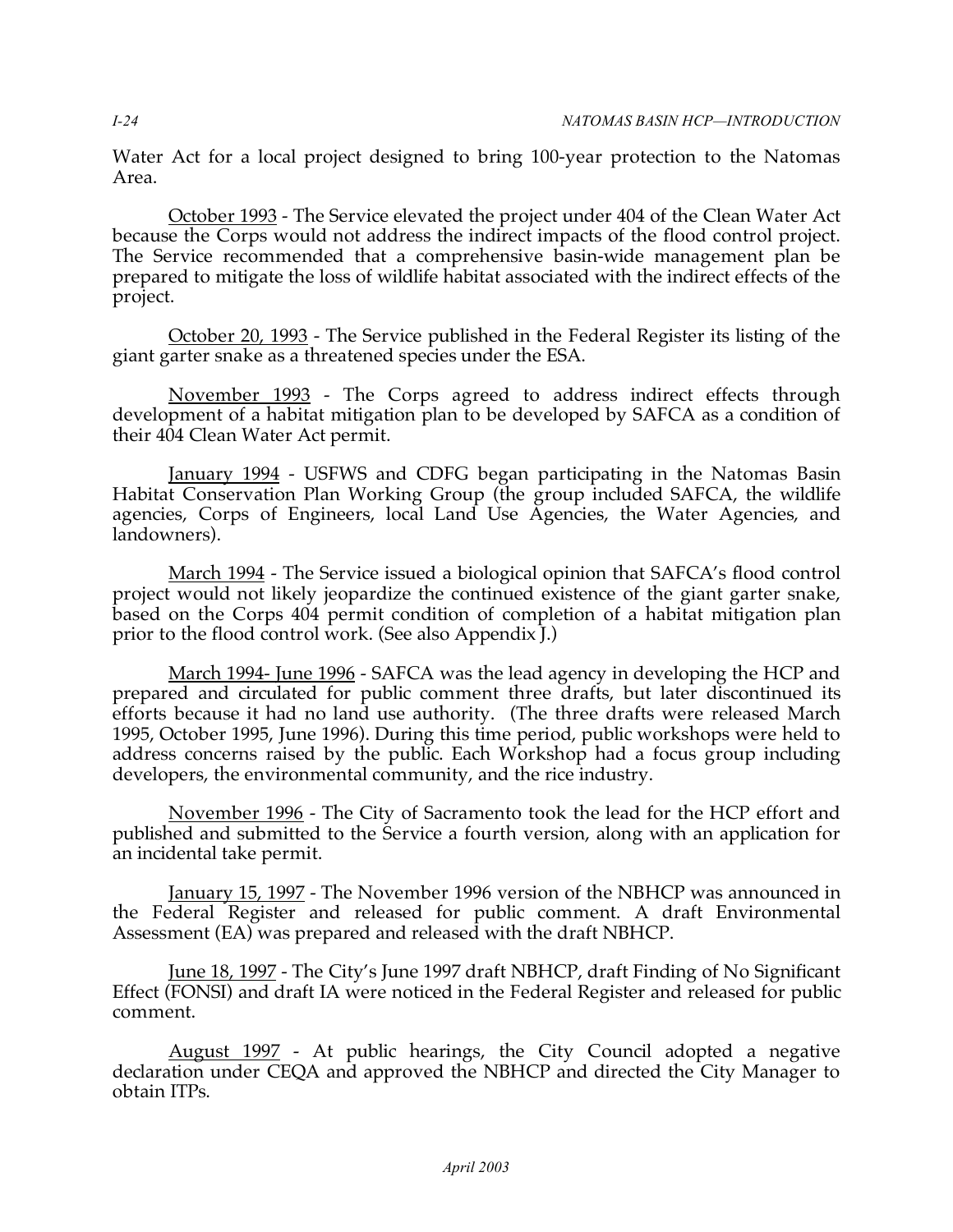November 1997 - The City revised and published the 1997 NBHCP.

 December 1997 - The City, Service, CDFG, and TNBC executed an Implementation Agreement. The Service issued its final Biological Opinion, prepared a Finding of No Significant Impact (FONSI under NEPA), completed its Findings and Recommendations, and issued an Incidental Take Permit to the City. At the same time, CDFG, in reliance on the City's negative declaration as a responsible agency under CEQA, adopted findings pursuant to CESA, and issued a management agreement authorizing incidental take by the City consistent with the NBHCP pursuant to former Section 2081 of the US Fish and Game Code.

 December 1997 - Water Agencies submit their separate Habitat Conservation Plan, Implementation Agreement, Incidental Take Permit Application, and 2081 application to the Service and to the CDFG.

<u>January 1998</u> - The Mountain Lion Foundation and other environmental organizations filed suit against CDFG, alleging that CDFG's decision to authorize take by the City consistent with the NBHCP violated CESA and CEQA.

<u>April 1998</u> - The City began collecting habitat mitigation fees and issuing urban development permits under the 1997 NBHCP.

 December 1998 - The City appointed a board of directors for TNBC. TNBC began holding publicly noticed meetings and began its acquisition and management of habitat mitigation lands.

 February 12, 1999 - The National Wildlife Federation *et al.* filed suit against the U.S. Fish and Wildlife Service, alleging that the Service's decision to issue Incidental Take Permit (ITPs) to the City violated the Endangered Species Act, NEPA, and the Administrative Procedures Act.

 January 19, 2000 - Following a prior stipulated dismissal of petitioners' CEQA claim, the Sacramento County Superior Court ruled in favor of CDFG and upheld the City's incidental take authorization under CESA.

 August 15, 2000 - In the lawsuit brought by the National Wildlife Federation *et al.*  against the U.S. Department of Interior and the Service, Judge Levi held that the record did not support the Service's findings in issuing an ITP to the City.

 November 2000 - Water Agencies submit revised Habitat Conservation Plan, along with its Implementation Agreement, to the Service and to the CDFG.

 December 18, 2000 - The Service published in the Federal Register a Notice of Intent to prepare a joint EIR/EIS on the proposed issuance of new ITPs to the City and Sutter County. The City and Sutter County published a Notice of Preparation for a Joint EIR/EIS for the state permits on the same day.

December 21, 2000 - Judge Levi signed a stipulation agreed to by all parties to the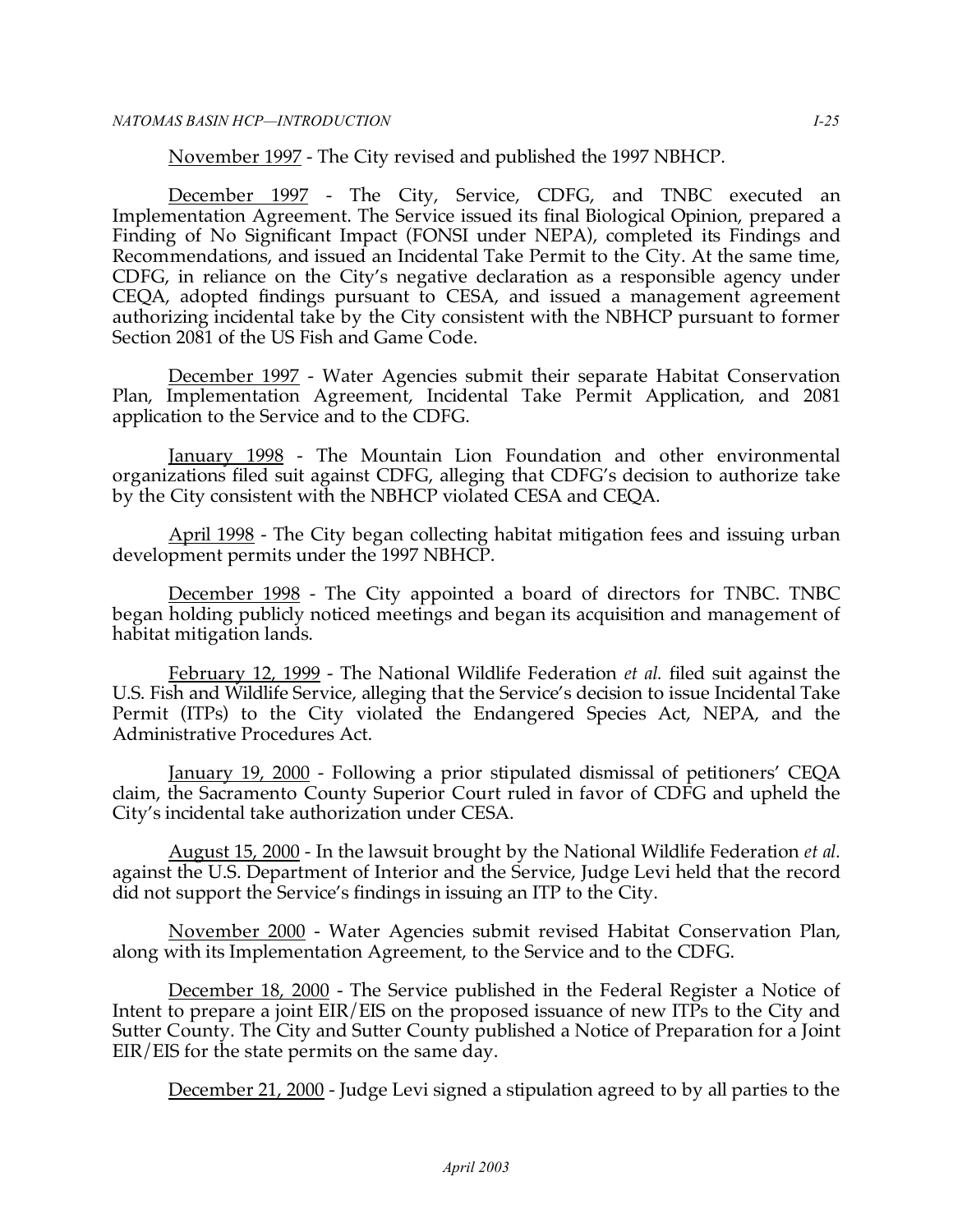federal lawsuit that any judgement entered would not be effective with respect to the Natomas Basin Conservancy and that the incidental take permit will continue and remain in effect with respect to the Natomas Basin Conservancy and their land acquisition and management activities.

<u>January 3 & 4, 2001</u> - Public workshops were held by the Service, Sutter County, and City of Sacramento. Mailings and newspaper notices were distributed prior to the workshops.

<u>January 16, 2001</u> - The formal scoping period for the EIR/EIS ended. The Service, City and Sutter are using the scoping comments to assist in revising and preparing the NBHCP and EIR/EIS.

<u>January 26, 200l</u> - The court entered judgment declaring that the incidental take permit (ITP) issued by the Service to the City for the NBHCP is no longer valid.

<u>March 2001</u> - The Water Agencies join the City and Sutter revised NBHCP process. A Revised NOP/ NOI was prepared to indicate the Water Agencies participation in the NBHCP process.

<u>April 18, 2001</u> - The revised NOP/NOI noticing the involvement of the Water Agencies in the HCP process was published in local newspapers and in the *Federal Register* on August 18, 2001.

 May 15, 2001 - Judge Levi signed a Modified Order incorporating the agreement to settle litigation allowing limited development to proceed in exchange for acquisition of mitigation land in prioritized areas, and to reinstate the ITP issued on December 31, 1997 by the Service to the City for the sole purpose of effectuating the terms of the Settlement Agreement. Later the same month, the Court of Appeal for the Third Appellate District dismissed the appeal in the State litigation challenging CDFG's management authorization to the City.

 January 2002 - The Water Agencies submit in writing their Best Management Practices and statement of Covered Activities which include a request for Take coverage for pesticide use. USFWS responds that Take coverage for pesticide use is in conflict with regional USFWS guidance policy (USFWS, *Inclusion of Pesticide and Herbicide Applications as a Covered Activity in an Endangered Species Act Section 10(a)(1)(B) Permit*, July 1998) limiting Take authorization for such chemicals.

<u>January 2002 - March 2002</u> - Consultations between the USFWS, City, Sutter and the Water Agencies continue regarding the Water Agencies' request to seek Take coverage for pesticide and rodenticides. In March 2002, the City and Sutter decide to proceed with the HCP including coverage for all requested Water Agency Covered Activities with the exception of pesticides and herbicides. Also in March, the Board of Directors of the respective Water Agencies decide not to continue participation in the HCP. The Water Agencies continue to be represented in the HCP as a Permittee in the event they should choose at a future date to apply for Incidental Take Permits for the activities (excluding pesticides) authorized in the HCP and evaluated in the EIR/EIS.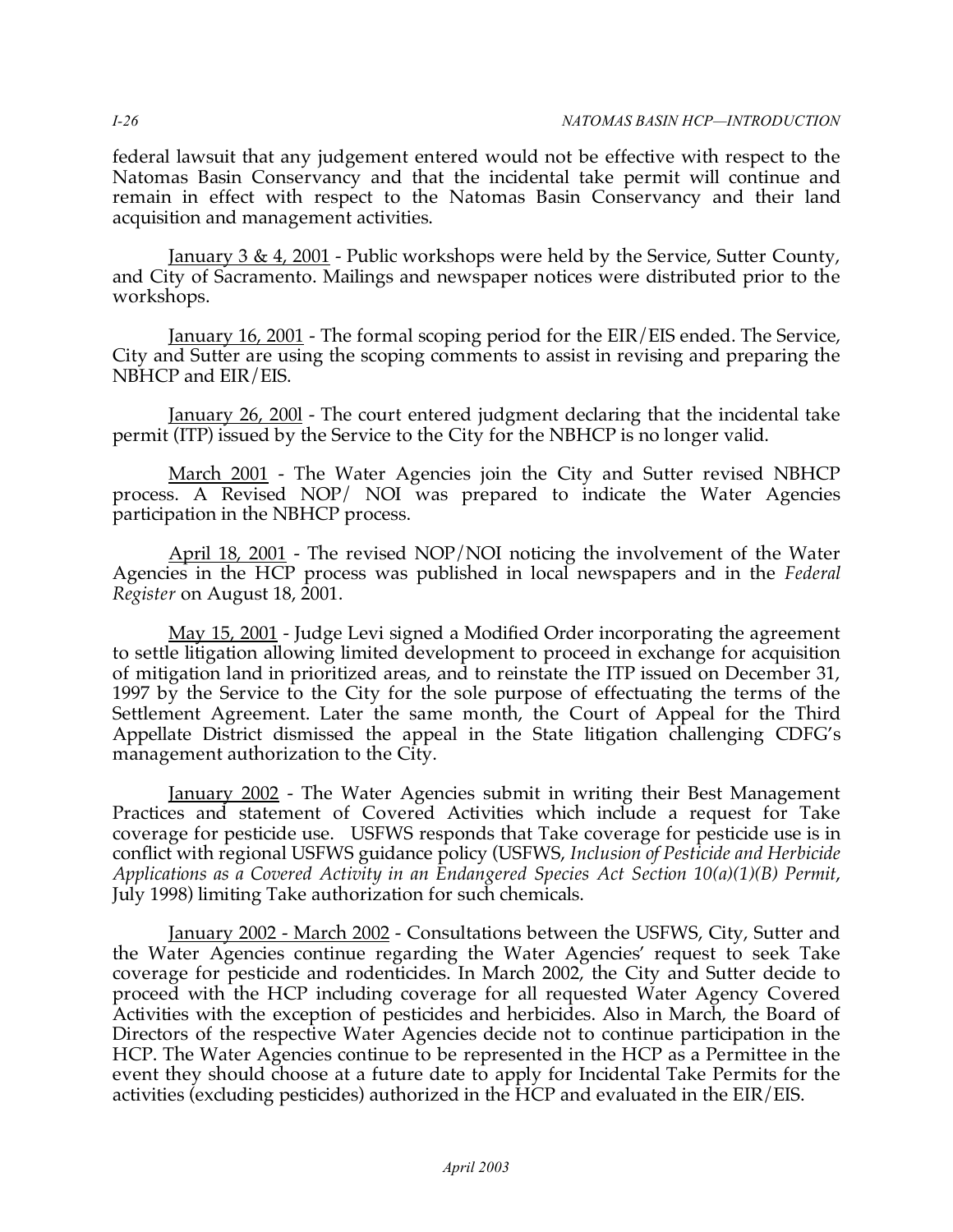#### *NATOMAS BASIN HCP—INTRODUCTION I-27*

 March 2002 - Metro Air Park Property Owners Association (MAP POA) received incidental take permits for 2,011 acres of urban development. This area of disturbance is included within the 17,500 acres of Natomas Basin development described in this NBHCP.

## **H. LEGAL CHALLENGE IN FEDERAL COURT**

 On February 12, 1999, the National Wildlife Federation *et. al.* filed suit in federal court to challenge the Secretary of the Interior's decision to issue an incidental take permit to the City of Sacramento. On August 15, 2000, Judge David F. Levi issued a Memorandum of Opinion and Order. The Court held that the NBHCP in most respects satisfied the substantive requirements of the ESA as set forth in Section 10(a)(2)(a). The Court also held that, with one exception, relative to whether the Plan "minimizes and mitigates" expected impacts to the maximum extent, the Findings and the Biological Opinion were adequate with respect to the NBHCP as a whole. The Court also rejected the plaintiff's claims that biological uncertainties associated with, among other things, the NBHCP's adaptive management provisions undermined the legal adequacy of the Plan as a whole and found that the Service's decisions were based upon the best available scientific and commercial evidence.

 The Judge's Order found four deficiencies with respect to issuance of the City's Section 10(a)(1)(B) Incidental Take Permit:

- (1) The record did not support the Service's findings in support of the NBHCP and the Section 10(a)(1)(B) ITP that the NBHCP would minimize and mitigate impacts on Covered Species to the "maximum extent practicable." This finding is referred to as the "Maximum Extent Practicable Finding" in Table I-2.
- (2) The record did not support the "No Jeopardy" findings contained in the Biological Opinion as it applied to issuance of the Section 10(a)(1)(B) ITP to the City of Sacramento. The Judge's Order concluded there was insufficient evidence to demonstrate that the NBHCP was economically and biologically sufficient to protect the listed species if the City was the only participant in the NBHCP which was designed as a regional plan. This finding is referred to as the "No Jeopardy Finding" in Table I-2.
- (3) The record did not support the Service's finding that the City would ensure adequate funding for the NBHCP as it applied to issuance of the Section 10(a)(1)(B) ITP. Judge Levi concluded that the City declined to ensure funding for the NBHCP in the event of a shortfall in mitigation fees collected from developers. This finding is referred to as the "Assured Funding Finding" in Table I-2.
- (4) The Service's decision to not prepare an Environmental Impact Statement for the NBHCP and Section 10(a)(1)(B) ITP was arbitrary and capricious.

The NBHCP has been revised to address Judge Levi's decision, address concerns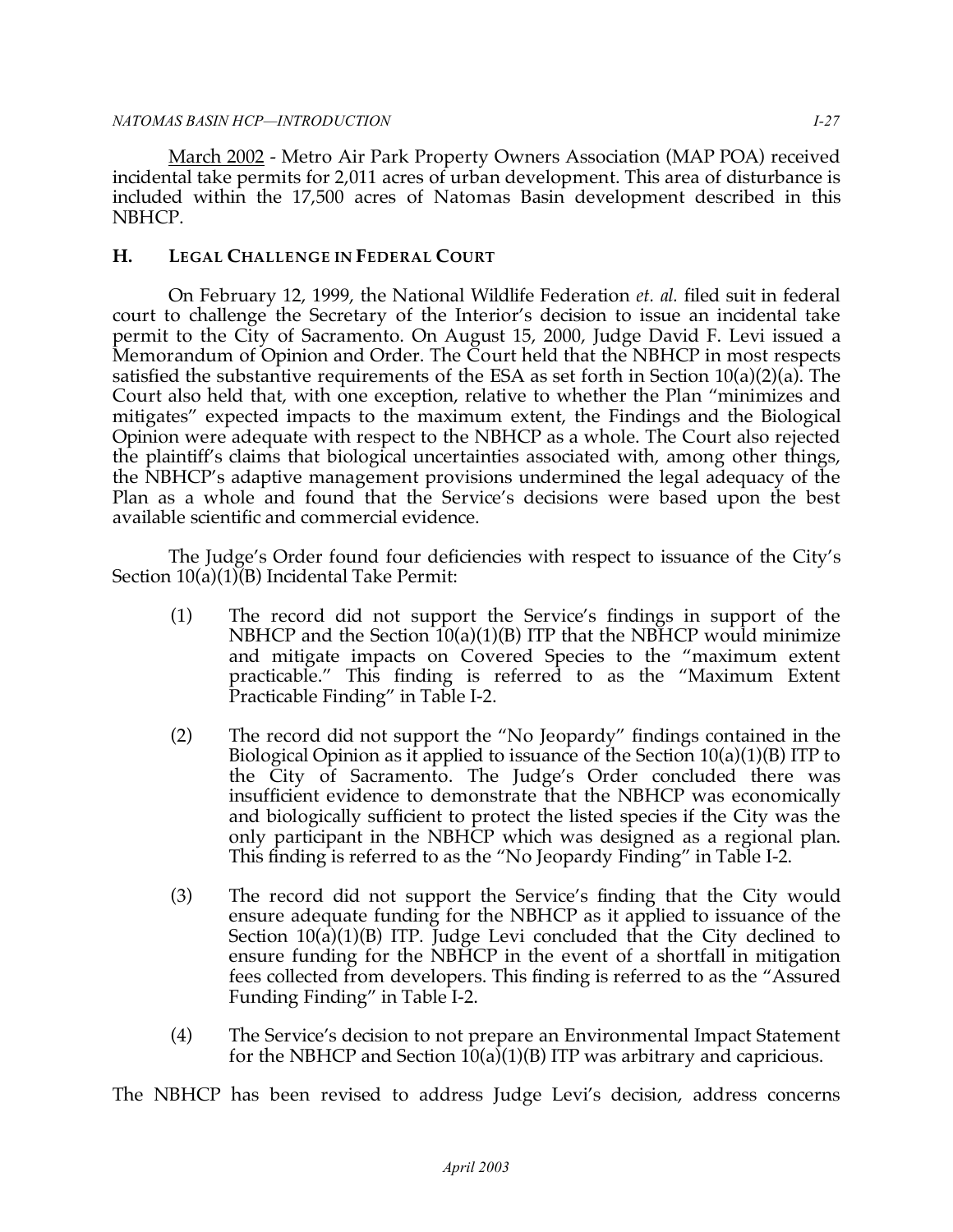identified during implementation of the NBHCP, reflect regulations of the wildlife agencies established subsequent to the 1997 NBHCP, and in response to public review and comment. Table I-2 identifies where in the NBHCP these revisions have been made: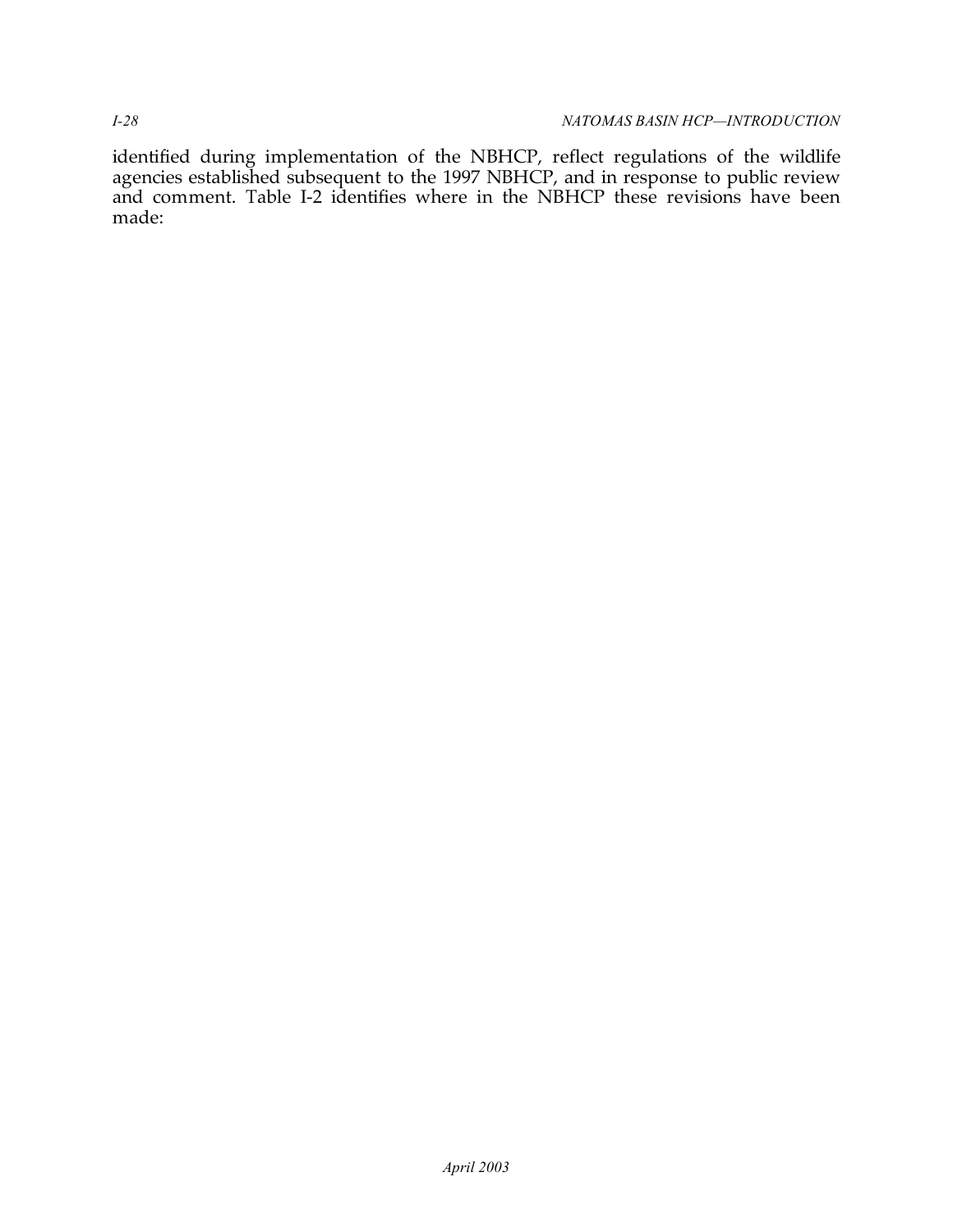# **TABLE I – 2 NBHCP REVISIONS**

| Maximum Extent Practicable Finding (ESA Section 10(a)(2)(B)(ii)) |                                                                                                                                                                                                                                                                                                                                      |                                  |  |  |  |  |
|------------------------------------------------------------------|--------------------------------------------------------------------------------------------------------------------------------------------------------------------------------------------------------------------------------------------------------------------------------------------------------------------------------------|----------------------------------|--|--|--|--|
| 1.                                                               | No development in Swainson's Hawk Zone (HCP wide)                                                                                                                                                                                                                                                                                    | Section V.A.5                    |  |  |  |  |
| 2.                                                               | Require Preservation of Swainson's Hawk Nesting Trees (HCP)<br>wide)                                                                                                                                                                                                                                                                 | SectionV.A.5                     |  |  |  |  |
| 3.                                                               | Remove 50% cap on funding for adaptive management /<br>recovery plans (HCP wide)                                                                                                                                                                                                                                                     | Removed from NBHCP               |  |  |  |  |
| 4.                                                               | Remove Area C as Mitigation Option (HCP wide)                                                                                                                                                                                                                                                                                        | Removed from NBHCP               |  |  |  |  |
| 5.                                                               | Explicit Cap on Basin Development of 17,500 acres (HCP<br>wide w/ specific acres for each Permittee - any new Permittee<br>or increase over 17,500 invokes new analysis)                                                                                                                                                             | Sections III.A                   |  |  |  |  |
| 6.                                                               | Require assurance of 2,500 acre preserve and at least three 400<br>acre preserves (HCP wide)                                                                                                                                                                                                                                         | Section IV.C.1.e                 |  |  |  |  |
| 7.                                                               | Mitigation measures related to drainage canals                                                                                                                                                                                                                                                                                       | Section V.B                      |  |  |  |  |
| 8.                                                               | <b>Incorporate Mitigation Monitoring Plans</b>                                                                                                                                                                                                                                                                                       | Section I.B.2                    |  |  |  |  |
| <b>Analysis</b>                                                  |                                                                                                                                                                                                                                                                                                                                      |                                  |  |  |  |  |
| 9.                                                               | Comparison Study of Mitigation Fees in Surrounding<br>Jurisdictions (HCP wide)                                                                                                                                                                                                                                                       | Appendix A                       |  |  |  |  |
| 10.                                                              | Quality of Habitat Analysis (lands of varying habitat value<br>uniformly mitigated w/ high quality reserve habitat) (HCP<br>wide)                                                                                                                                                                                                    | Section VII. Impacts<br>Analysis |  |  |  |  |
| 11.                                                              | Cost Benefit Analysis                                                                                                                                                                                                                                                                                                                | Appendix A                       |  |  |  |  |
|                                                                  | 12. FWS Analysis of Benefits of Plan for each Covered Species                                                                                                                                                                                                                                                                        | <b>Biological Opinion</b>        |  |  |  |  |
| Assured Funding Finding (ESA Section 10(a)(2)(B)(iii))           |                                                                                                                                                                                                                                                                                                                                      |                                  |  |  |  |  |
|                                                                  | 13. Establish Separate Funding Mechanism Prior to Plan Approval<br>that Provides City/ County w/ Authority to Raise \$ if TNBC/<br>FWS/DFG Determine Additional \$ is Needed for Acquisition /<br>Monitoring / Management / Etc. (Mechanism must remain in<br>place for permit term even if permit is terminated) (City /<br>County) | Section VI.B.2                   |  |  |  |  |
|                                                                  | 14. Require Land Acquisition to be 200 Acres Ahead of<br>Development (City - County)                                                                                                                                                                                                                                                 | Section VI.C.1                   |  |  |  |  |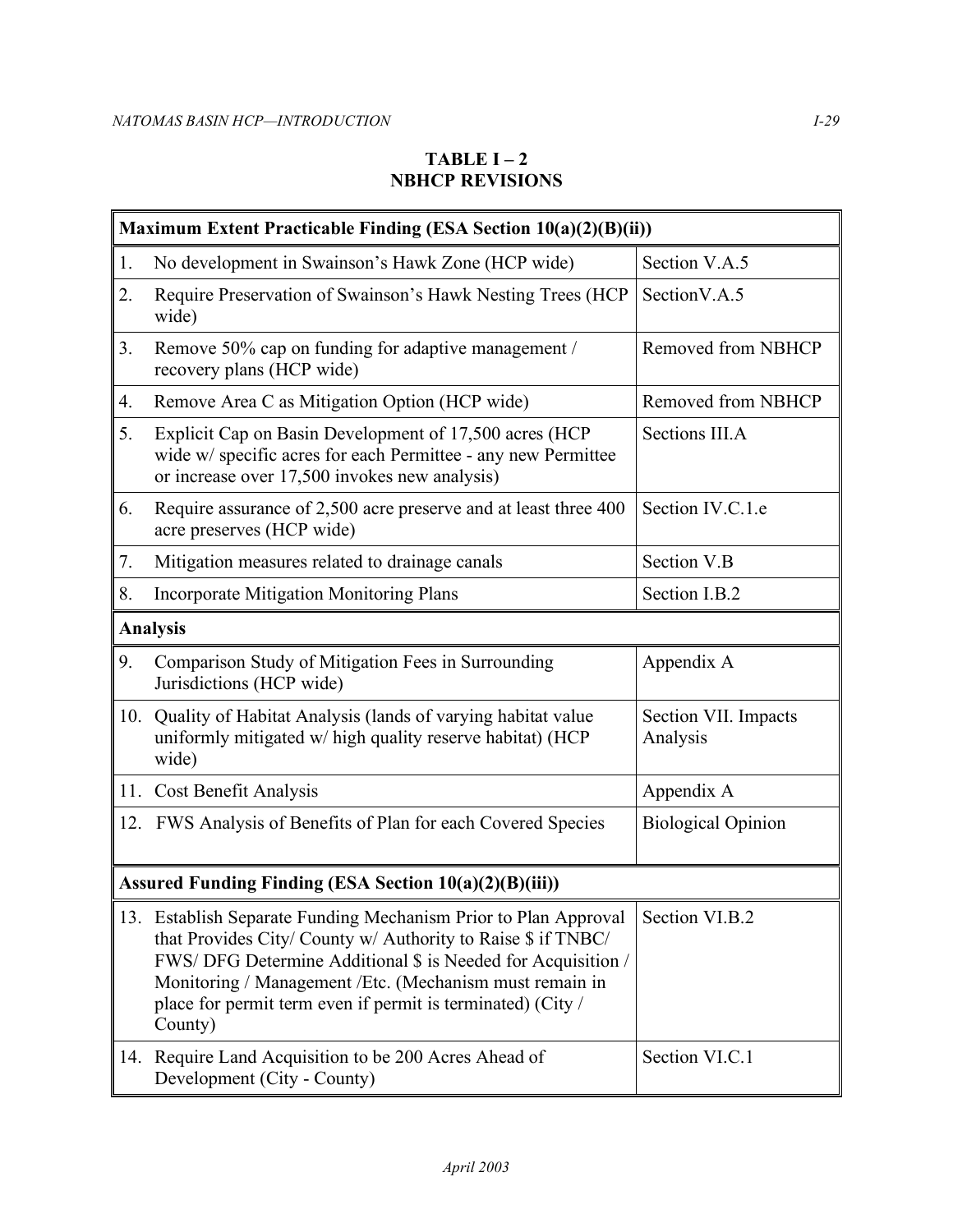| No Jeopardy Finding (ESA Sections $10(a)(2)(B)(iv)$ and $7(a)(2))$ |                                                                                                                                                                                                      |                                                   |  |  |
|--------------------------------------------------------------------|------------------------------------------------------------------------------------------------------------------------------------------------------------------------------------------------------|---------------------------------------------------|--|--|
| 15                                                                 | Require Independent Mid-Point Review of Development for<br>Each Permittee (City - 4,500 to 5,500 acres / Sutter - 4,000<br>acres)                                                                    | Section VI.J                                      |  |  |
| 16.                                                                | Require remaining Land Use Permittee to Independently Meet<br>2,500 Acre Preserve + 400 Acre Preserves with Additional<br>Funding Mechanism if other Land Use Permittees Fail to Join<br>or Drop-out | Section I.K                                       |  |  |
|                                                                    | 17. Biological Analysis Specific to each Permittee (City/County)<br>(see 12 above)                                                                                                                   | Section VII.D                                     |  |  |
| <b>Other HCP/IA Modifications</b>                                  |                                                                                                                                                                                                      |                                                   |  |  |
|                                                                    | 18. No Surprises Rule                                                                                                                                                                                | Section VI.K                                      |  |  |
| 19.                                                                | <b>Changed Circumstances</b>                                                                                                                                                                         | Section VI.K                                      |  |  |
| 20.                                                                | Five Point Policy                                                                                                                                                                                    | <b>Throughout NBHCP</b>                           |  |  |
| 21.                                                                | Single HCP with Individual Permittees' Obligations Identified                                                                                                                                        | Section V                                         |  |  |
| 22.                                                                | Single IA with Individual Permittees' Obligations Identified<br>and a Severability Clause                                                                                                            | Implementation<br>Agreement                       |  |  |
|                                                                    | 23. Annexation Analysis for 50 acre South Natomas Community<br>Plan annexation and panhandle annexation (City)                                                                                       | Included in Section III<br>under City Development |  |  |
|                                                                    | 24. Annexation Procedure for Future Annexations (City)                                                                                                                                               | Section 1.A, 1.B.2                                |  |  |

## **I. REQUIREMENTS FOR THE ISSUANCE OF THE PERMITS**

 The NBHCP is intended to meet the requirements of the state and federal Endangered Species Acts. In addition to the Permittees' satisfaction of the application requirements for state and federal Incidental Take Permits through submittal of the NBHCP, the Permittees and the Wildlife Agencies must comply with state and federal environmental regulations set forth in the California Environmental Quality Act (CEQA) through preparation of an environmental impact report and the National Environmental Policy Act (NEPA) through preparation of an environmental impact statement.

## **1. Federal Permit**

Section 10 of the ESA states:

 "The Secretary [of the Interior] may permit...any act otherwise prohibited by Section 9 for scientific purposes or to enhance the propagation or survival of affected species...; or any taking [of fish and wildlife] otherwise prohibited by Section 9(a)(1)(B) if such taking is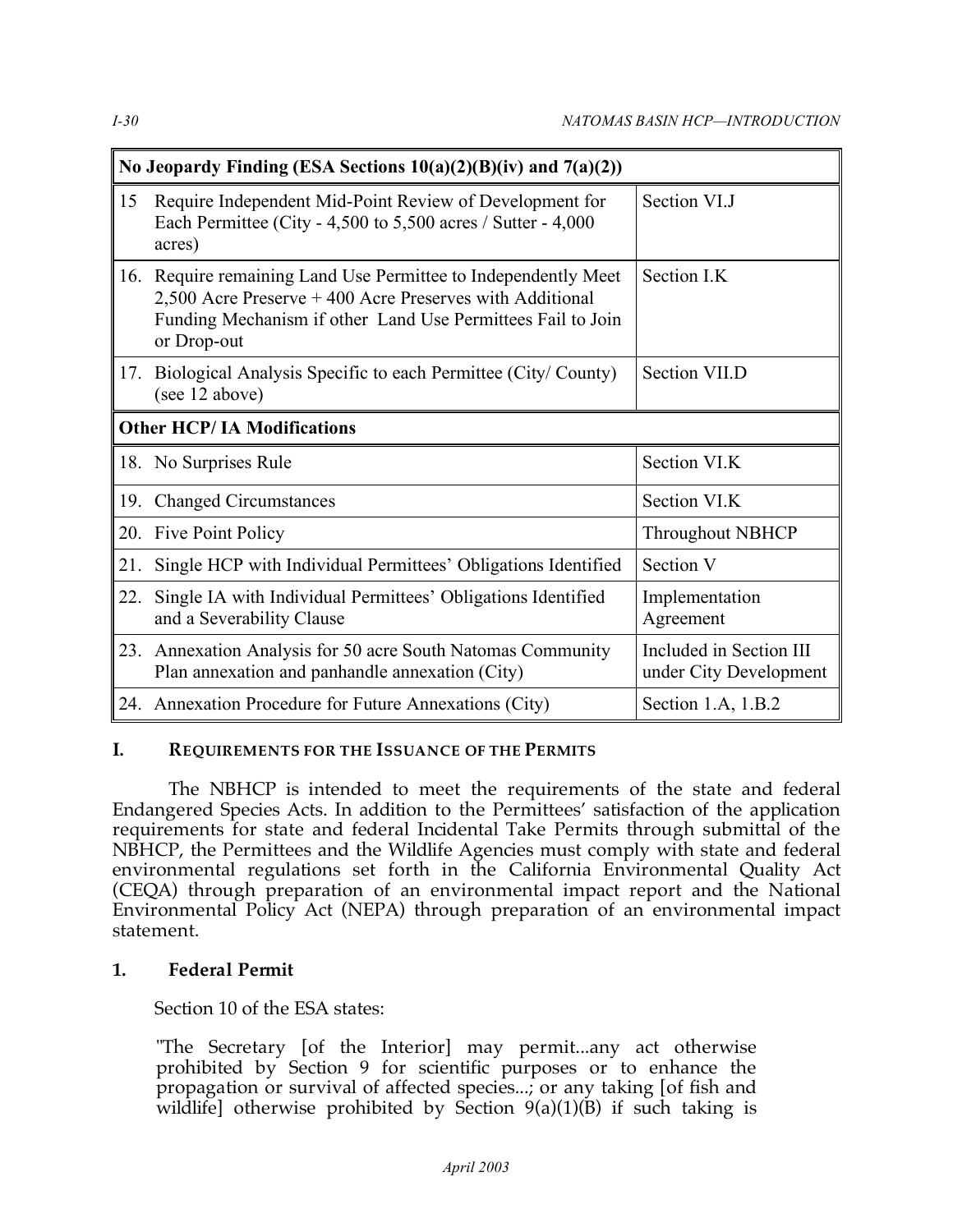incidental to, and not the purpose of, the carrying out of an otherwise lawful activity."

 Under Section 10(a)(2)(A) of the ESA, an incidental take permit application must be supported by a conservation plan that specifies the following (see Section VI. for an explanation of how the Plan meets these requirements):

- (1) the impacts likely to result from the taking of the species for which permit coverage is requested;
- (2) measures to monitor, minimize, and mitigate such impacts;
- (3) funding available to implement such measures;
- (4) alternative actions that would not result in taking;
- (5) reasons for not utilizing such alternatives;
- (6) responses to changed circumstances; and
- (7) any additional measures, the USFWS may require as necessary or appropriate for purposes of the plan.

 Section 10(a)(2)(B) of the ESA specifies the issuance criteria which must be satisfied before the USFWS can issue an incidental take permit. These criteria include a requirement that the taking authorized by the permit "will not appreciably reduce the likelihood of the survival and recovery of the species in the wild."

 Although not specifically required by the ESA, it is appropriate for the conservation actions taken under a Section 10(a)(1)(B) permit to assist in carrying out species recovery plans and to improve the status of listed species affected by the permit. The USFWS has prepared a Draft Giant Garter Snake Recovery Plan, and the NBHCP provides for modification of the NBHCP's operating conservation program for the snake at the time such a Final Recovery Plan is approved, to incorporate, as appropriate, measures recommended in the recovery plan. Similarly, the NBHCP provides for inclusion, as appropriate and within the limitations set forth in Chapter VI, of measures recommended in future recovery plans for other Covered Species following adoption of such recovery plans.

# **2. State Permit**

 For purposes of the NBHCP, take authorization by CDFG under CESA is governed by Section 2081 of the Fish and Game Code, as well as regulations set forth in Title 14 of the California Code of Regulations, commencing with Section 783.0. According to Fish and Game Code Section 2081, Subdivision (b), and Section 783.4, Subdivision (a), of Title 14, the Director of CDFG may authorize the take of endangered species, threatened species, and candidate species only where certain conditions are met. CDFG's implementing regulations provide, in pertinent part, that a permit may only be issued if the Director finds that: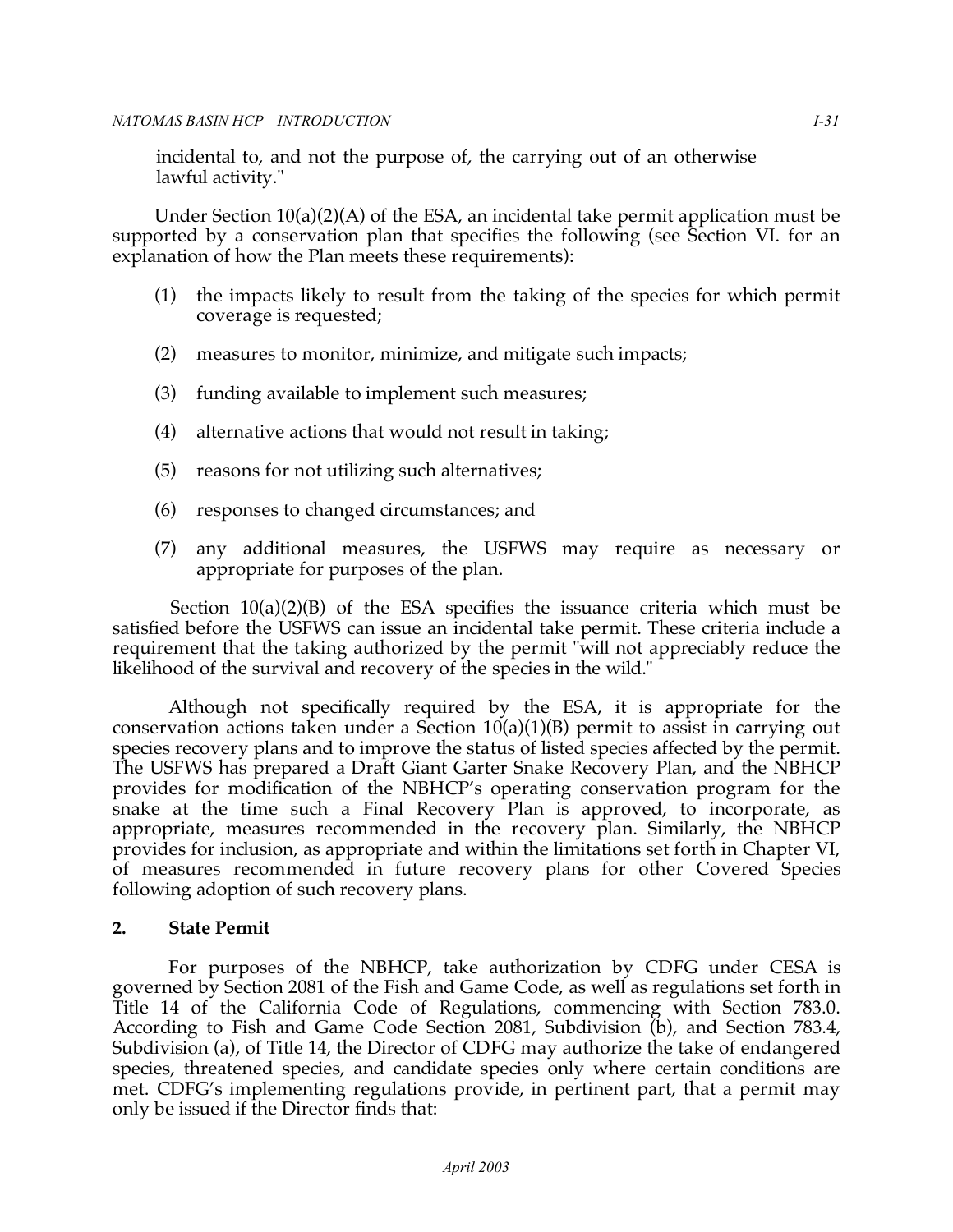- (1) The take authorized by the permit is incidental to an otherwise lawful activity.
- (2) The applicant will minimize and fully mitigate the impacts of the take authorized under the permit, including all impacts on the species protected under CESA that result from any act that would cause the proposed taking.
- (3) The proposed permit is consistent with any regulations adopted under Fish and Game Code Sections 2112 and 2114, of which both pertain to the development and adoption of recovery plans for certain specific species.
- (4) The applicant has ensured adequate funding to implement the measures required under the permit to minimize and fully mitigate the impacts of the taking, and to monitor compliance with, and the effectiveness of, the measures.

 Section 2081 and its implementing regulations also provide that no incidental take permit shall be issued by CDFG if issuance of the permit would jeopardize the continued existence of the species. In making its determination regarding jeopardy, CDFG must base its decision on the best scientific and other information reasonably available, and shall consider the species' capability to survive and reproduce, and any adverse impacts of the taking on those abilities in light of known population trends, known threats to the species, and reasonably foreseeable impacts on the species from other related projects and activities.

 See Sections IV.A through IV.D, for an explanation of how the Plan meets the specific requirements set forth in the two preceding paragraphs.

 Take authorization by CDFG is also governed by a number of statutory directives. The California Fish and Game Code provides, for example, that state agencies, including CDFG, should not approve projects as proposed which would jeopardize the continued existence of any endangered species or threatened species or result in the destruction or adverse modification of habitat essential to the continued existence of those species, if there are reasonable and prudent alternatives available consistent with conserving the species or its habitat which would prevent further jeopardy (See generally Fish & Game Code, § 2081, subds. (B)(1)-(4),(c); Cal. Code Regs., Tit. 14, §§ 783.2, 783.4). Likewise, CESA directs CDFG, together with the project proponent and the state lead agency, to develop reasonable and prudent alternatives to the proposed activity that are consistent with the statutory charge to conserve protected species, as well as the charge to maintain the project purpose to the greatest extent possible.

 Consistent with these obligations, the California Fish and Game Code provides that, where a person is required to provide mitigation or alternatives to address a particular impact on a species protected under CESA, the measures or alternatives shall be roughly proportional to the extent of any such impact caused by that person. Moreover, where various measures or alternatives are available to meet this obligation,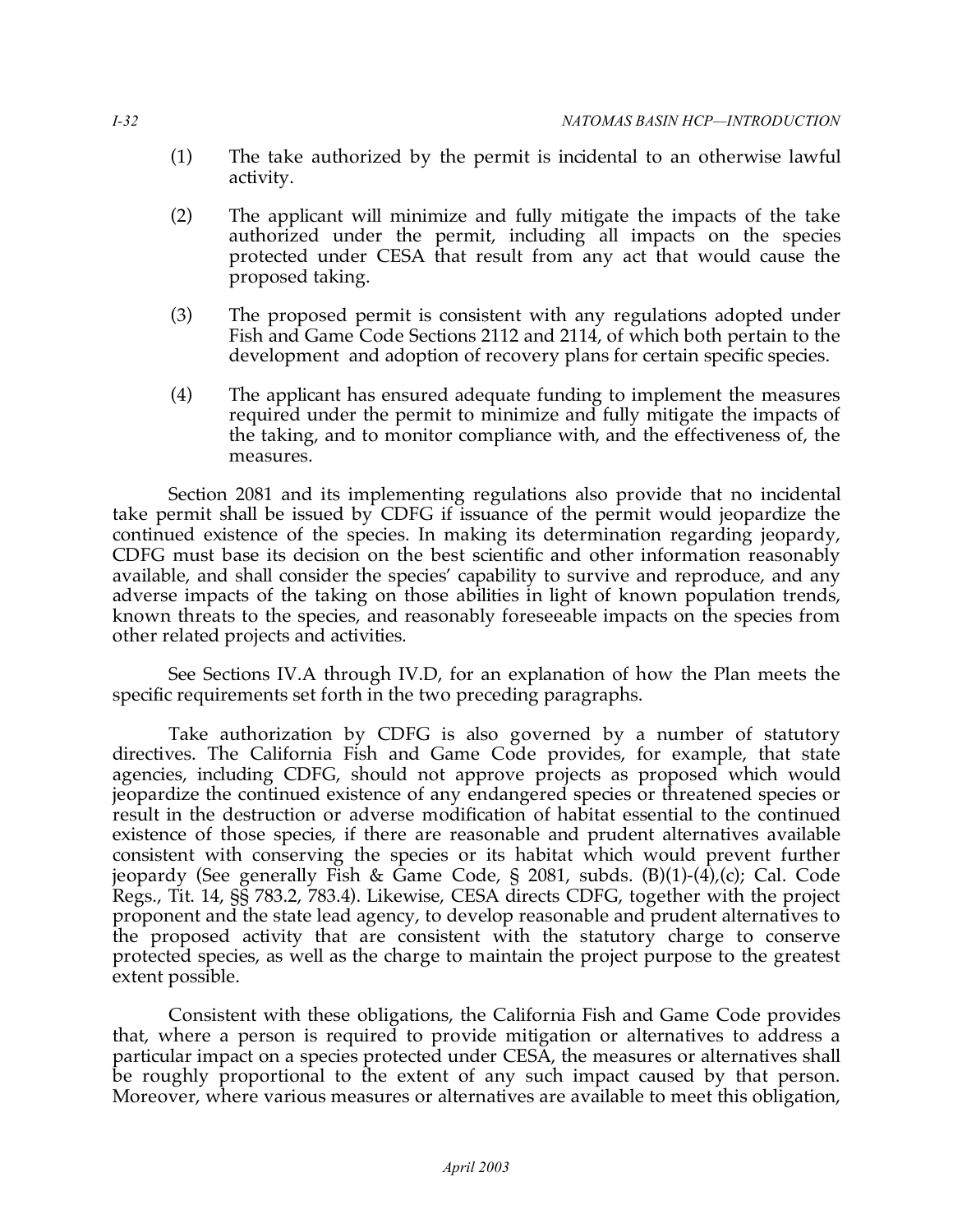those ultimately required must maintain the applicant's objectives to the greatest extent possible. State law also prescribes that any such measures or alternatives must be capable of successful implementation.

 Finally, under CESA, all state agencies, including CDFG, shall seek to conserve endangered species and threatened species, and such agencies are directed to use their authority in furtherance of the purposes of the statute (See generally Fish & Game Code, § 2081, subds. (B)(1)-(4),(c); Cal. Code Regs., Tit. 14, §§ 783.2, 783.4). In this regard, conservation means to use, and the use of, all methods and procedures which are necessary to bring an endangered or threatened species to the point at which the measures provided by CESA are no longer necessary.

 In addition to CESA, CDFG must comply with CEQA prior to take authorization based on the Plan. CDFG's principle obligation is to comply with CEQA's "substantive mandate." That is to say, regardless of whether CDFG serves as a lead or responsible agency under CEQA, CDFG must consider mitigation measures and alternatives that might avoid or substantially lessen the potentially significant impacts of the proposed taking, and adopt such measures or alternatives where feasible. Other specific obligations required of CDFG under CEQA are set forth in Title 14, Section 783.5, of the California Code of Regulations.

# **J. STRUCTURE OF THE PLAN**

 The NBHCP is a supporting document for Federal Section 10(a)(1)(B) and state Section 2081 permit applications. It describes the Biological Data (Chapter II) and the Land Use Issues (Chapter III) that are relevant to the formulation of the Plan. The Conservation Plan is described in Chapter IV. The avoidance, minimization and mitigation measures required by Permittees are defined in Chapter V. The overall Plan Implementation is described in Chapter VI. A description of the impacts to Covered Species of activities addressed by the Plan and expected take levels are included as Chapter VII, Impacts of the Plan. References are provided in Chapter VIII.

 All Figures referenced throughout the NBHCP are bound together at the end of the document.

 Several key documents which provide a greater level of detail on certain issues than the NBHCP are attached as Appendices (e.g., Appendix A, Economic Analysis of the NBHCP). The specific terms of the NBHCP that affect the rights and obligations of the permit recipients are specified in the Implementation Agreement. The NBHCP Implementation Agreement for the City and Sutter is published under separate cover, but is also attached to the NBHCP as Attachment A.

# **K. RELATIONSHIP OF THE PLAN TO INDIVIDUAL PERMITTEES**

 The Plan is intended to support ESA Section 10(a)(1)(B) and CESA Section 2081 permit applications from the City, Sutter, TNBC, RD1000, and Natomas Mutual. An Implementation Agreement will describe the obligations of each of the Permittees.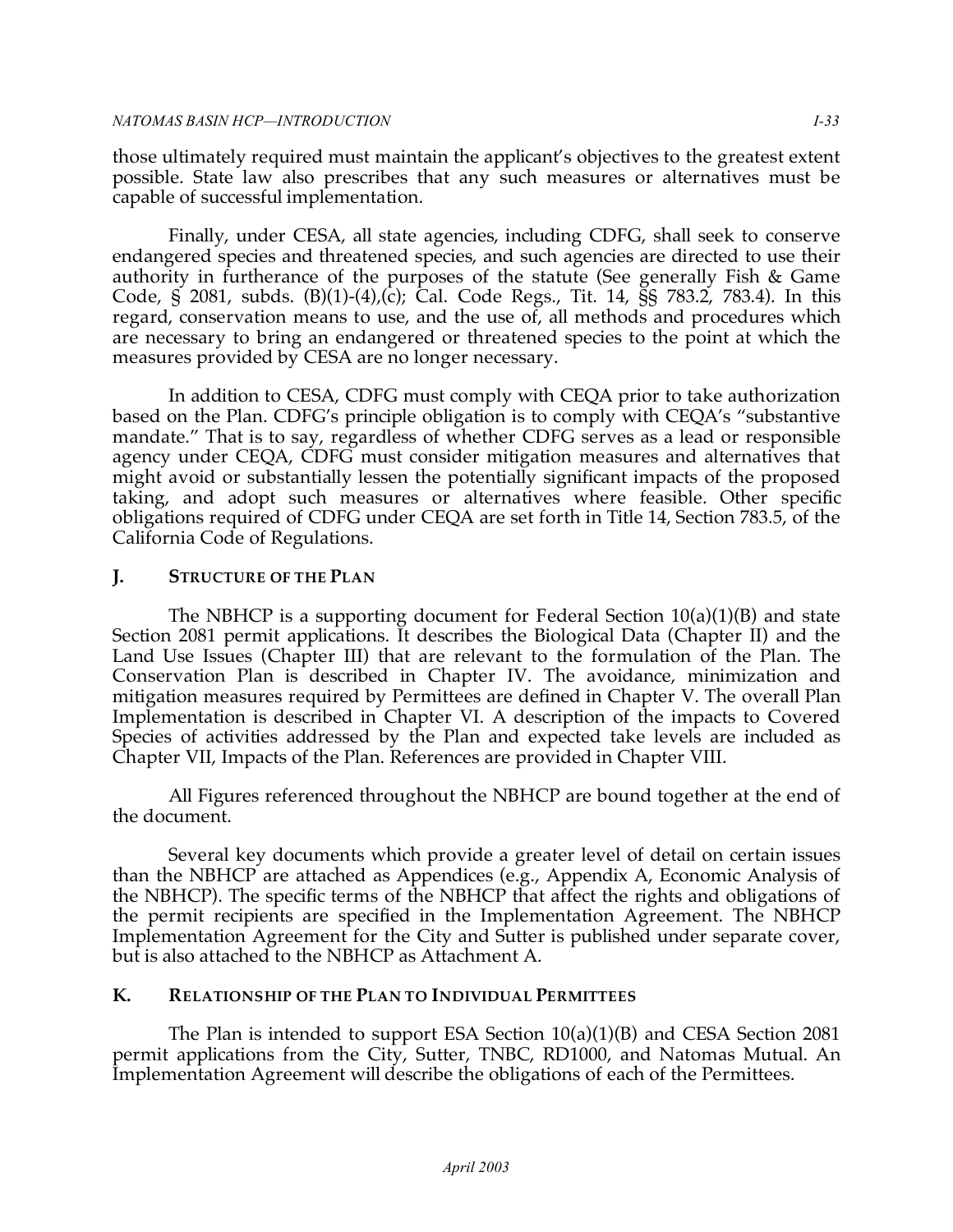In addition to the five Permittees noted above, a separate HCP has been approved by USFWS and CDFG for Metro Air Park (MAP). The NBHCP, in making its estimate of the total additional urban development which would take place within the Plan Area during the next 50 years, took into account the land disturbance that will occur within the MAP project area (1,983 acres of disturbance including required off-site improvements and excluding off-site impacts already counted in the City's allowed development). The Permittee for the MAP HCP is the Metro Air Park Property Owners Association (MAP POA) and the fees for development occurring in association with the MAP project will be collected by the County of Sacramento and transferred to TNBC to fund habitat preservation, enhancement and restoration on TNBC reserves. The MAP HCP follows the NBHCP conservation strategy and also provides for incorporation of all applicable future revisions or amendments to the NBHCP. Under the MAP HCP, the reserve acquisition and management will be carried out by TNBC in a manner consistent with the NBHCP. Apart from its obligations with respect to the Metro Air Park HCP, no further participation of the County of Sacramento in the NBHCP has been proposed.

 The Permit Area for each of the Permittees (e.g., City of Sacramento, Sutter County, RD1000, Natomas Mutual and TNBC) comprises each jurisdiction's respective geographic portion of the NBHCP Plan Area, and those activities, for which each of the Permittees is seeking coverage. In the case of the Land Use Agencies, the Permit Areas are those areas designated for urban development for each jurisdiction as identified on Figure 16. The NBHCP does not provide coverage for take of Covered Species associated with development outside of Areas identified on Figure 2. Coverage for any development outside of those areas will require a major amendment to the NBHCP and a permit amendment or a separate HCP and permit as described under Sections I.B.2.a and b.

 It is anticipated, but not essential to the successful implementation of the Plan, that the City, Sutter County, TNBC, RD 1000 and Natomas Mutual will each adopt the NBHCP. Based upon the NBHCP, each Permittee will apply separately for, and obtain Section 10(a)(1)(B) and Section 2081 permits applicable to activities within each Permittee's respective Permit Area. The NBHCP is designed to assure that each individual Permittee will minimize and mitigate take-related impacts under the NBHCP that are incidental to otherwise lawful, Covered Activities carried out by the Permittee or third parties under the direct control of the Permittee. The obligations of each Permittee under the NBHCP are independent and do not depend on the participation of any other Permittee. Similarly, the failure of one Permittee to fulfill its obligations under the plan, or the failure of one of the Land Use Permittees to obtain incidental take permits in reliance on the plan will not effect the viability of the plan or affect the permits of the remaining Permittees. For example, each Land Use Agency, (i.e., the City of Sacramento and Sutter County) is responsible under the Plan for minimizing and mitigating the effects of Authorized Development occurring within its individual Permit Area. Additionally, while the City of Sacramento and Sutter County are jointly responsible for establishing a 2,500-acre reserve by the end of the 50 years, if either the City or Sutter County were to drop out of the plan, the remaining land jurisdiction would remain independently responsible for establishing the reserve.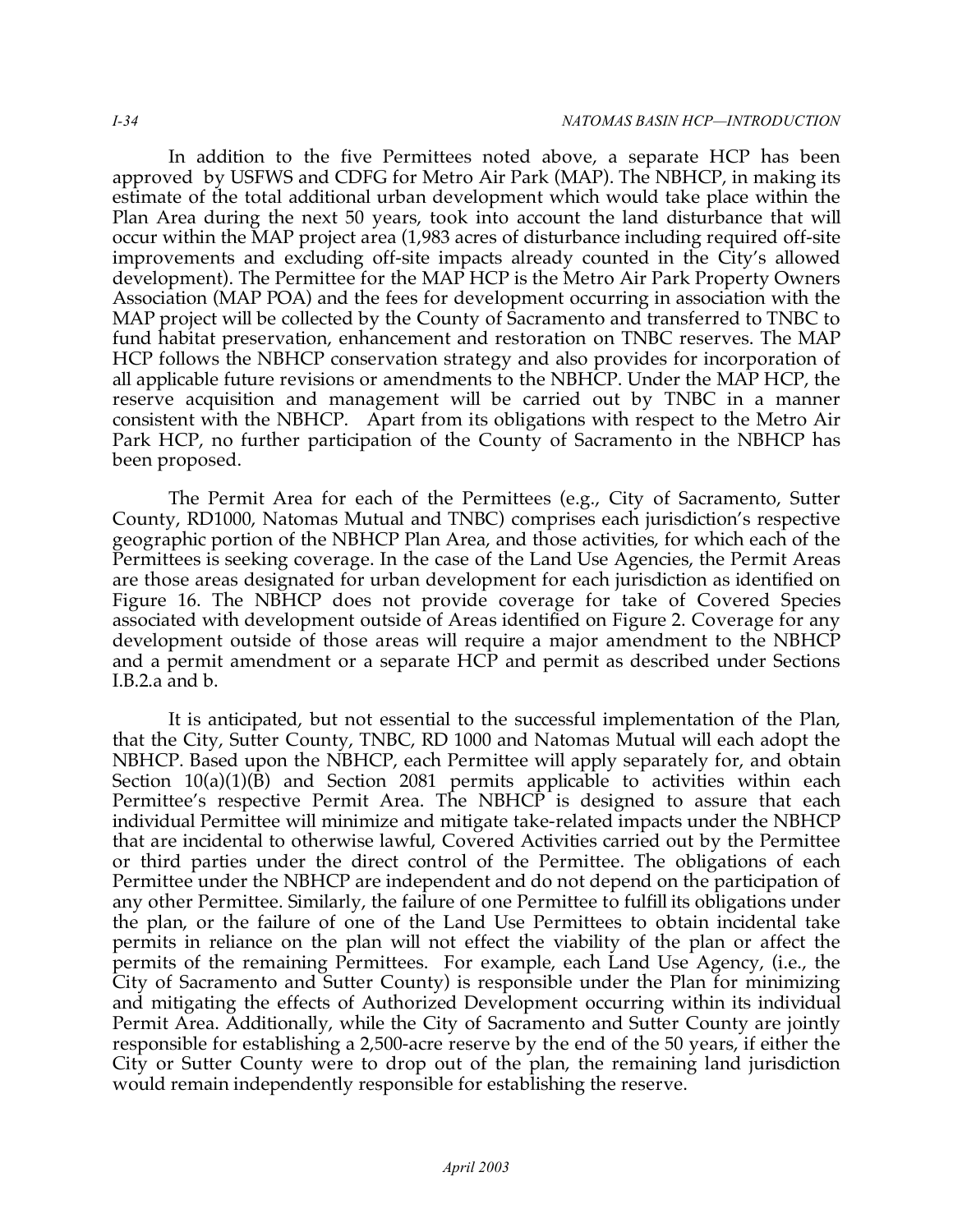#### *NATOMAS BASIN HCP—INTRODUCTION I-35*

 An additional concern related to implementation of the NBHCP by a single Land Use Permittee is the type of habitat within the participating jurisdiction. Specifically, the currently existing habitat within the City of Sacramento tends toward upland habitat, while habitat within Sutter County is more typically wetland (rice production). In fact, the variation between habitat characteristics within the two jurisdictions has increased in recent years as development within the City has proceeded. This is a result of both a natural rotation of crop cultivation in response to market conditions and soil capabilities, as well as the tendency for landowners to cease rice cultivation prior to undertaking development. For example, agricultural lands formerly in rice cultivation within the MAP HCP were removed from agricultural production in 1997.

 Aside from the transition of agricultural practices noted above, there remains some variation in the habitat types within the City's and the County's Permit Areas. If one of the Land Use Permittees does not implement the NBHCP, then the conservation plan will be reviewed and adjusted as determined appropriate to ensure a balance between types of habitat impacted by Authorized Development and types of habitat preserved by TNBC. This adjustment will be informed by the biological monitoring requirements of the NBHCP and implemented through the Plan's adaptive management provisions. Thus, although the mitigation strategy provided for under the NBHCP would mitigate for effects resulting from the Land Use Agencies' Covered Activities, because the percentage of uplands to wetlands differs between their respective Permit Areas, the NBHCP allows for the mitigation strategy provided for under the NBHCP to be reevaluated in the event either the City's or Sutter County's permits are terminated or revoked, or a Permittee (other than TNBC or the Water Agencies) chooses not to participate in the NBHCP. The mitigation strategy would be reevaluated to ensure that the configuration of TNBC Reserve lands provided for under the NBHCP continues to adequately mitigate for the impacts of Authorized Development in the remaining jurisdiction.

 Finally, TNBC will implement management practices defined by the NBHCP and modify such practices through the adaptive management provisions regardless of whether one or both of the Land Use Agencies or other Permittees participates in the NBHCP. Thus, even if one of the Land Use Agencies does not participate in the Plan, the impacts of development in the participating Land Use Agency will be adequately mitigated under the Plan.

 Similarly, if either or both of the Water Agencies participates in the NBHCP, each participating Water Agency will be obligated to mitigate the effects of its operations and maintenance activities regardless of the participation of the other Water Agency. Moreover, as Permittees under the NBHCP, the operations and maintenance activities of RD 1000 and of Natomas Mutual would enhance the quality of waterway habitats within the Natomas Basin regardless of whether the Land Use Agencies participate in the NBHCP. Conversely, avoidance, minimization and mitigation measures applied to the Land Use Agencies' Permit Areas under the NBHCP's Operating Conservation Program that will mitigate the impacts of Authorized Development of the Land Use Agencies and will ensure the viability of Covered Species is not appreciably reduced by Authorized Development. Thus, the impacts of each of the Permittees' Covered Activities will be mitigated under the Plan regardless of whether the other Permittees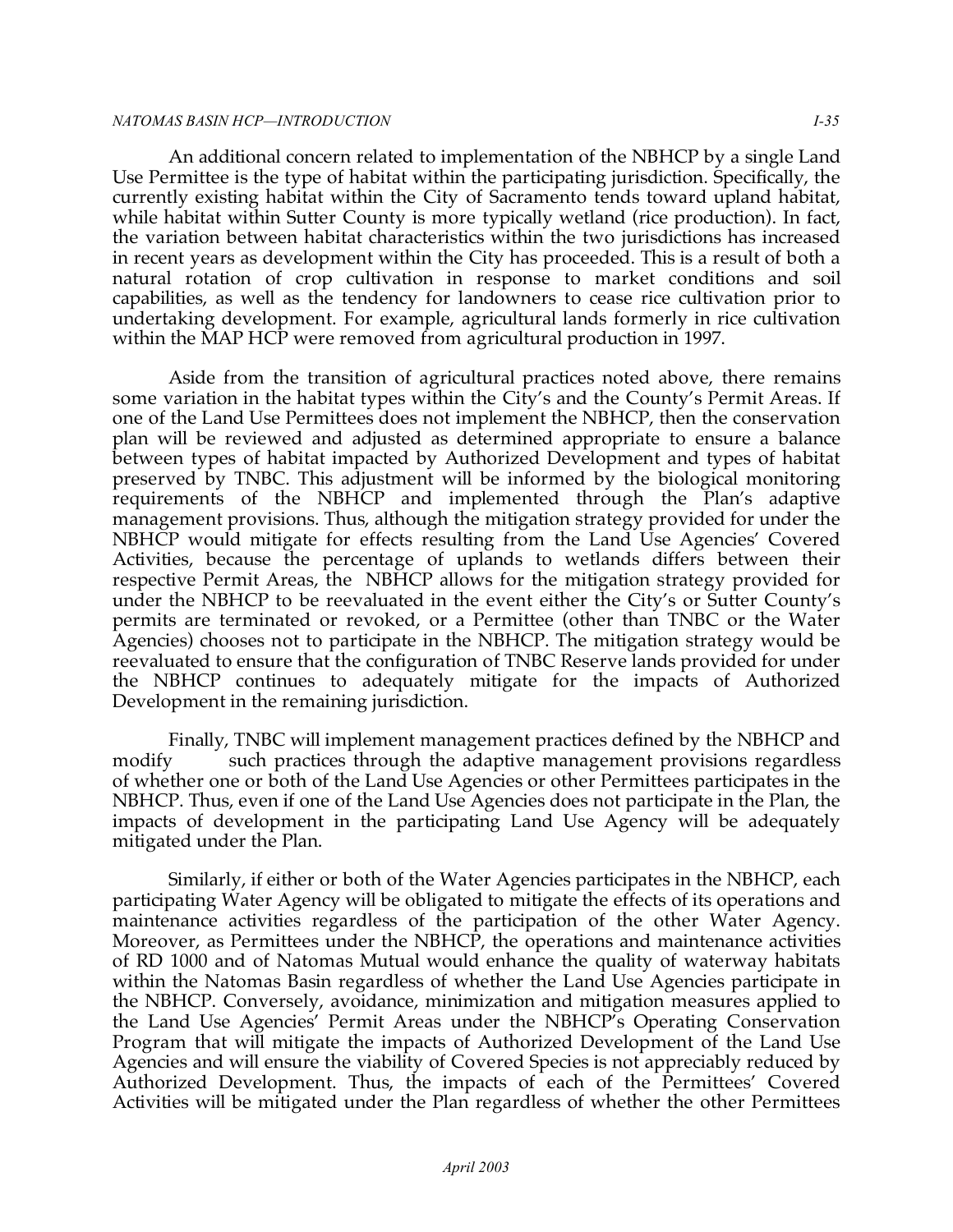continue their participation in the Plan.

 Further assurance of NBHCP implementation is provided through the Independent Mid-Point Reviews required of both Land Use Agencies. During these reviews, the City and Sutter must demonstrate substantial progress toward establishing the 2,500-acre preserve and ensuring that the remaining preserves will ultimately meet the minimum 400-acre size at the end of 50 years. The Independent Mid-Point Reviews provide a comprehensive review of the status of NBHCP implementation and the success of mitigation measures, in addition to ensuring progress toward the establishment of a 2,500-acre reserve and an overall minimum 400-acre reserve size at the end of 50 years.

 If either of the Land Use Agencies decided not to allow urban development within its jurisdiction within the Natomas Basin, then there would be no need to mitigate for that agency's development impacts through the NBHCP, since there would not be any impacts if development did not take place. If a Land Use Agency decided to pursue another HCP instead of the NBHCP in order to obtain its incidental take permit, then such other HCP would have to be complimentary with the NBHCP. In either event, the applicable provisions of the NBHCP could still be implemented to mitigate for the impacts of a participating agency's activities within the Natomas Basin.

## **L. ENVIRONMENTAL COMPLIANCE**

 In 1994 and 1988, the City of Sacramento prepared environmental impact reports (EIR) for the adoption of the North Natomas and South Natomas Community Plans respectively, and other land use approvals authorizing urban development within the Natomas Basin. Sutter County currently is undertaking the preparation of an EIR for adoption of a specific plan and related land use approvals for development within the Sutter County portion of the Natomas Basin.

 The City of Sacramento, Sutter County, and the USFWS jointly will prepare a combined environmental impact report (EIR) and environmental impact statement (EIS) prior to County will serve as co-lead agencies under the California Environmental Quality Act (CEQA) with respect to the preparation of the EIR prior to taking any action to adopt the NBHCP. The Department of Fish and Game, as a responsible agency under CEQA, will rely on this EIR, prior to taking its action to approve 2081 permits, Streambed Alteration Agreements, and any modifications to previously issued permits. The EIR/EIS may also be used to satisfy the requirements of CEQA and NEPA, to the extent allowed under state and federal law, should RD 1000 choose to participate in the NBHCP and apply for an incidental take permit in the future. approval of the NBHCP and ITPs. The City of Sacramento and Sutter

 The USFWS will serve as the Federal lead agency for the preparation of the environmental impact statement (EIS) under the National Environmental Policy Act, prior to taking any action adopting the NBHCP and approving issuance of ITPs to the Permittees.

# **M. SPECIES COVERED BY THE PERMIT**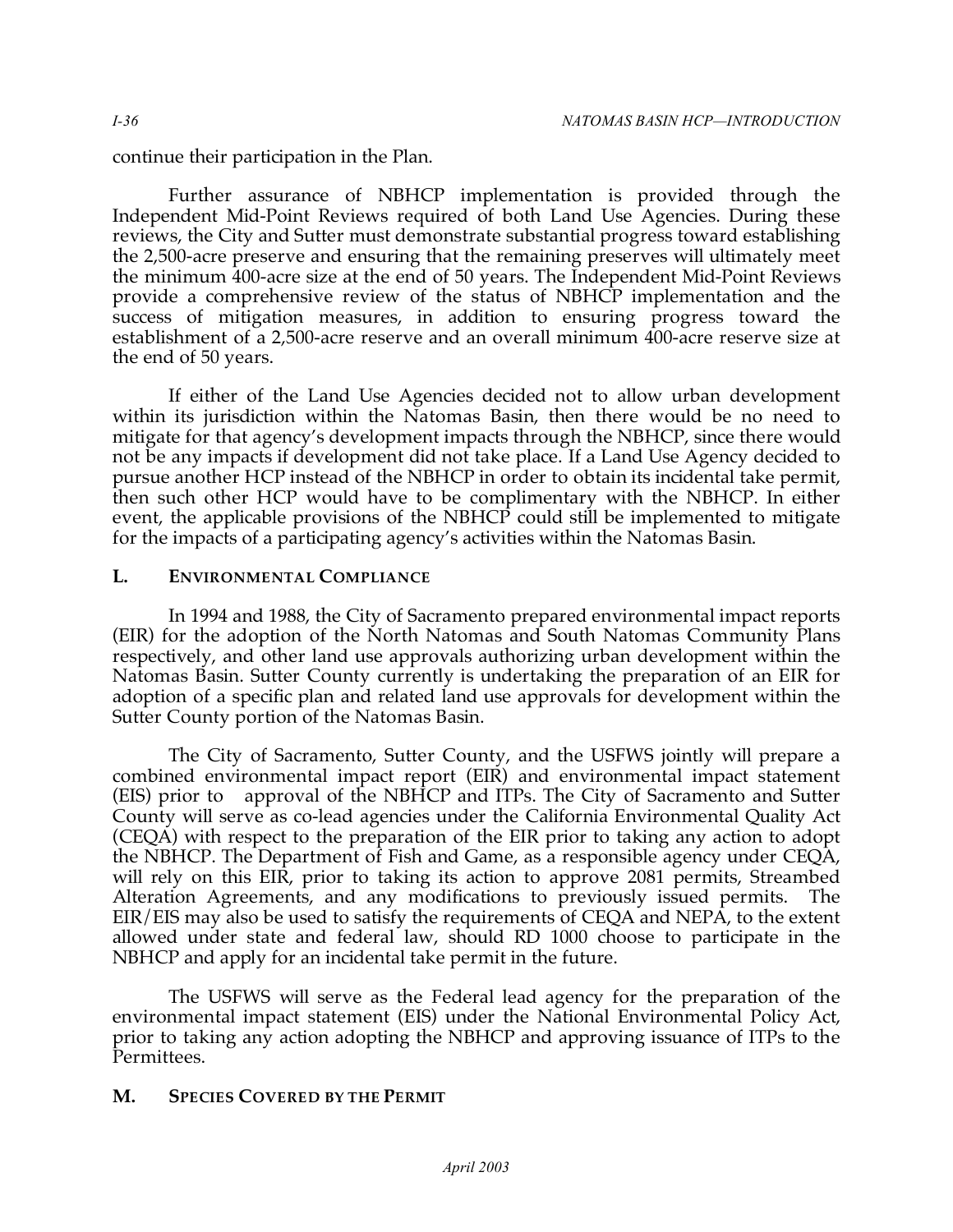#### *NATOMAS BASIN HCP—INTRODUCTION I-37*

 Based on coordination with the USFWS and CDFG and the results of field surveys, the 22 species listed in Table I-l have been identified as potentially subject to take or loss as a result of activities described in the NBHCP and are "Covered Species" under the NBHCP and its associated state and federal permits. "Covered Species" under this Plan means those species that are conserved by NBHCP and will be listed on the Section 10(a)(1)(B) and Section 2081 permits.

 Some species shown in Table I-1 are listed under the state or federal ESAs while others are currently unlisted. All species addressed in the NBHCP as Covered Species will be included in the state and federal permits issued in accordance with the Plan. If a Covered Species addressed by the NBHCP is elevated from non-listed to protected status under ESA (threatened or endangered) after the issuance of an incidental take permit to an individual Permittee, then permit coverage for the newly listed Covered Species would become effective upon the final listing of the species. Under CESA, the Section 2081 Permit shall become effective to permit the Incidental Take of such species in connection with Authorized Development within each Permittee's Permit Area as of the date the species is accepted and designated as a candidate species pursuant to California Fish and Game Code section 2074.2, upon confirmation by CDFG that substantial evidence demonstrates that the Section 2081 Permit will continue to meet the standards in California Fish and Game Code Section 2081 (b) and Title 14 of the California Code of Regulations, Section 783.4 for the Additional State Protected Species and in accordance with the standards set forth in Section 6.2.4 of the NBHCP Implementation Agreement.

 Two listed wildlife species are known to be widely distributed in the Natomas Basin and would be affected by anticipated urban development. The federally and state listed giant garter snake (GGS) inhabits rice fields, drainage canals, remnant sloughs and marsh, and adjacent open areas in the Basin. The state listed Swainson's hawk generally nests along the Sacramento River on the western edge of the Basin and in isolated trees and groves throughout the Basin and may forage within the Basin. Other species are more localized in their distribution or may be present in association with particular habitats such as vernal pools or elderberry bushes. Many migratory bird species occur in the Basin occasionally during the winter and utilize the Basin for foraging and resting areas during migration and wintering. Several species occur only occasionally or have very localized distributions within the Natomas Basin but may become breeding or resident or expand their distributions in response to habitat restoration and enhancement proposed under this

 Plan. One tricolored blackbird colony is known to exist in the Basin and is located on existing TNBC reserve lands. Additionally, burrowing owls are known to occur within the Natomas Basin and appropriate measures have been included in the NBHCP to minimize and mitigate take of burrowing owls. Burrowing owl nesting sites are located on TNBC reserve lands.

 The NBHCP covers seven (7) plant species. Take of listed plants is not prohibited under the ESA and therefore will not be authorized under the federal incidental take permits. Plants are included as a Covered Species under the NBHCP and will be listed on the federal permits in recognition of the conservation measures provided for them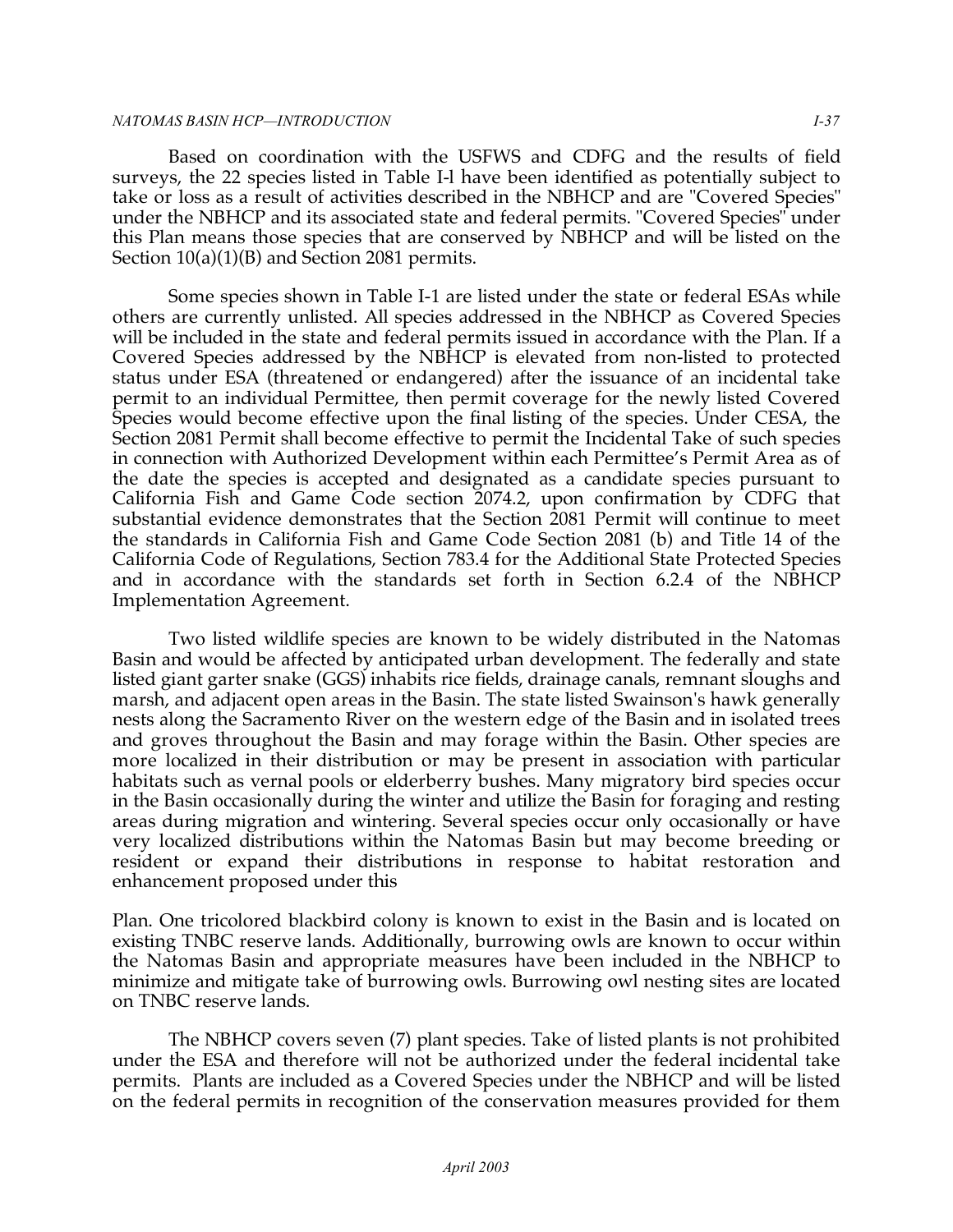under the NBHCP. Plant species covered under the NBHCP will also be provided assurances under the federal "No Surprises" rule. The NBHCP also covers the seven plant species for CESA purposes.

## **N. COVERED ACTIVITIES**

 Described herein are the specific activities for which the Permittees will be provided incidental take coverage under the NBHCP Permits. Due to the similarities and differences of the Covered Activities of the Permittees and TNBC, this section is divided into Land Use Agencies (City of Sacramento and Sutter County), the Water Agencies (RD 1000 and Natomas Mutual) and the Plan Operator (TNBC).

# **1. Land Use Agencies' Covered Activities**

 For purposes of the Plan, and the Land Use Agencies' respective Section 10(a)(I)(B) and Section 2081 permits, the Land Use Agencies' Covered Activities are the following:

- a. Authorized Development projects sponsored by either private developers or public entities that occur within the respective Permit Area of the Permittee, residential, commercial, industrial and similar urban development projects, including infrastructure improvements within the respective Permit Areas, required to support Authorized Development.
- b. Total Authorized Development not to exceed 15,517 acres (the City-8,050 acres and Sutter- 7,467 acres). This total does not include 1,983 acres of urban development associated with the Metro Air Park (MAP) project for which incidental take has been authorized by separate permits. However, the 1,983 acres of development in the MAP project are included in the 17,500 acres of total development in the Natomas Basin for purposes of analyzing the overall impacts of urban development in the Basin and evaluating the viability of the conservation strategy provided under the NBHCP. The Authorized Development covered by the incidental take permits sought by the City of Sacramento and Sutter County represent the 15,517 acre balance of Natomas Basin development after subtracting the 1,983 acres of development within the MAP project.
- c. Authorized Development that affects vernal pool and aquatic species which are covered by the NBHCP, whether or not such development also requires a permit under Section 404 of the Clean Water Act, Section 10 of the Rivers and Harbors Act or other federal regulations that would trigger an ESA consultation. As of April 2002, there were no known vernal pools located within the City's or Sutter County's Permit Areas. However, pre-construction surveys for past City projects have identified small, isolated vernal pools. It is anticipated additional small pools, that are as yet unidentified, will be found during future pre-construction surveys.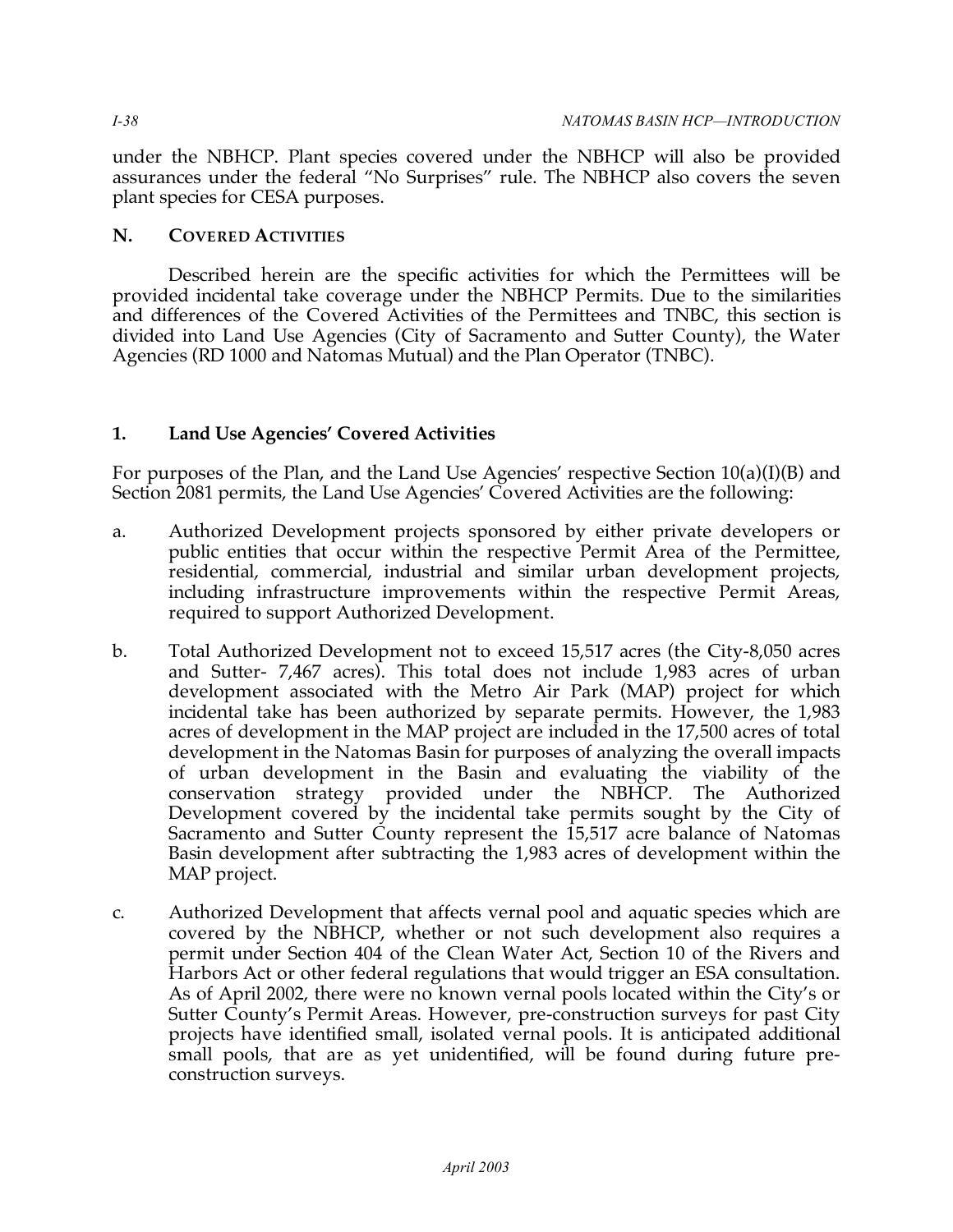- d. The following public facility projects proposed by the Land Use Agencies outside of their respective jurisdictions:
	- (1) Sutter County drainage improvements associated with the proposed South Sutter County Specific Plan that include expanding two existing drainage channels; the Montna Drain (approximately 80 feet by 8,000 feet upon completion) and the Natomas East Drain (approximately 90 feet by 8,000 feet upon completion). It is anticipated that the proposed Sutter County drainage improvements will convert approximately 16.5 acres of existing agricultural land to drainage channel. This land is subject to payment of NBHCP fees is part of Sutter County's total 7,467 acres of Authorized Development and is covered by Sutter County's permit.
	- (2) City of Sacramento public improvements occurring outside of the City limits include 10.4 acres of drainage improvements to widen the West Drain in Sacramento County, along the western City limits. Area of disturbance for this drainage improvement is included within the City's total 8,050 acres of Authorized Development. The area has already been disturbed in compliance with the 1997 HCP.
	- (3) Metro Air Park off-site improvements fall partially within the City of Sacramento Permit Area and partially within Sacramento County. MAP's off-site improvements located in Sacramento County include drainage, sewer, and roadway improvements. MAP off-site improvements occurring in Sacramento County have been included within MAP's 1,983 acres of disturbance. The MAP off-site improvements occurring in the City of Sacramento (approximately 28 acres) while authorized under MAP's incidental take permits are included within the City's 8,050 acres of Authorized Development.

## **2. Water Agencies' Covered Activities**

 For purposes of the Plan, and the Water Agencies' respective Section 10(a)(I)(B) and Section 2081 permits, the Water Agencies' Covered Activities consist of activities undertaken by the Water Agencies and their authorized agents as follows:

- (1) De-silting
- (2) Excavation and re-sloping of ditches and channels
- (3) Deposition of ditch and canal spoils materials on adjacent property
- (4) Placement of fill material
- (5) Control of vegetation in and around canals, ditches, and drains by mowing and other measures to provide necessary operation and maintenance of canals as needed. Vegetation management plans would be presented to the NBHCP TAC for review and to the Wildlife Agencies for approval on a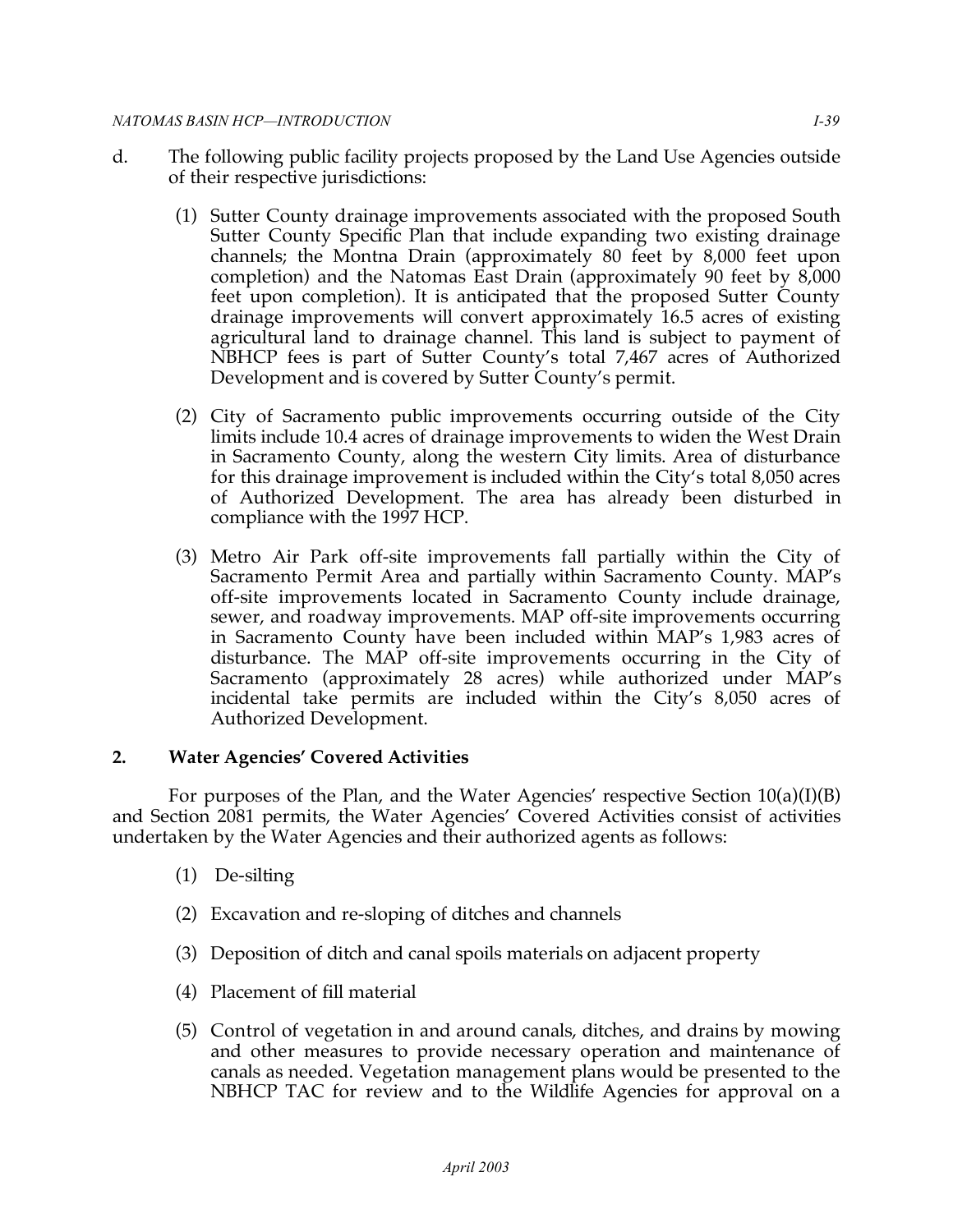three year basis.

 (6) Construction and improvement with no increase to the existing footprint, of flood control and water conveyance facilities, water ditches, canals, pumphouses or maintenance facilities, and other ancillary facilities that are owned or operated by RD 1000 or Natomas Mutual.

 The Water Agencies' Covered Activities do not include the construction, maintenance, operation, or closure of river diversion facilities and accompanying fish screens owned or operated by Natomas Mutual in the Natomas Basin.

## **3. TNBC Covered Activities as Permittee and Plan Operator**

 As the Plan Operator, TNBC, its authorized agents, and other third parties under its direct control are granted coverage under TNBC's Incidental Take Permits for its Permit Area. TNBC's Permit Area includes the entire Plan Area, as well as, the levees bounding the Natomas Basin and extending to the edge of water immediately outside the Natomas Basin levees, and Area B, as depicted on Figure 20, Out of Basin Mitigation Areas.

 (Note: *During the final NBHCP approval process by the City Council of the City of Sacramento and the Board of Supervisors of Sutter County, authorization to purchase Mitigation Lands to offset the impacts of development was limited to the Natomas Basin and the "outer" ring around the levees of the Natomas Basin. No authorization to purchase lands to mitigate impacts of Authorized Development in Area B (out of basin area) was granted by the City Council and the Board of Supervisors*.)

 Within the TNBC Permit Area, TNBC is provided incidental take coverage for managing reserves, preservation activities, creation and restoration activities, enhancing reserves, and monitoring Mitigation Lands.

## **O. ACTIVITIES NOT COVERED BY THE NBHCP**

 Specific activities not covered by the NBHCP and its associated Permits include the following:

- 1. Agricultural Activities. Except as provided for TNBC management of reserve lands, agricultural activities are not Covered Activities under the NBHCP and the NBHCP Permits.
- 2. Dredging. Except as provided for the Water Agencies' channel maintenance, dredging is not a Covered Activity under the NBHCP and the NBHCP Permits.
- 3. Additional Regulations. In addition to the Section 10(a)(1)(b) and Section 2081 Permits the NBHCP Permittees shall also comply with all other applicable local, state and federal, regulations, laws or ordinances. This includes, but is not limited to, the following: U.S. Army Corps of Engineers Clean Water Act Section 404 permits; State Water Quality Control Board/Regional Water Quality Control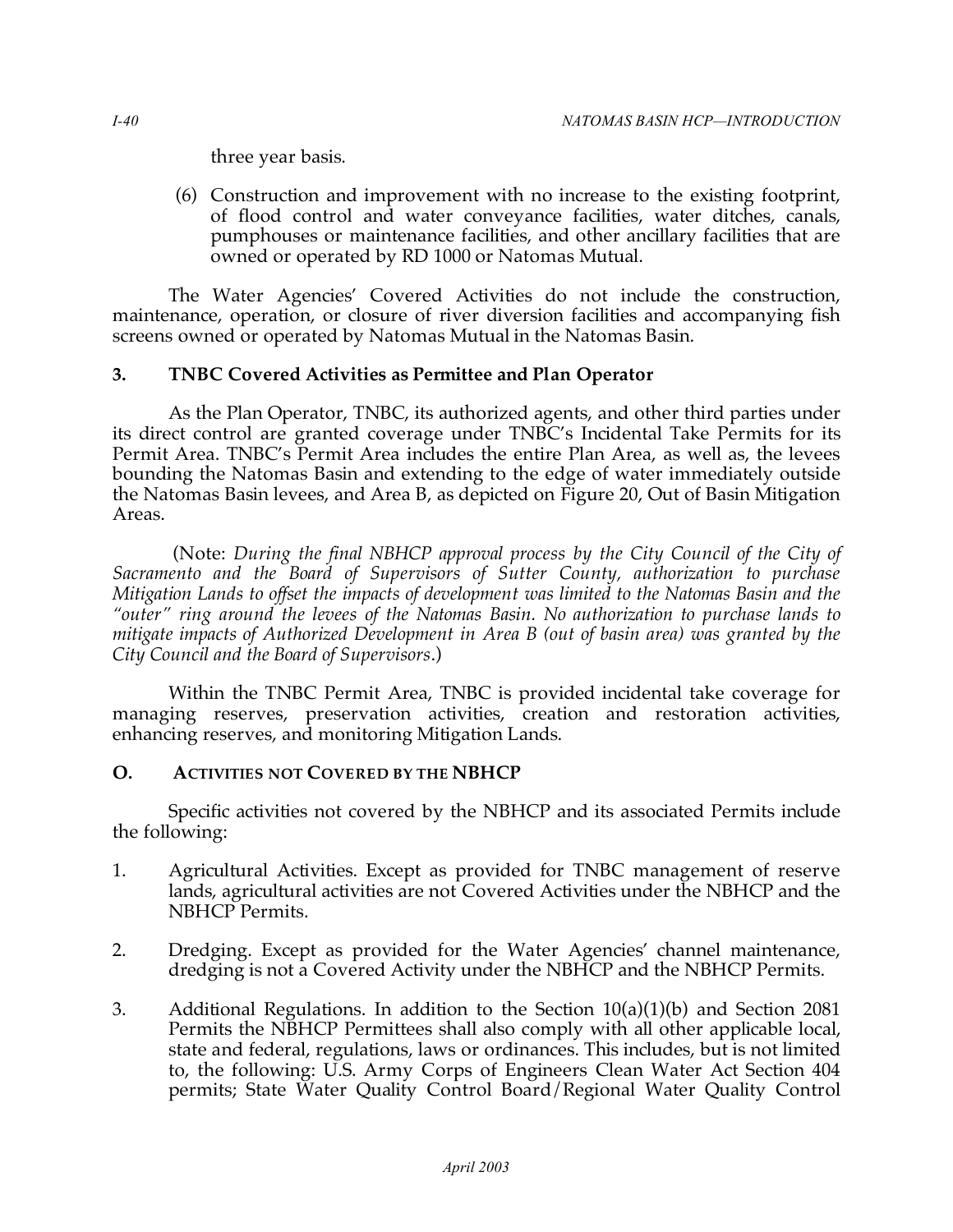Board Section 401 water quality certification and/or waste discharge requirements; CDFG Streambed Alteration Agreements pursuant to Fish and Game Code Division 2, Chapter 6, Section 1600 *et. seq.*; State and Federal Departments of Transportation; and USEPA and Department of Pesticide Regulation.

 4. Relationship of Plan to Section 7 Consultations. Private or public actions that are Covered Activities under the NBHCP may also be subject to separate Section 7 review if those actions are authorized, carried out, or funded by Federal agencies. Incidental take for Covered Activities carried out by the Permittees or third party developers acting under the authority of an urban development permit issued by either the City or Sutter County will be granted under the permits and will be subject to the take mitigation, minimization and avoidance measures provided for under the NBHCP. Incidental take coverage for the federal action agency will be granted through the incidental take statement issued with the USFWS' Section 7 biological opinion. Actions requiring Section 7 consultations are not covered for incidental take until formal consultation has been completed and all appropriate federal permits and/or approvals have been obtained.

# **P. ADAPTIVE MANAGEMENT PROVISIONS**

 Adaptive management is a method for examining alternative strategies for meeting measurable goals and objectives, and then, if necessary, adjusting future conservation and management actions according to what is learned. The adaptive management strategy includes milestones (specific periodic evaluations) that are reviewed at scheduled intervals during the lifetime of the incidental take permits and Covered Activities. The frequency interval of these evaluations will be based on the relative degree of risk to the Covered Species and habitats.

 Adaptive management uses new information derived from monitoring, scientific research, and Plan implementation to revise conservation plans as part of a continual feed-back loop. Plan implementation information includes, but is not be limited to, the effectiveness of incidental take avoidance and minimization measures, reserve management techniques, and Plan funding adequacy. The adaptive management strategy must define the feedback process and incorporate feedback loops that link implementation and monitoring to a decision-making process. Incorporating new monitoring information is necessary to effect changes in management to achieve the Plan's biological goals and objectives.

 Adaptive management requires a commitment of science to the conservation process in perpetuity. Rigorous scientific standards need to be applied both to research and monitoring, and research and monitoring are inextricably linked. Information from on-site monitoring (e.g. population trends of target species, responses of a community to prescribed burning, species diversity of actively restored and managed reserves) is combined with data from research (e.g., population genetics or dispersal behavior of target species) to inform and revise site-specific and regional management plans.